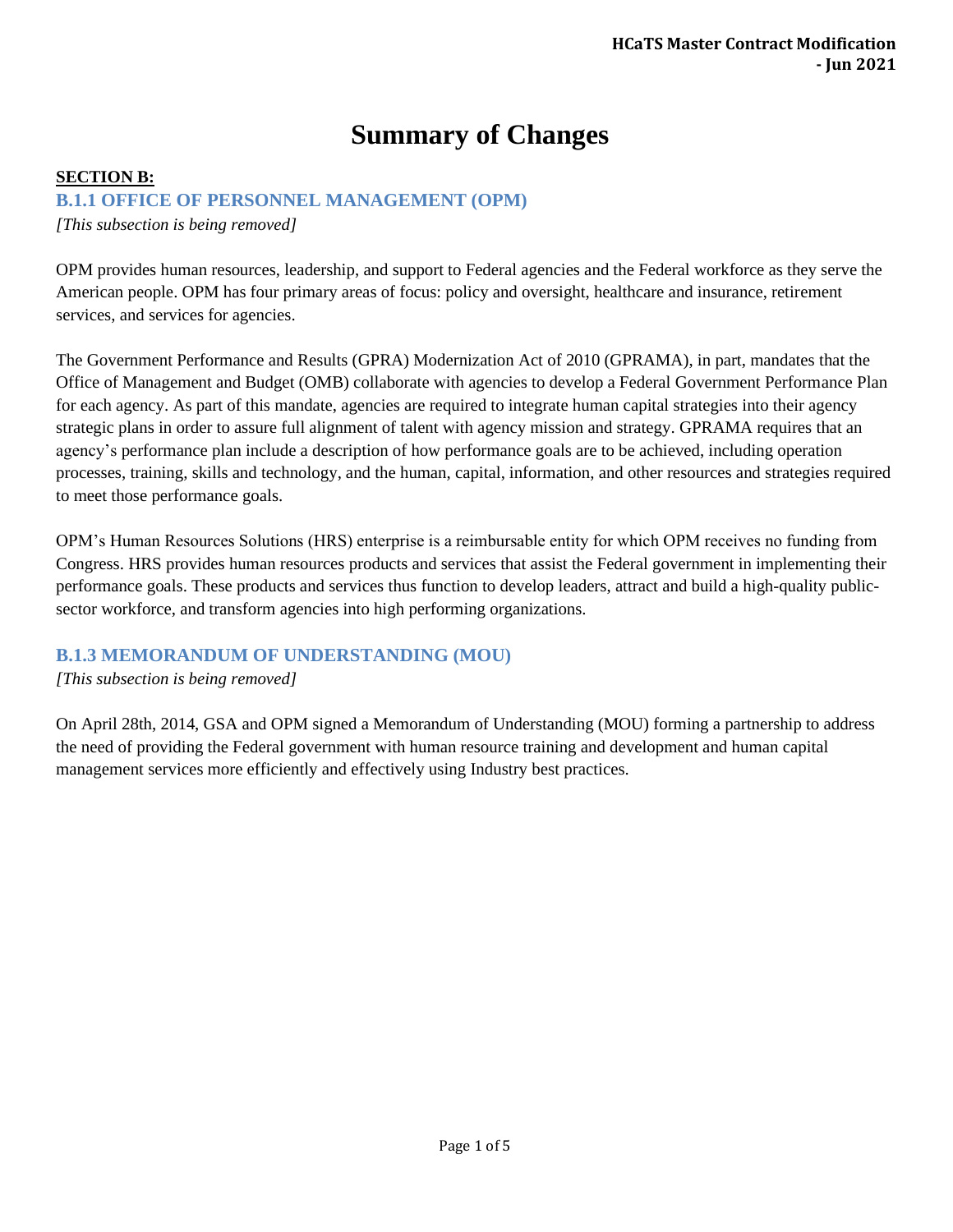### **HCaTS Master Contract Modification - Jun 2021**

Under this agreement, GSA's acquisition capabilities, tools and strategic sourcing experience are merged with OPM's expertise in human resources, human capital, and training and development to form a more powerful Government solution. This partnership acknowledges the changing Federal landscape. It recognizes GSA's and OPM's strategic goals, the current budgetary realities across Federal government and the need to better support the mission of the Federal agencies that GSA and OPM serve. The scope of services under HCaTS 8(a) is defined in Section C.

# **B.1.4 AUTHORITY**

## **FROM:**

The Administrator of GSA is specifically authorized to purchase supplies and nonpersonal services on behalf of other agencies under 40 U.S.C. 501. The Director of OPM is specifically authorized to perform training and personnel management services on behalf of other agencies under 5 U.S.C. 1304.

### **TO:**

The Administrator of GSA is specifically authorized to purchase supplies and nonpersonal services on behalf of other agencies under 40 U.S.C. 501.

## **B.1.8 CONTRACT ACCESS FEE (CAF)**

#### **FROM:**

GSA's and OPM operating costs associated with the management and administration of HCaTS are recovered through a Contract Access Fee (CAF). The CAF is a percentage of the total task order amount invoiced and the CAF percentage is set at the discretion of the HCaTS PMO. The HCaTS PMO maintains the unilateral right to change the percentage at any time. See Section G.3.1 for more details regarding the CAF.

## **TO:**

GSA's operating costs associated with the management and administration of HCaTS are recovered through a Contract Access Fee (CAF). The CAF is a percentage of the total task order amount invoiced and the CAF percentage is set at the discretion of the HCaTS PMO. The HCaTS PMO maintains the unilateral right to change the percentage at any time. See Section G.3.1 for more details regarding the CAF.

## **SECTION C:**

## **C.1 SCOPE**

#### **FROM:**

The Office of Personnel Management (OPM) and the General Services Administration (GSA) formed a new partnership to jointly award and administer a new strategically sourced contract vehicle providing customized training and development services, customized human capital strategy services, and customized organizational performance improvement services to all Federal agencies. The goals of this partnership are grounded in law, in OPM's mission, and in Government-wide principles of human capital management. OPM will continue to offer high quality products while taking advantage of GSA's ability to provide government-wide cost savings and efficiencies through its federal strategic sourcing expertise.

Through this partnership, GSA will be principally responsible for contract administration, while OPM will be responsible for policy oversight and customer assistance. Together, through delegated procurement authority, both Federal agencies provide optional assisted acquisition services for HCaTS customers.

Human Capital and Training Solutions (HCaTS), through delegated procurement authority and OPM assisted acquisition services, will provide Federal agencies with both direct access and assisted acquisition access to customized training and development services, customized human capital strategy services, and customized organizational performance improvement services.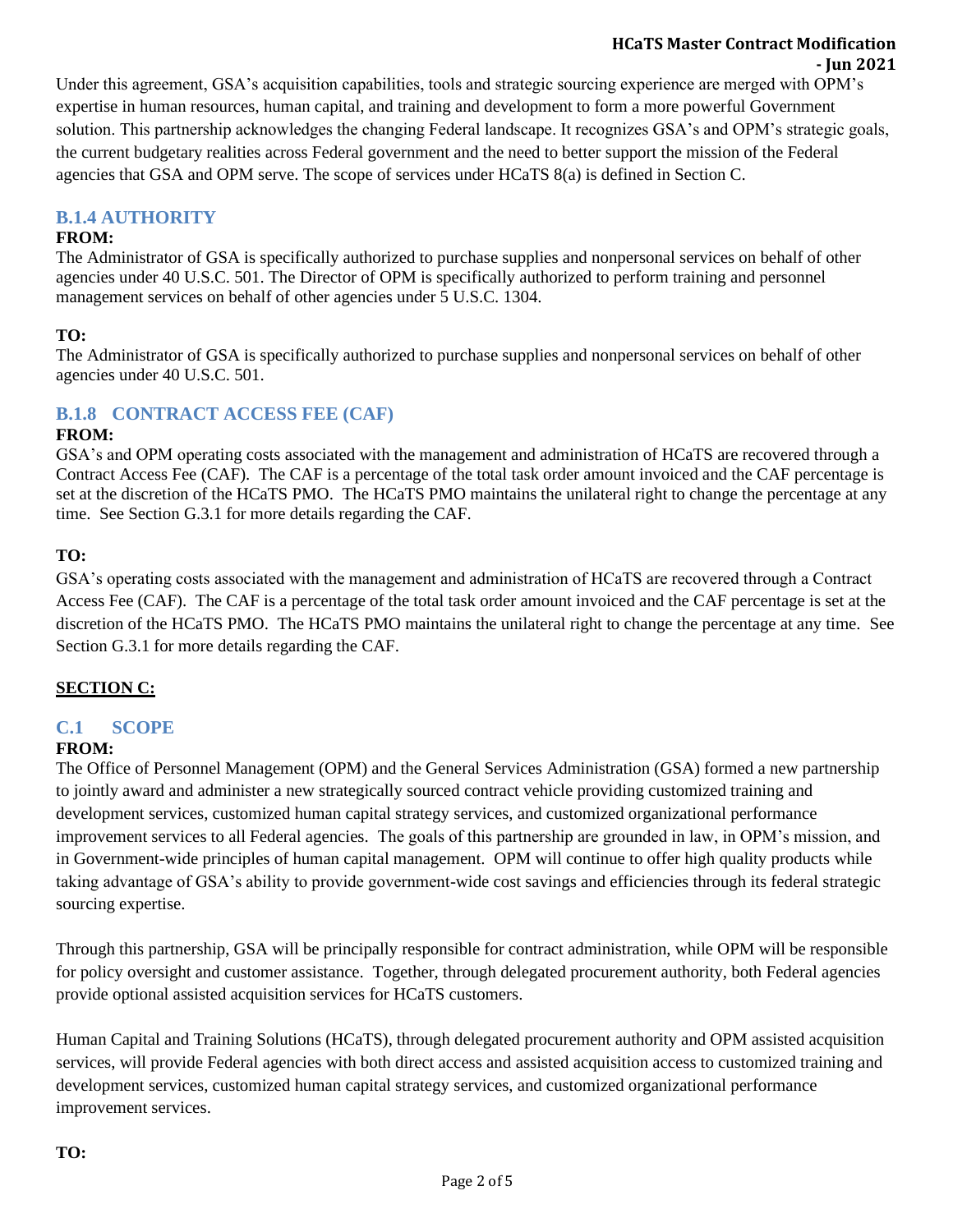#### **HCaTS Master Contract Modification - Jun 2021**

Human Capital and Training Solutions (HCaTS), through delegated procurement authority and assisted acquisition services, will provide Federal agencies with both direct access and assisted acquisition access to customized training and development services, customized human capital strategy services, and customized organizational performance improvement services.

# **C.1.1 KEY SERVICE AREAS (KSA)**

# **FROM:**

OPM's experience is that customers have requirements that require solutions drawing from many different disciplines of study and areas of expertise. As a result, HCaTS consists of three KSAs:

Customized Training and Development Services, 2) Customized Human Capital Strategy Services, and 3) Customized Organizational Performance Improvement.

## **TO:**

HCaTS consists of three KSAs: 1) Customized Training and Development Services, 2) Customized Human Capital Strategy Services, and 3) Customized Organizational Performance Improvement.

# **SECTION G:**

# **G.3.9 FSRS REPORTS**

## **FROM:**

Subject to FAR 52.204-10, Contractors are required to file a Federal Funding Accountability and Transparency Act (FFATA) Sub-award Report by the end of the month following the month in which the Prime Contractor awards any subcontract with a value of \$25,000 or more, into the FFATA Sub-award Reporting System (FSRS). This report applies for each HCaTS 8(a) contract.

## **TO:**

Subject to FAR 52.204-10, Contractors are required to file a Federal Funding Accountability and Transparency Act (FFATA) Sub-award Report by the end of the month following the month in which the Prime Contractor awards any subcontract with a value of \$30,000 or more, into the FFATA Sub-award Reporting System (FSRS). This report applies for each HCaTS 8(a) contract.

## **SECTION H:**

# **H.24.1 ON-RAMPING - Changing Vehicle/Pool**

*[This subsection is being added]*

The Government may allow the existing HCaTS contractors to change their pool within the HCaTS program in two instances:

**A.** At any time prior to the HCaTS completion date, if the contractor's business size changes and one of the following situations applies:

- HCaTS SB Pool 1 contractors whose size changed from Small Business (SB) to Other than Small Business (OTSB) based on the size standard for NAICS Code 611430 to continue performance under HCaTS SB Pool 2, HCaTS U Pool 1, or HCaTS U Pool 2.
- HCaTS SB Pool 2 contractors whose size changed from SB to OTSB under NAICS 541612 to continue performance under HCaTS U Pool 1 or HCaTS U Pool 2.
- HCaTS SB Pool 2 contractors whose size changed from OTSB to SB under NAICS 611430 to continue performance under HCaTS SB Pool 1.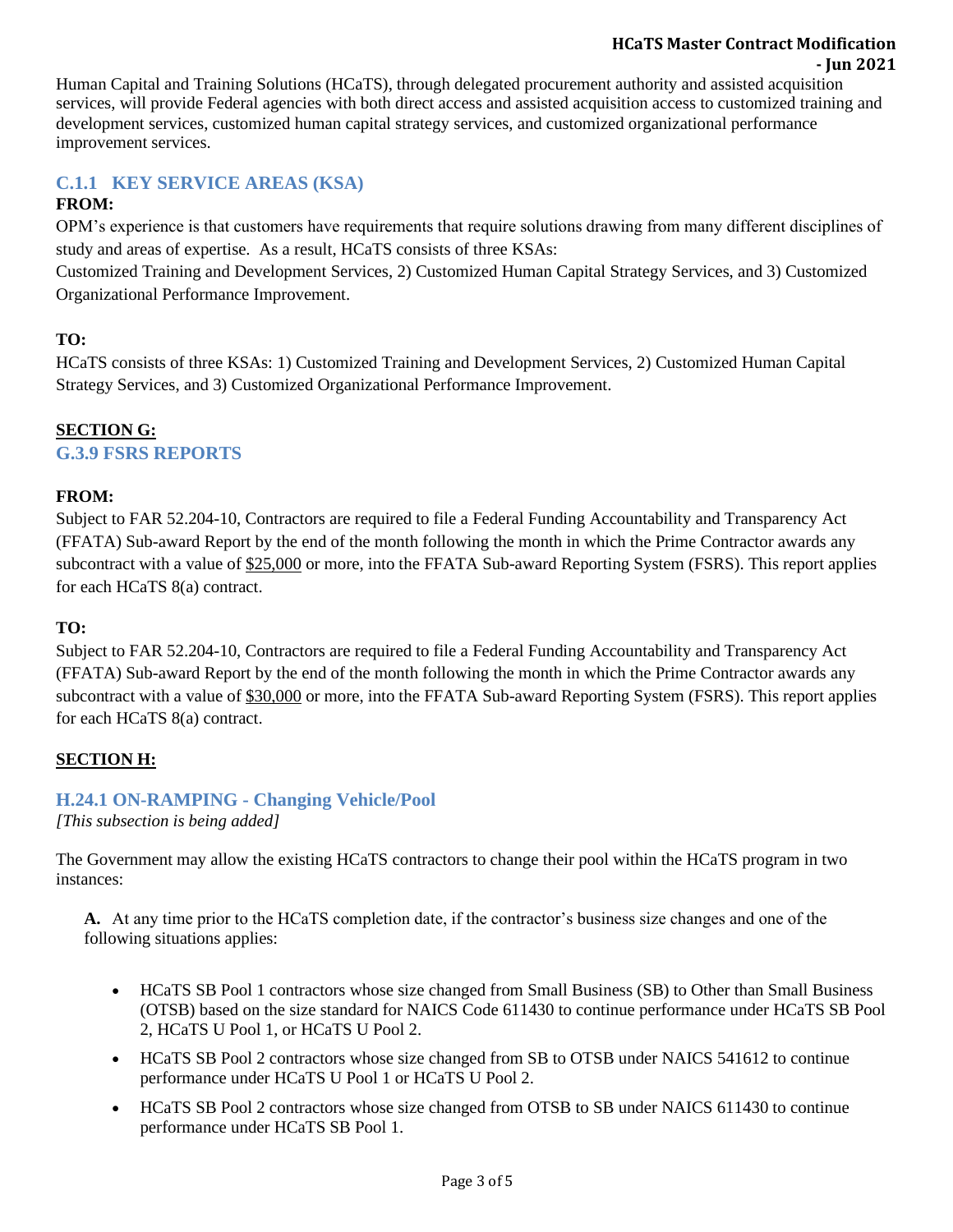- HCaTS U Pool 1 contractors whose size changed from OTSB to SB under NAICS 611430 or 541612 to continue performance under HCaTS SB Pool 1 or HCaTS SB Pool 2 or HCaTS U Pool 2.
- HCaTS U Pool 1 contractors whose size changed from SB to OTSB under NAICS 611430 or 541612 to continue performance under HCaTS SB Pool 2 or HCaTS U Pool 2.
- HCaTS U Pool 2 contractors whose size changed from OTSB to SB under NAICS 541612 or 611430 to continue performance under HCaTS SB Pool 1 or HCaTS SB Pool 2 or HCaTS U Pool 2.
- HCaTS U Pool 2 contractors whose size changed from SB to OTSB under NAICS 541612 or 611430 to continue performance under HCaTS SB Pool 1 or HCaTS SB Pool 2 or HCaTS U Pool 1.

**B.** At the time of option period, the Government may allow the existing HCaTS contractors to change their Pool within the HCaTS program based on their business interest.

The Government reserves the right to deny any request to change pool if a contractor does not meet the following criteria:

- The contractor must be considered a small business under NAICS 611430 if the destination pool is HCaTS SB Pool 1 and must be considered a small business under NAICS 541612 if the destination pool is HCaTS SB Pool 2.
- The contractor must submit documents to substantiate the change of business size (for Option A), or the business justification (for Option B).
- The contractor must be determined financially responsible under the destination vehicle/pool.
- When moving from a small business to an unrestricted vehicle, the contractor must submit a subcontracting plan in accordance with HCaTS unrestricted contracts section G.3.3.
- When moving from small business to unrestricted vehicle or vice versa, the contractor must submit a price list for all HCaTS Labor Categories within the approved range of the destination vehicle/pool.
- Each of the HCaTS Contractors may not hold more than one contract under a pool within their corporate structure.

The Government reserves the right to deny any request to onramp if a contractor does not meet the above criteria. The Government reserves the right to deny any request to onramp if a contractor does not meet the above criteria. Additionally, the Government reserves the right to deny any on-ramping request if the number of contracts in the origin or destination pool fluctuates by 10 as a result of on-ramping under this section (section H.24.1).

## **SECTION I:**

# **I.2.1 FAR 52.252-2 CLAUSES INCORPORATED BY REFERENCE**

*[The following provisions/clauses are being updated]*

| <b>FAR</b> | <b>TITLE</b>                                                                                                   | <b>DATE</b>     |
|------------|----------------------------------------------------------------------------------------------------------------|-----------------|
| 52.202-1   | Definitions                                                                                                    | <b>JUN 2020</b> |
| 52.203-6   | Restrictions on Subcontractor Sales to the Government                                                          | <b>JUN 2020</b> |
| 52.203-12  | Limitation on Payments to Influence Certain Federal Transactions                                               | <b>JUN 2020</b> |
| 52.203-13  | Contractor Code of Business Ethics and Conduct                                                                 | <b>JUN 2020</b> |
| 52.203-14  | Display of Hotline Poster(s)                                                                                   | <b>JUN 2020</b> |
| 52.203-16  | Preventing Personal Conflicts of Interest                                                                      | <b>JUN 2020</b> |
| 52.203-17  | Contractor Employee Whistleblower Rights and Requirement To Inform Employees of<br><b>Whistleblower Rights</b> | <b>JUN 2020</b> |
| 52.204-2   | <b>Security Requirements</b>                                                                                   | <b>MAR 2021</b> |
| 52.204-10  | Reporting Executive Compensation and First-Tier Subcontract Awards                                             | <b>JUN 2020</b> |
| 52.204-13  | System for Award Management Maintenance                                                                        | <b>OCT 2018</b> |
| 52.209-6   | Protecting the Government's Interest When Subcontracting with Contractors Debarred,                            | <b>JUN 2020</b> |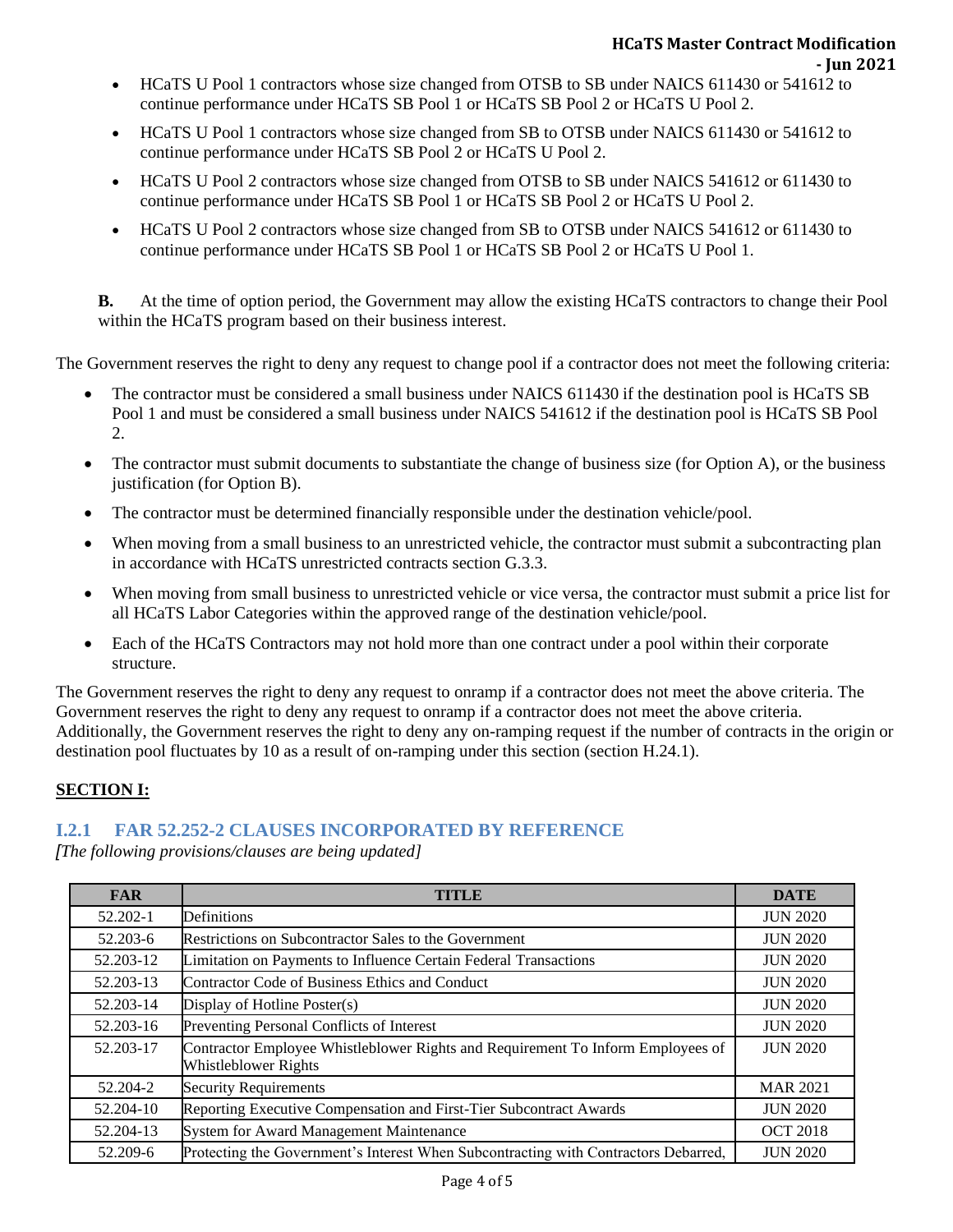|           | Suspended, or Proposed for Debarment                                                                                |                 |
|-----------|---------------------------------------------------------------------------------------------------------------------|-----------------|
| 52.210-1  | Market Research                                                                                                     | <b>JUN 2020</b> |
| 52.215-14 | <b>Integrity of Unit Prices</b>                                                                                     | <b>JUN 2020</b> |
| 52.215-21 | Requirements for Certified Cost or Pricing Data and Data Other Than Certified Cost or<br>Pricing Data-Modifications | <b>JUN 2020</b> |
| 52.219-6  | Notice of Total Small Business Set-Aside                                                                            | <b>NOV 2020</b> |
| 52.219-8  | <b>Utilization of Small Business Concerns</b>                                                                       | <b>OCT 2018</b> |
| 52.219-9  | <b>Small Business Subcontracting Plan</b>                                                                           | <b>JUN 2020</b> |
| 52.219-9  | Small Business Subcontracting Plan (Alternate II)                                                                   | <b>NOV 2016</b> |
| 52.219-28 | Post-Award Small Business Program Re-representation                                                                 | <b>NOV 2020</b> |
| 52.222-35 | <b>Equal Opportunity for Veterans</b>                                                                               | <b>JUN 2020</b> |
| 52.222-36 | Equal Opportunity for Workers with Disabilities                                                                     | <b>JUN 2020</b> |
| 52.222-37 | <b>Employment Reports on Veterans</b>                                                                               | <b>JUN 2020</b> |
| 52.222-50 | <b>Combating Trafficking in Persons</b>                                                                             | <b>OCT 2020</b> |
| 52.223-18 | <b>Encouraging Contractor Policies to Ban Text Messaging While Driving</b>                                          | <b>JUN 2020</b> |
| 52.225-13 | <b>Restrictions on Certain Foreign Purchases</b>                                                                    | <b>FEB 2021</b> |
| 52.227-2  | Notice and Assistance Regarding Patent and Copyright Infringement                                                   | <b>JUN 2020</b> |
| 52.227-3  | Patent Indemnity                                                                                                    | <b>JUN 2020</b> |
| 52.232-33 | Payment by Electronic Funds Transfer-System for Award Management                                                    | <b>OCT 2018</b> |
| 52.244-6  | <b>Subcontracts for Commercial Items</b>                                                                            | <b>NOV 2020</b> |

#### **I.2.3 FAR AND GSAR CLAUSES IN FULL TEXT**

*[The following provisions/clauses are being updated]* I.2.3.6 52.219-13 NOTICE OF SET-ASIDE OF ORDERS (MAR 2020).

# **END OF SUMMARY OF CHANGES**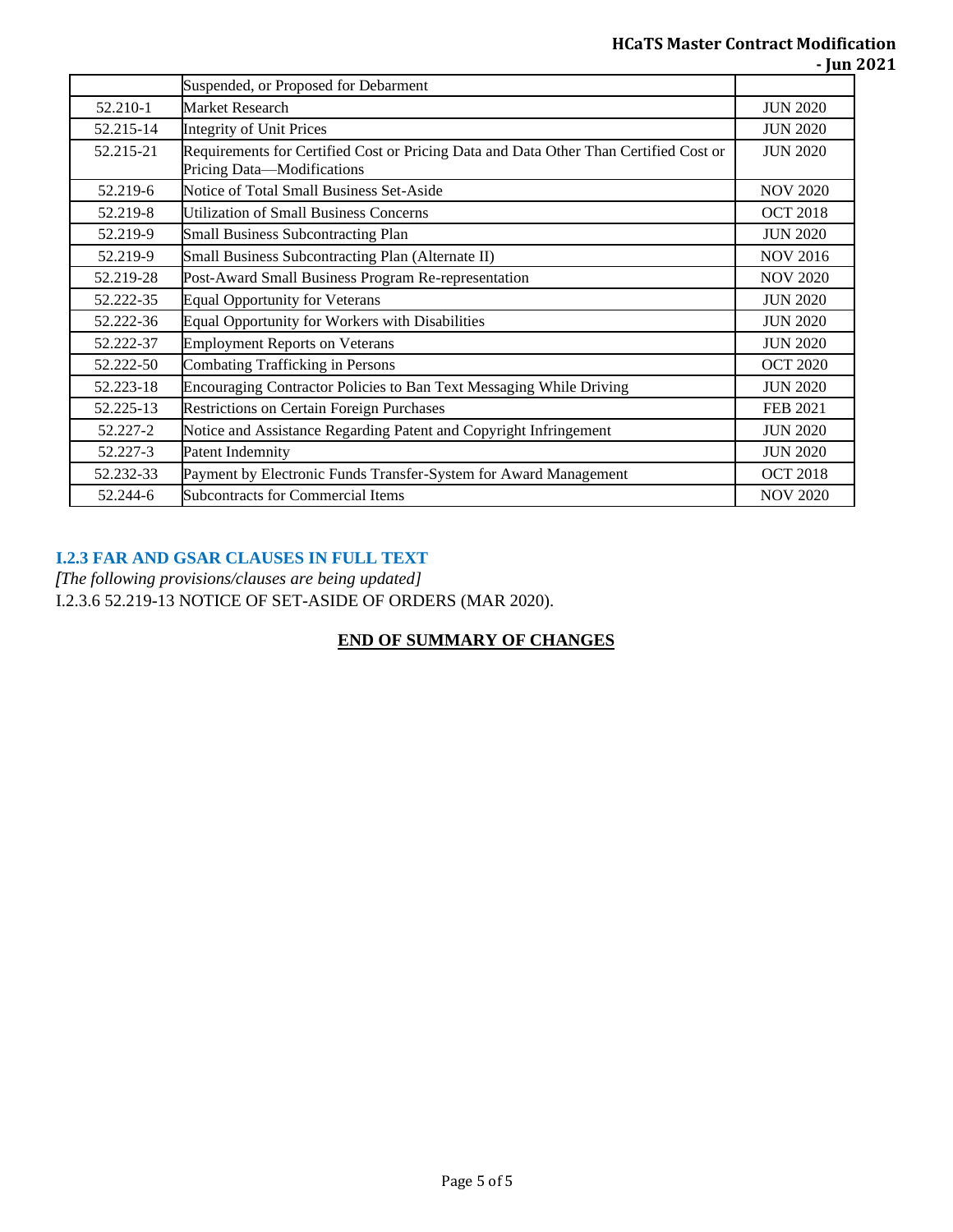

# **Human Capital and Training Solutions (HCaTS)**

# **Unrestricted POOL 2**

**GSA Region 02 - HCaTS PMO**  *[hcats@gsa.gov](mailto:hcats@gsa.gov)* 

**Base Ordering Period: Date of Award - 25 Sep 2021 Five-year Option Period: 26 Sep 2021 - 25 Sep 2026 Six-Months Extension Period: 26 Sep 2026 - 25 Mar 2027**

**Pool 2 NAICS Codes: 541611, 541612, 541613, 541618, 611710**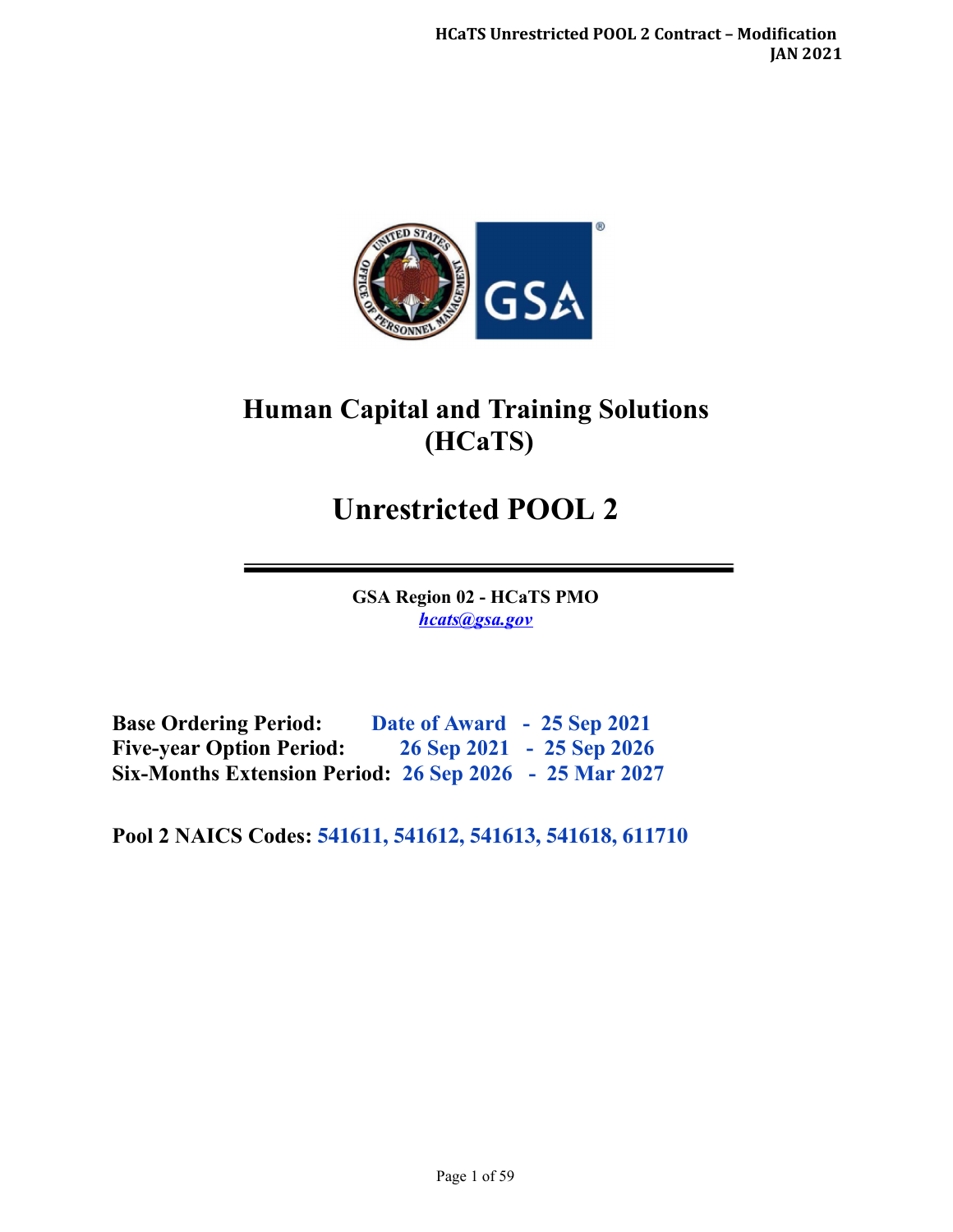# **Table of Content**

| B.1                      | <b>BACKGROUND</b>                                                       | 6                |
|--------------------------|-------------------------------------------------------------------------|------------------|
| B.1.1                    | OFFICE OF PERSONNEL MANAGEMENT (OPM)                                    | 6                |
| <b>B.1.2</b>             | GENERAL SERVICES ADMINISTRATION (GSA)                                   | 6                |
| <b>B.1.3</b>             | MEMORANDUM OF UNDERSTANDING (MOU)                                       | $\tau$           |
| <b>B.1.4</b>             | <b>AUTHORITY</b>                                                        | $\tau$           |
| <b>B.1.5</b>             | <b>ECONOMY ACT</b>                                                      | $7\phantom{.0}$  |
| <b>B.1.6</b>             | <b>CONTRACT TYPE</b>                                                    | $\tau$           |
| <b>B.1.7</b>             | MINIMUM GUARANTEE AND MAXIMUM CEILING                                   | $7\phantom{.0}$  |
| <b>B.1.8</b>             | CONTRACT ACCESS FEE (CAF)                                               | $\,8\,$          |
| B.2                      | <b>TASK ORDER PRICING</b>                                               | $\,8\,$          |
| B.2.1                    | LABOR CATEGORIES AND STANDARD OCCUPATIONAL CLASSIFICATIONS              | $\,8\,$          |
| B.2.2                    | FIXED-PRICE TASK ORDERS                                                 | $\boldsymbol{9}$ |
| <b>B.2.3</b>             | COST REIMBURSEMENT TASK ORDERS                                          | $\boldsymbol{9}$ |
| B.2.4                    | <b>INCENTIVE TASK ORDERS</b>                                            | $\boldsymbol{9}$ |
| B.2.5                    | TIME-AND-MATERIALS (T&M) AND LABOR-HOUR (L-H) TASK ORDERS               | 9                |
| B.2.5.1                  | CEILING RATES FOR TIME-AND-MATERIALS (T&M) AND LABOR-HOUR (L-H)         | 9                |
| B.3                      | ANCILLARY SUPPORT SERVICES AND OTHER DIRECT COSTS                       | 10               |
| <b>B.3.1</b>             | SPECIALIZED PROFESSIONAL SERVICES LABOR                                 | 11               |
| <b>B.3.2</b>             | LABOR SUBJECT TO THE SERVICE CONTRACT ACT (SCA)                         | 11               |
| <b>B.3.3</b>             | LABOR OUTSIDE THE CONTINENTAL UNITED STATES (OCONUS)                    | 11               |
| <b>B.3.4</b>             | <b>TRAVEL</b>                                                           | 12               |
| <b>B.3.5</b>             | MATERIALS AND EQUIPMENT                                                 | 12               |
| <b>B.3.6</b>             | <b>SUBCONTRACTING</b>                                                   | 12               |
| C.1                      | <b>SCOPE</b>                                                            | 12               |
| C.1.1                    | KEY SERVICE AREAS (KSA)                                                 | 14               |
| C.2                      | <b>AUTHORITIES</b>                                                      | 14               |
| C.3                      | SUMMARY OF REQUIREMENTS                                                 | 14               |
| C.3.1                    | KEY SERVICE AREAS (KSA)                                                 | 15               |
| C.3.1.1                  | KSA 1 (CUSTOMIZED TRAINING AND DEVELOPMENT SERVICES)                    | 15               |
| C.3.1.2                  | KSA 2 (CUSTOMIZED HUMAN CAPITAL STRATEGY SERVICES)                      | 16               |
| C.3.1.3                  | KSA 3 (CUSTOMIZED ORGANIZATIONAL PERFORMANCE IMPROVEMENT)               | 17               |
| C.3.2                    | ANCILLARY SUPPORT SERVICES AND OTHER DIRECT COSTS                       | 18               |
| C.3.3<br><b>SERVICES</b> | INFORMATION TECHNOLOGY (IT) AND NON-INFORMATION TECHNOLOGY PRODUCTS AND | 19               |
| C.3.4                    | TEMPORARY SUPPORT SERVICES                                              | 19               |
| C.3.5                    | SERVICES NOT IN SCOPE                                                   | 20               |
| D.1                      | PACKAGING AND MARKING                                                   | 20               |
| E.1                      | <b>INSPECTION AND ACCEPTANCE</b>                                        | 20               |
| F.1                      | DELIVERABLES                                                            | 21               |
| F.2                      | PERFORMANCE                                                             | 21               |
| F.3                      | PLACE OF PERFORMANCE                                                    | 21               |
| F.4                      | CONTRACT ORDERING PERIOD                                                | 21               |
| F.4.1                    | TASK ORDER PERIOD OF PERFORMANCE                                        | 22               |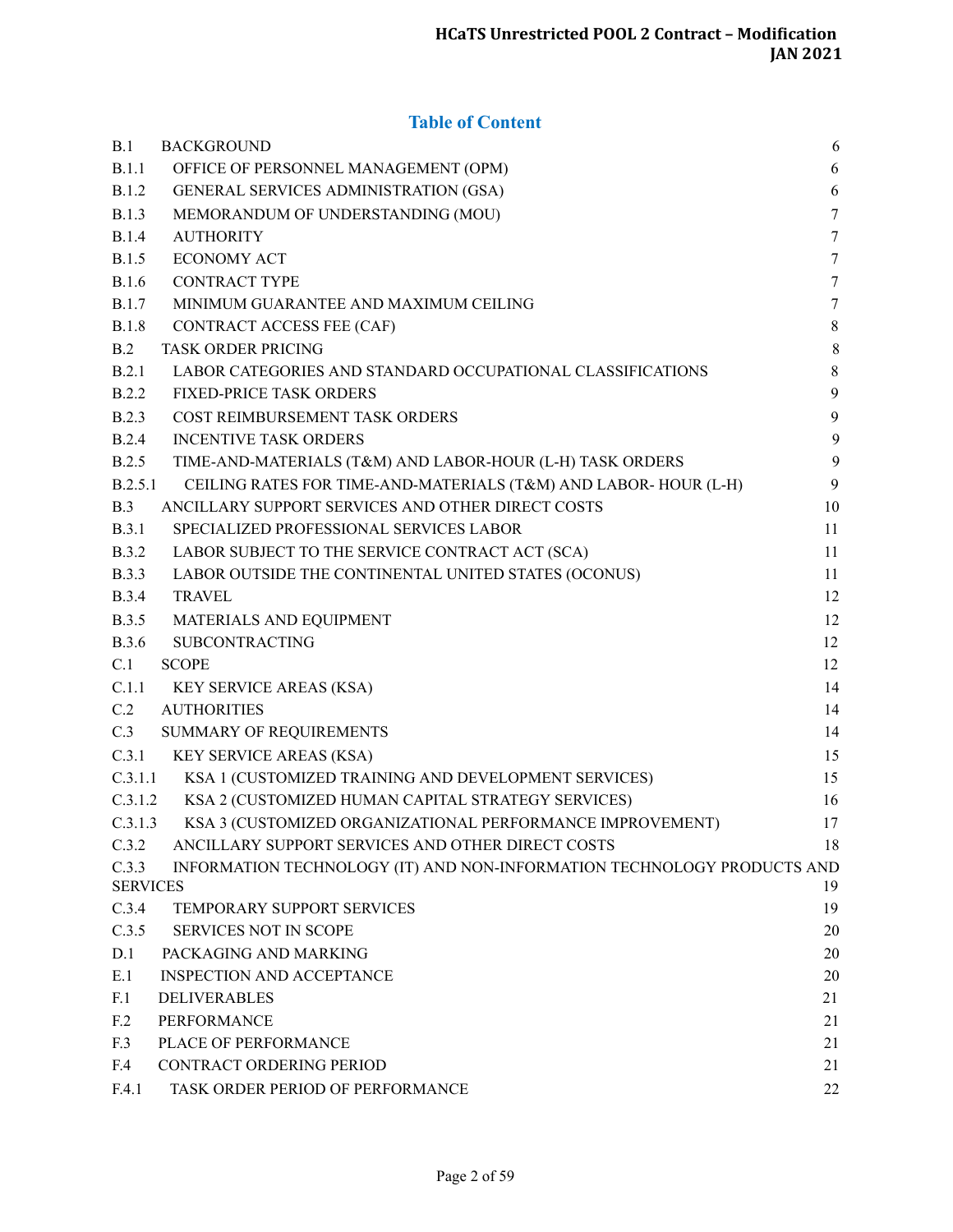| F.5<br>PERFORMANCE STANDARDS                                            | 22 |
|-------------------------------------------------------------------------|----|
| F.5.1<br>DELIVERABLE AND REPORTING REQUIREMENTS                         | 22 |
| F.5.2<br><b>COMPLIANCE</b>                                              | 23 |
| G.1<br><b>BACKGROUND</b>                                                | 25 |
| G.2<br>ROLES AND RESPONSIBILITIES OF KEY PERSONNEL                      | 25 |
| G.2.1<br>PROGRAM MANAGER (PM)                                           | 26 |
| G.2.2<br>CONTRACTING OFFICER (CO)                                       | 26 |
| G.2.3<br><b>OMBUDSMAN</b>                                               | 26 |
| G.2.4<br>ORDERING CONTRACTING OFFICER (OCO)                             | 26 |
| G.2.5<br>CONTRACTING OFFICER'S REPRESENTATIVE (COR)                     | 27 |
| G.2.6<br>CONTRACTOR KEY PERSONNEL                                       | 27 |
| G.2.6.1<br>CORPORATE HCATS PROGRAM MANAGER (CHPM)                       | 28 |
| G.2.6.2<br>CORPORATE HCATS CONTRACT MANAGER (CHCM)                      | 28 |
| G.3<br>CONTRACTOR ADMINISTRATION REQUIREMENTS                           | 29 |
| G.3.1<br>CONTRACT ACCESS FEE (CAF)                                      | 29 |
| G.3.2 CONTRACT PAYMENT REPORTING MODULE (CPRM)                          | 29 |
| G.3.2.1<br>TASK ORDER AWARD DATA                                        | 29 |
| G.3.2.1.1<br><b>FIXED PRICE AWARD DATA</b>                              | 30 |
| COST REIMBURSEMENT AWARD DATA<br>G.3.2.1.2                              | 30 |
| G.3.2.1.3<br>TIME-AND-MATERIALS (T&M) AND LABOR-HOUR (L-H) AWARD DATA   | 30 |
| G.3.2.2<br>TASK ORDER MODIFICATION DATA                                 | 31 |
| G.3.2.3<br><b>INVOICE DATA</b>                                          | 31 |
| G.3.2.4<br>CONTRACT ACCESS FEE (CAF) PAYMENT DATA                       | 31 |
| G.3.2.5<br><b>CLOSEOUT DATA</b>                                         | 32 |
| G.3.3<br>SUBCONTRACTING PLAN                                            | 32 |
| G.3.4<br>CONTRACTOR PERFORMANCE ASSESSMENT REPORTING SYSTEM (CPARS)     | 33 |
| G.3.4.1<br><b>HCATS CPARS</b>                                           | 34 |
| G.3.4.2<br><b>TASK ORDER CPARS</b>                                      | 34 |
| G.3.5<br><b>INSURANCE</b>                                               | 34 |
| G.3.6<br>MERGERS, ACQUISITIONS, NOVATIONS AND CHANGE-OF-NAME AGREEMENTS | 34 |
| RESPONSIBILITY AND FEDERAL AWARDEE PERFORMANCE AND INTEGRITY<br>G.3.7   |    |
| <b>INFORMATION SYSTEM (FAPIIS)</b>                                      | 34 |
| G.3.8<br>VETS-4212 REPORTS                                              | 35 |
| G.3.9<br><b>FSRS REPORTS</b>                                            | 35 |
| G.3.10<br>POST AWARD SMALL BUSINESS PROGRAM RE-REPRESENTATION           | 35 |
| G.3.11<br>INDUSTRIAL OPERATIONS ANALYST (IOA)                           | 35 |
| G.4<br>HCATS AND TASK ORDER CLOSEOUTS                                   | 36 |
| G.5<br>OPTION DETERMINATION                                             | 36 |
| H.1<br><b>RESERVED</b>                                                  | 36 |
| H.2<br>OBSERVANCE OF FEDERAL HOLIDAYS                                   | 36 |
| ORDERING PROCEDURES<br>H.3                                              | 36 |
| H.4<br>NORTH AMERICAN INDUSTRY CLASSIFICATION SYSTEM (NAICS)            | 37 |
| H.4.1<br><b>HCATS NAICS CODES</b>                                       | 37 |
| H.4.2<br>PREDOMINANT TASK ORDER NAICS CODE DETERMINATION                | 38 |
| H.5<br>PRODUCT SERVICE CODE (PSC)                                       | 38 |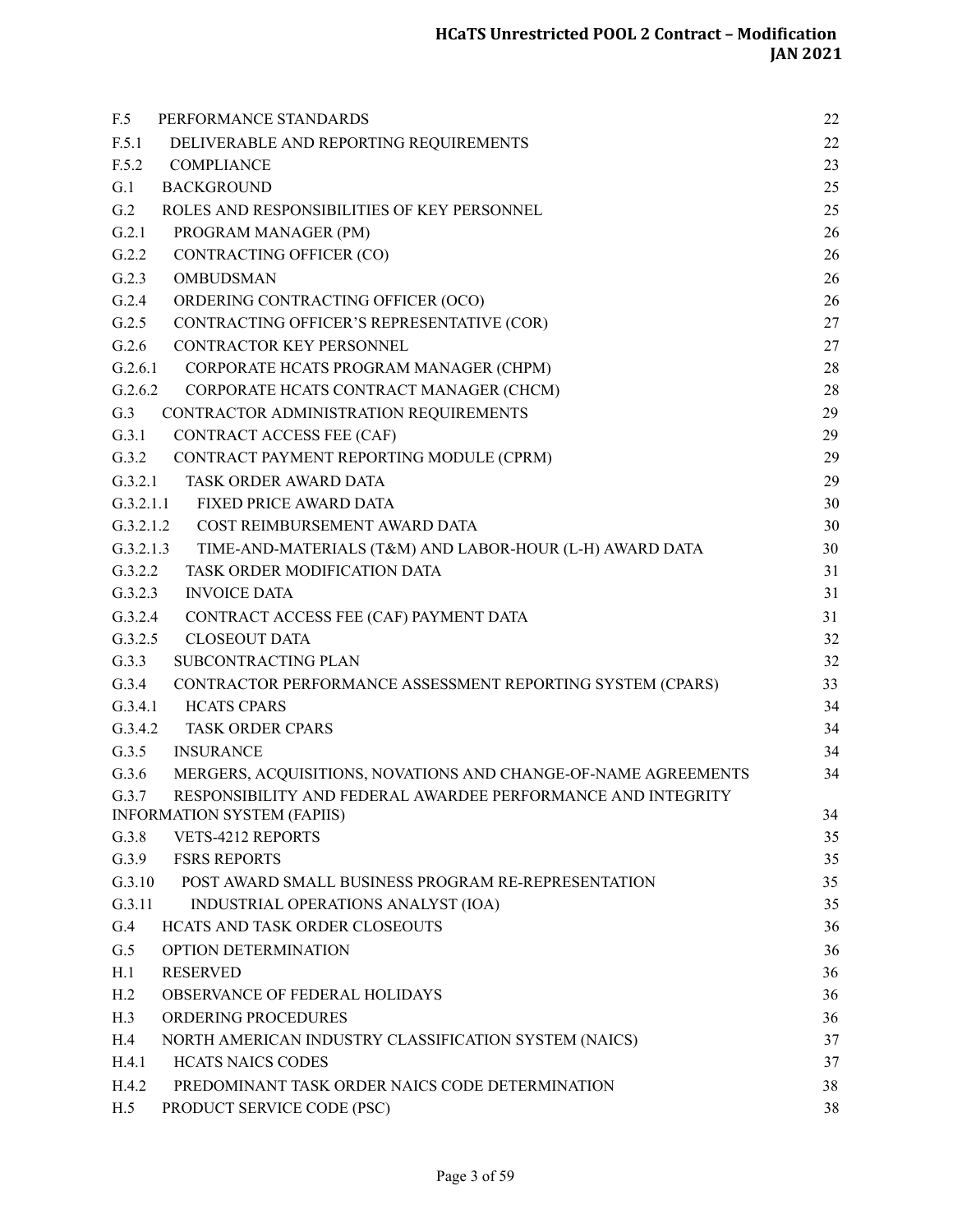| H.6<br><b>ACCREDITATIONS</b>                                                                                                           | 38 |
|----------------------------------------------------------------------------------------------------------------------------------------|----|
| H.6.1<br>ADEQUATE ACCOUNTING SYSTEM                                                                                                    | 38 |
| H.6.2<br>ACCEPTABLE ESTIMATING SYSTEM                                                                                                  | 39 |
| H.6.3<br>APPROVED PURCHASING SYSTEM                                                                                                    | 39 |
| H.6.4<br>FORWARD PRICING RATE AGREEMENTS (FPRA), FORWARD PRICING RATE<br>RECOMMENDATIONS (FPRR), AND AUDITED BILLING RATES             | 39 |
| H.6.5<br>EARNED VALUE MANAGEMENT SYSTEM (EVMS)                                                                                         | 39 |
| INTERNATIONAL ORGANIZATION FOR STANDARDIZATION (ISO) 9001:2008/2015<br>H.6.6                                                           |    |
| <b>CERTIFICATION</b>                                                                                                                   | 39 |
| INTERNATIONAL ORGANIZATION OF STANDARDIZATION/INTERNATIONAL<br>H.6.7<br>ELECTROTECHNICAL COMMISSION (ISO/IEC) 27001:2013 CERTIFICATION | 39 |
| H.7<br>COST ACCOUNTING STANDARDS (CAS)                                                                                                 | 40 |
| MEANINGFUL RELATIONSHIP COMMITMENT LETTERS (MRCL)<br>H.8                                                                               | 40 |
| H.9<br>PROFESSIONAL EMPLOYEE COMPENSATION PLAN                                                                                         | 40 |
| H.10<br>UNCOMPENSATED OVERTIME POLICY                                                                                                  | 41 |
| H.11<br>SECURITY CLEARANCE REQUIREMENTS                                                                                                | 41 |
| FACILITY CLEARANCE LEVEL (FCL)<br>H.11.1                                                                                               | 41 |
| H.11.2<br><b>EMPLOYEE SECURITY CLEARANCE</b>                                                                                           | 42 |
| H.11.3<br>HOMELAND SECURITY PRESIDENTIAL DIRECTIVE 12 (HSPD-12)                                                                        | 42 |
| H.12<br><b>SUSTAINABILITY</b>                                                                                                          | 42 |
| H.13<br>PROPRIETARY SOLUTIONS                                                                                                          | 43 |
| <b>PARTNERING</b><br>H.14                                                                                                              | 43 |
| H.15<br><b>MEETINGS</b>                                                                                                                | 43 |
| H.16<br><b>HCATS PMO WEBSITE</b>                                                                                                       | 43 |
| H.17<br><b>CONTRACTOR HCATS WEBPAGE</b>                                                                                                | 44 |
| H.18<br><b>MARKETING</b>                                                                                                               | 44 |
| H.19<br>MINIMUM TASK ORDER AWARDS OR ESTIMATED VALUE                                                                                   | 45 |
| H.20<br><b>TRAINING AND PERMITS</b>                                                                                                    | 45 |
| H.21<br>ETHICS AND CONDUCT                                                                                                             | 45 |
| H.21.1<br><b>SUPERVISION</b>                                                                                                           | 46 |
| H.21.2<br><b>CONDUCT</b>                                                                                                               | 46 |
| H.21.3<br><b>CONFLICTS OF INTEREST</b>                                                                                                 | 46 |
| H.21.4<br>COOPERATION WITH OTHER CONTRACTORS ON GOVERNMENT SITES                                                                       | 47 |
| H.22<br><b>GOVERNMENT PROPERTY</b>                                                                                                     | 47 |
| LEASING OF REAL AND PERSONAL PROPERTY<br>H.22.1                                                                                        | 47 |
| H.22.2<br><b>GOVERNMENT FACILITIES</b>                                                                                                 | 48 |
| <b>RIGHTS OF INGRESS AND EGRESS</b><br>H.22.3                                                                                          | 48 |
| H.23<br>SECTION 508 OF THE REHABILITATION ACT OF 1973                                                                                  | 48 |
| <b>ON-RAMPING</b><br>H.24                                                                                                              | 49 |
| H.25<br><b>DORMANT STATUS</b>                                                                                                          | 49 |
| I.1<br><b>TASK ORDER PROVISIONS AND CLAUSES</b>                                                                                        | 50 |
| <b>HCATS CLAUSES</b><br>1.2                                                                                                            | 50 |
| I.2.1<br>FAR 52.252-2 CLAUSES INCORPORATED BY REFERENCE                                                                                | 50 |
| <b>GSAR CLAUSES INCORPORATED BY REFERENCE</b><br>I.2.2                                                                                 | 52 |
| I.2.3<br>FAR AND GSAR CLAUSES IN FULL TEXT                                                                                             | 53 |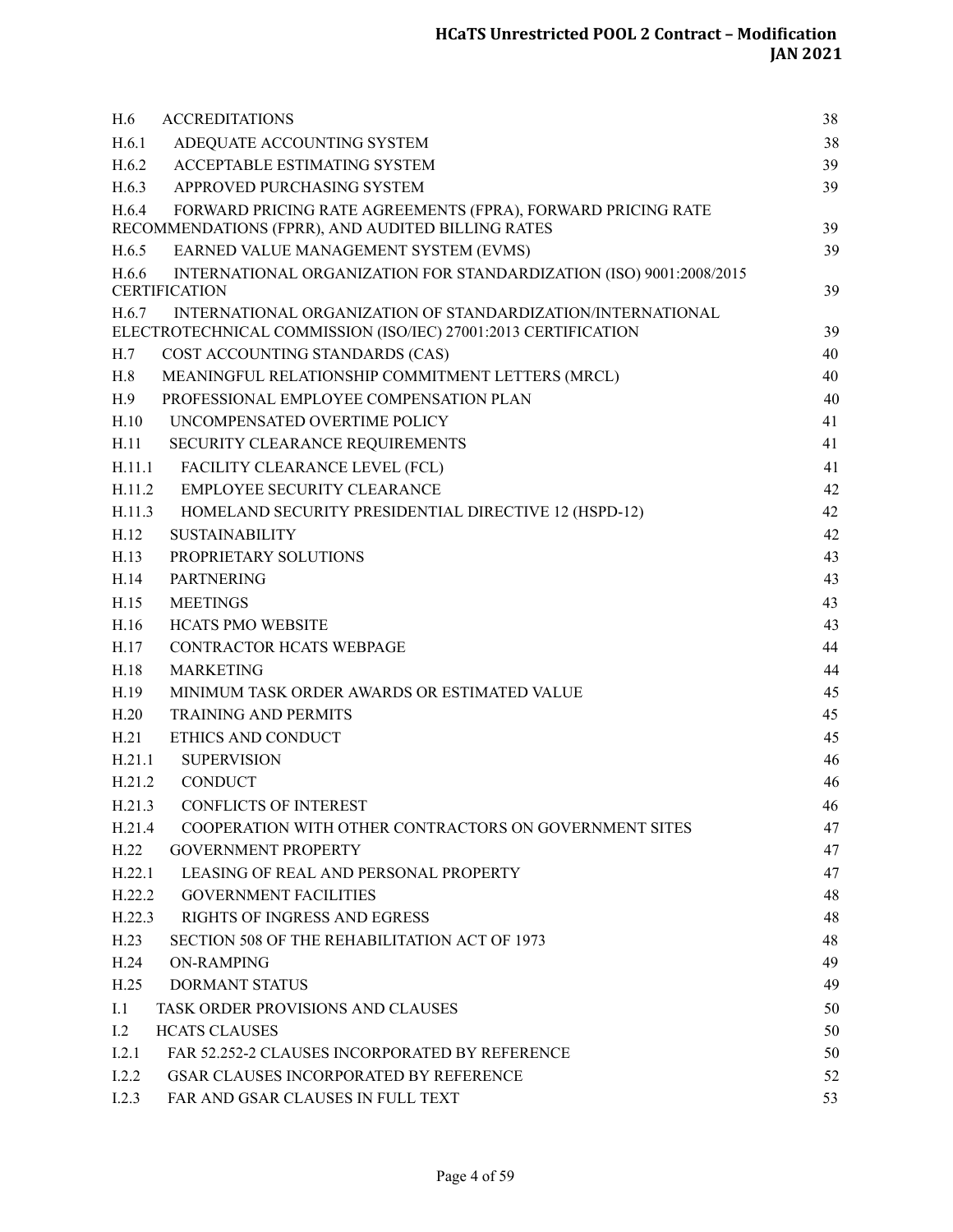| I.2.3.1 | 52.216-18 ORDERING (OCT 1995)                                            | 53 |
|---------|--------------------------------------------------------------------------|----|
|         |                                                                          |    |
| 1.2.3.2 | 52.216-19 ORDER LIMITATIONS (OCT 1995)                                   | 53 |
| I.2.3.3 | 52.216-22 INDEFINITE QUANTITY (OCT 1995)                                 | 53 |
| 1.2.3.4 | 52.217-8 OPTION TO EXTEND SERVICES (NOV 1999)                            | 54 |
| 1.2.3.5 | 52.217-9 OPTION TO EXTEND THE TERM OF THE CONTRACT (MAR 2000)            | 54 |
| 1.2.3.6 | 52.204-25 PROHIBITION ON CONTRACTING FOR CERTAIN TELECOMMUNICATIONS AND  |    |
|         | VIDEO SURVEILLANCE SERVICES OR EQUIPMENT (AUG 2020)                      | 54 |
| 1.2.3.7 | 552.204-70 REPRESENTATION REGARDING CERTAIN TELECOMMUNICATIONS AND VIDEO |    |
|         | SURVEILLANCE SERVICES OR EQUIPMENT (AUG 2019)                            | 57 |
| 1.2.3.8 | 552.216-75 TRANSACTIONAL DATA REPORTING (JUN 2016)                       | 58 |
| J.1     | STANDARDIZED LABOR CATEGORIES                                            | 60 |
| J.2     | <b>HCATS CONTRACT PRICING</b>                                            | 60 |
| J.3     | APPROVED SUBCONTRACTING PLAN (IF APPLICABLE)                             | 60 |
|         |                                                                          |    |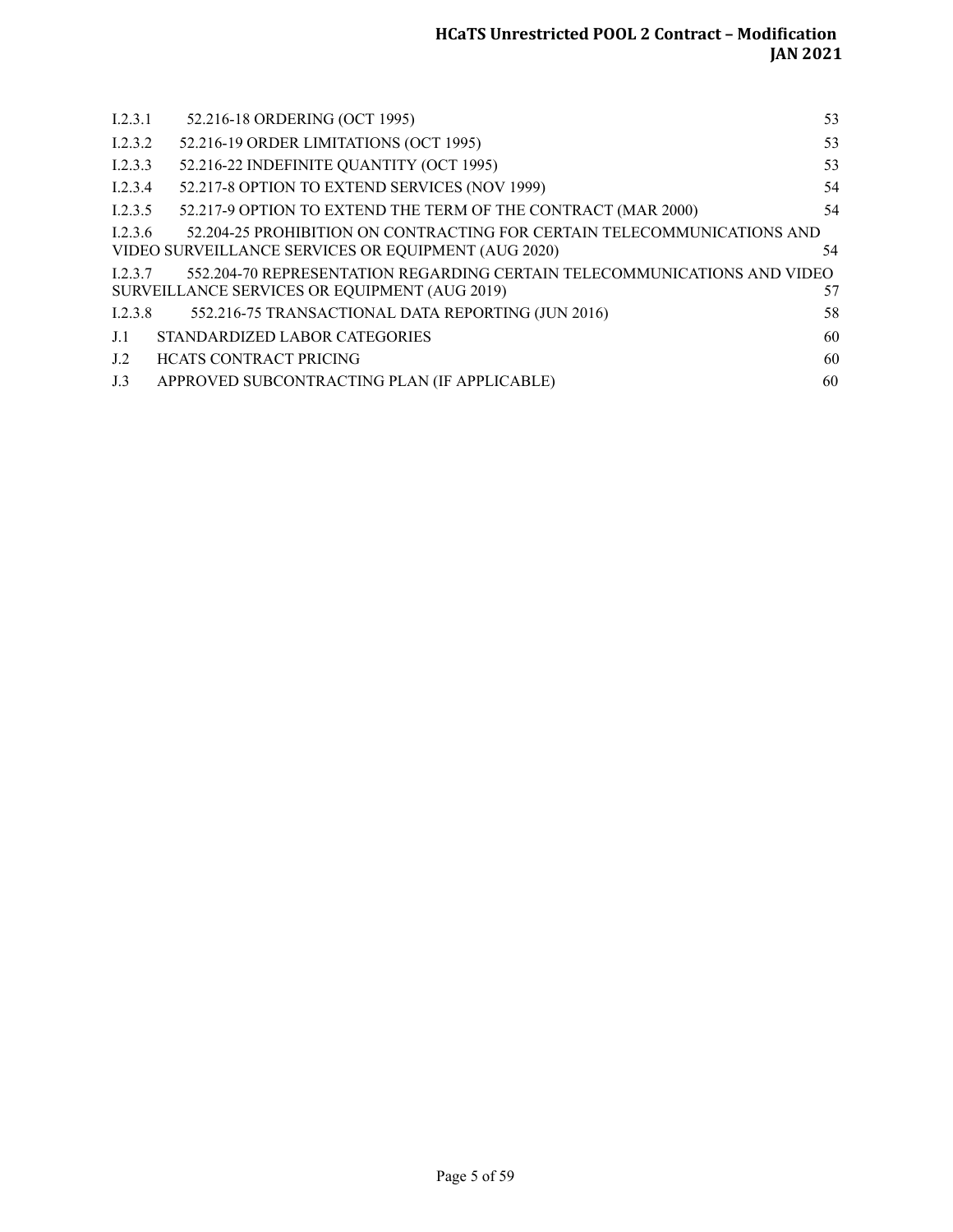#### **PART I: THE SCHEDULE SECTION B: SUPPLIES OR SERVICES AND PRICES/COSTS**

#### <span id="page-10-0"></span>**B.1 BACKGROUND**

#### <span id="page-10-1"></span>**B.1.1 OFFICE OF PERSONNEL MANAGEMENT (OPM)**

OPM provides human resources, leadership, and support to Federal agencies and the Federal workforce as they serve the American people. OPM has four primary areas of focus: policy and oversight, healthcare and insurance, retirement services, and services for agencies.

The Government Performance and Results (GPRA) Modernization Act of 2010 (GPRAMA), in part, mandates that the Office of Management and Budget (OMB) collaborate with agencies to develop a Federal Government Performance Plan for each agency. As part of this mandate, agencies are required to integrate human capital strategies into their agency strategic plans in order to assure full alignment of talent with agency mission and strategy. GPRAMA requires that an agency's performance plan include a description of how performance goals are to be achieved, including operation processes, training, skills and technology, and the human, capital, information, and other resources and strategies required to meet those performance goals.

OPM's Human Resources Solutions (HRS) enterprise is a reimbursable entity for which OPM receives no funding from Congress. HRS provides human resources products and services that assist the Federal government in implementing their performance goals. These products and services thus function to develop leaders, attract and build a high quality public sector workforce, and transform agencies into high performing organizations.

## <span id="page-10-2"></span>**B.1.2 GENERAL SERVICES ADMINISTRATION (GSA)**

GSA was established in 1949 by President Harry Truman as the Federal agency tasked with administering supplies and providing workplaces for Federal employees. Today, GSA makes federal agencies more effective at what they do by providing expertise, management and smart acquisition solutions.

GSA's acquisition solutions supply federal purchasers with cost-effective high-quality products and services from commercial vendors. Federal Acquisition Service (FAS) operates as America's buyer, leveraging the buying power and acquisition expertise of the Federal government to deliver new and existing services and high-quality products to taxpayers and Federal customers. Since its establishment, FAS has demonstrated unrivaled capability to deliver these across Federal government at the best value possible.

In 2014, GSA embarked on a three-year vision to make FAS into the Government Acquisition Marketplace, transforming the organization into a transparent, solution-neutral home for acquisition and subject matter expertise. According to the former FAS Commissioner, Thomas Sharpe, Jr, the goal is "to provide agencies across government with the tools and knowledge they need to make the right buying decisions, reduce the proliferation of duplicative contract vehicles, and deliver the best value possible to our customers and the American people."

To meet this goal, GSA reorganized FAS around the concept of category management, an acquisition strategy used by the most successful Fortune 500 companies. Category management looks at product and service categories and customizes purchase channels to better meet customer needs, leading to smarter purchasing decisions, better purchasing options, and saved dollars. Through their partnership, GSA and OPM can align the Human Capital and Training Solutions (HCaTS) with these strategic goals.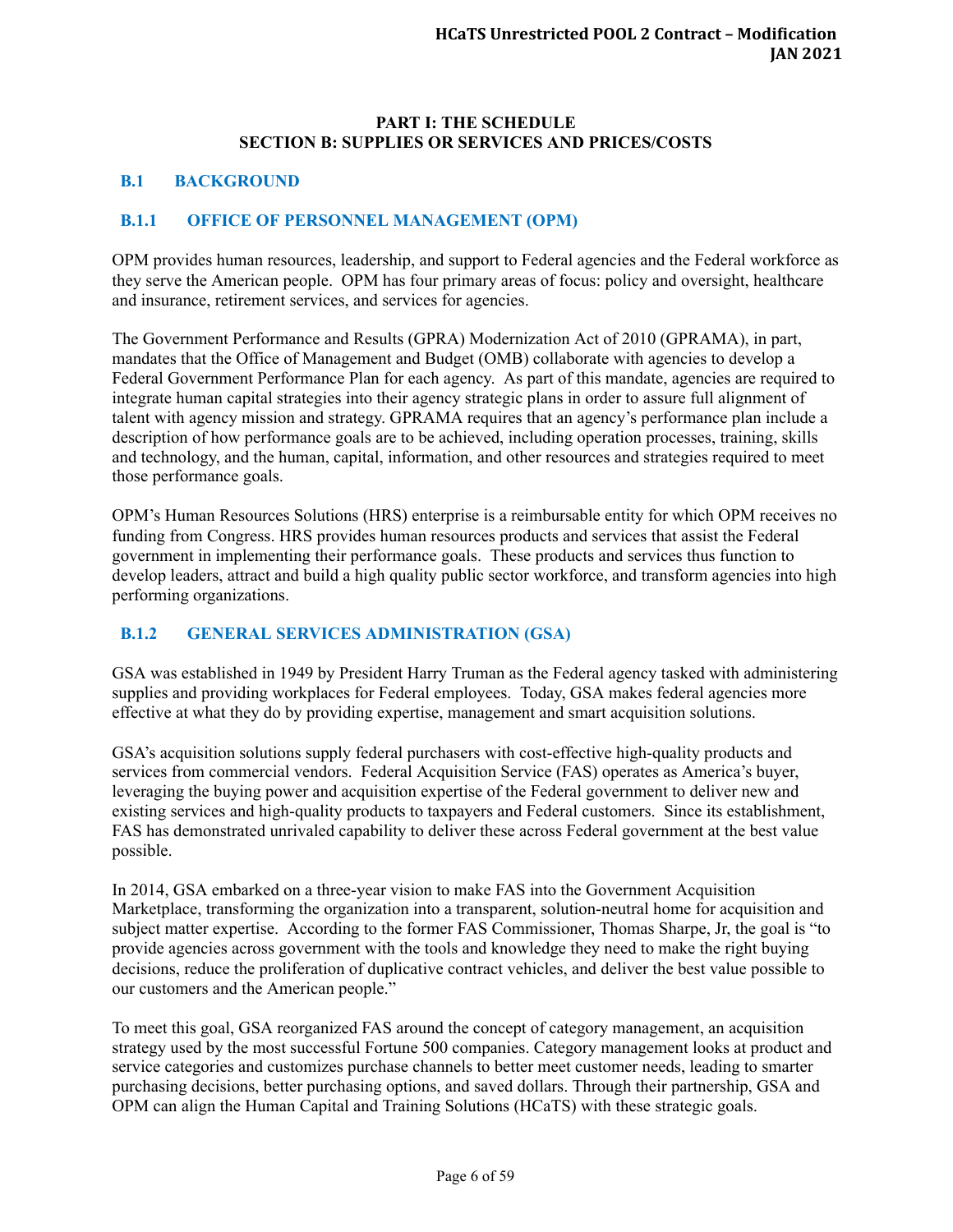## <span id="page-11-0"></span>**B.1.3 MEMORANDUM OF UNDERSTANDING (MOU)**

On April 28th, 2014, GSA and OPM signed a Memorandum of Understanding (MOU) forming a partnership to address the need of providing the Federal government with human resource training and development and human capital management services more efficiently and effectively using Industry best practices.

Under this agreement, GSA's acquisition capabilities, tools and strategic sourcing experience are merged with OPM's expertise in human resources, human capital, and training and development to form a more powerful Government solution.

This partnership acknowledges the changing Federal landscape. It recognizes GSA's and OPM's strategic goals, the current budgetary realities across Federal government and the need to better support the mission of the Federal agencies that GSA and OPM serve.

## <span id="page-11-1"></span>**B.1.4 AUTHORITY**

The Administrator of GSA is specifically authorized to purchase supplies and nonpersonal services on behalf of other agencies under 40 U.S.C. 501.

The Director of OPM is specifically authorized to perform training and personnel management services on behalf of other agencies under 5 U.S.C. 1304.

The authority for the award and administration of the HCaTS contracts and the delegation of authority for the award and administration of task orders under the HCaTS contracts are defined in Section G.

Hereafter, the HCaTS Contracting Officer will be referred to as the HCaTS CO and the Ordering Contracting Officer at the task order level will be referred to as the OCO.

#### <span id="page-11-2"></span>**B.1.5 ECONOMY ACT**

In accordance with FAR Paragraph 17.502-2(b), the Economy Act does not apply to task orders awarded under the HCaTS contracts under the authorities of 5 U.S.C. 1304 and 40 U.S.C. 501.

#### <span id="page-11-3"></span>**B.1.6 CONTRACT TYPE**

HCaTS allows for all contract types at the task order level (e.g., Fixed-Price, Cost-Reimbursement, Time-and-Materials, and Labor-Hour). Task orders may also combine more than one contract type and include incentives, performance based measures, multi-year or option periods, and commercial or non-commercial items.

#### <span id="page-11-4"></span>**B.1.7 MINIMUM GUARANTEE AND MAXIMUM CEILING**

The minimum dollar guarantee is \$2,500.00 for each Contractor that does not obtain a task order award under their HCaTS contract. The minimum dollar guarantee applies to the contract as a whole and not each ordering period, if exercised.

The minimum dollar amount for an individual task order must exceed the micro-purchase threshold as defined in FAR Section 2.101, as amended. The maximum dollar amount for HCaTS, including all options, if exercised, is \$2.3 billion for Pool 2.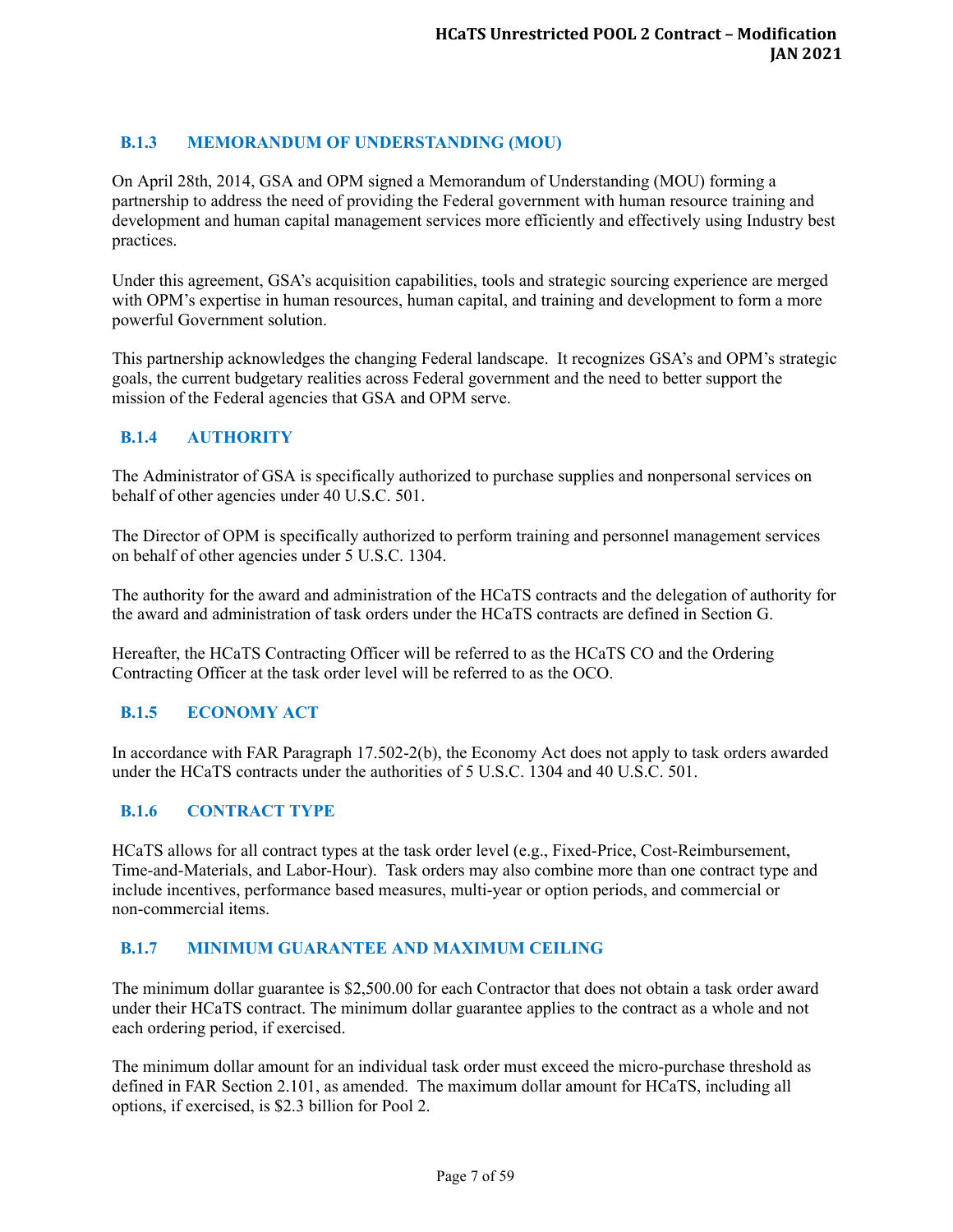# <span id="page-12-0"></span>**B.1.8 CONTRACT ACCESS FEE (CAF)**

GSA and OPM operating costs associated with the management and administration of HCaTS are recovered through a Contract Access Fee (CAF). The CAF is a percentage of the total task order amount invoiced and the CAF percentage is set at the discretion of the HCaTS PMO. The HCaTS PMO maintains the unilateral right to change the percentage at any time. See Section G.3.1 for more details regarding the CAF.

## <span id="page-12-1"></span>**B.2 TASK ORDER PRICING**

HCaTS provides all Federal agencies the flexibility to determine fair and reasonable pricing tailored to the ordering agency's requirement dependent upon level of competition, risk(s), uncertainty (ies), complexity, urgency and contract type(s). The OCO has the authority and responsibility to determine price, and if applicable, cost reasonableness for his agency's task order requirements. Adequate price competition at the task order level, in response to an individual requirement, establishes the most accurate, fair, and reasonable pricing for that requirement.

The OCO shall identify the applicable contract type for all Contract Line Items (CLINs) in each task order.

The Contractor shall propose and the OCO award all labor rates when performance is conducted at the Contractor's facility (ies) at the Contractor Site Rate(s), if applicable. The Contractor shall propose and the OCO award all labor rates at the Government Site Rate(s) when performance is conducted at the Government's facility (ies) or a site not owned or leased by the Contractor, if applicable.

## <span id="page-12-2"></span>**B.2.1 LABOR CATEGORIES AND STANDARD OCCUPATIONAL CLASSIFICATIONS**

HCaTS provides standardized labor categories that correspond to the Office of Management and Budget's (OMB) Standard Occupational Classification (SOC) system for which the Bureau of Labor Statistics (BLS) maintains compensation data.

In accordance with Attachment J.1 (Standardized Labor Categories), all of the HCaTS labor categories are either an individual labor category that is mapped to a single SOC and functional description or a labor category group that is mapped to multiple SOC Numbers and functional descriptions. The HCaTS labor category groups were established based upon BLS published data regarding similar direct labor compensation within a grouping of multiple SOC numbers and functional descriptions.

Except for ancillary labor as defined under Section B.3, when responding to task order solicitations, regardless of contract type, the Contractor shall identify both Prime and Subcontractor labor using the HCaTS labor categories. The Contractor may deviate from the Junior, Journeyman, Senior, and Subject Matter Expert (SME) definitions in Attachment J.1 (Standardized Labor Categories), as long as the Contractor clearly identifies the deviation in its proposals. Additionally, the following qualification substitution chart applies:

|  | <b>Degree</b> | <b>Experience Substitution</b> | <b>Experience and Degree Substitution</b> |
|--|---------------|--------------------------------|-------------------------------------------|
|--|---------------|--------------------------------|-------------------------------------------|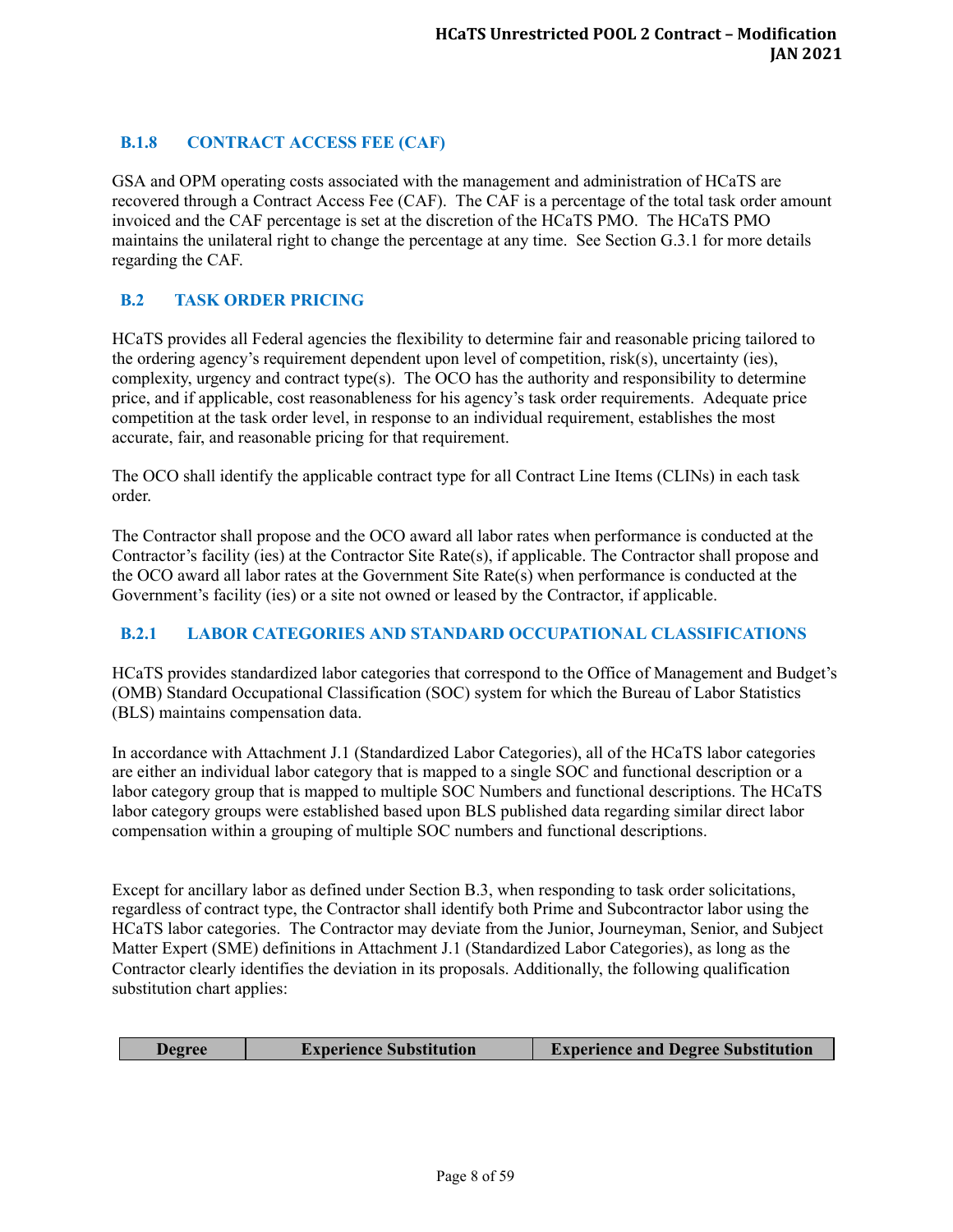| Bachelor's<br>Degree | Six years of relevant work experience<br>may be substituted for a Bachelor's<br>Degree | Associate's Degree plus four years of<br>relevant work experience may be<br>substituted for a Bachelor's Degree                                   |
|----------------------|----------------------------------------------------------------------------------------|---------------------------------------------------------------------------------------------------------------------------------------------------|
| Master's Degree      | 12 years of relevant work experience<br>may be substituted for a Master's Degree       | Bachelor's Degree plus eight years of<br>relevant work experience may be<br>substituted for a Master's Degree                                     |
| Doctorate Degree     | 20 years of relevant work experience<br>may be substituted for a Doctorate<br>Degree   | Bachelor's Degree plus 16 years or a<br>Master's Degree plus 12 years of relevant<br>work experience may be substituted for a<br>Doctorate Degree |

## <span id="page-13-0"></span>**B.2.2 FIXED-PRICE TASK ORDERS**

Fixed-Price contracts are defined under FAR Subpart 16.2 and other applicable agency-specific regulatory supplements.

## <span id="page-13-1"></span>**B.2.3 COST REIMBURSEMENT TASK ORDERS**

Cost reimbursement contracts are defined under FAR Subpart 16.3 and other applicable agency- specific regulatory supplements. FAR Parts 30 and 31 may apply to cost-reimbursement task orders.

To be considered for cost reimbursement task order awards, the Contractor shall have and maintain an adequate accounting system that will permit timely development of all necessary cost data in the form required by the proposed contract type.

## <span id="page-13-2"></span>**B.2.4 INCENTIVE TASK ORDERS**

Incentives are defined under FAR Subpart 16.4 and other applicable agency-specific regulatory supplements.

## <span id="page-13-3"></span>**B.2.5 TIME-AND-MATERIALS (T&M) AND LABOR-HOUR (L-H) TASK ORDERS**

T&M and L-H contracts are defined under FAR Sections 16.601 and 16.602, respectively, and other applicable agency-specific regulatory supplements.

The Contractor may provide separate and/or blended loaded hourly labor rates for Prime Contractor labor, each Subcontractor, and/or each Division, Subsidiary, or Affiliate in accordance with the provisions set forth in FAR 52.216-29, 52.216-30 and/or 52.216-31. The OCO shall identify which provision(s) is applicable in the task order solicitation and the Contractor shall comply with the provision(s).

T&M and L-H task orders require the HCaTS standardized labor categories and their associated rates to be identified in the task order award document.

Ancillary labor categories shall be paid in accordance with FAR 52.212-4 (Alternate I) (for commercial task order CLINs) and/or FAR 52.232-7 (for non-commercial task order CLINs).

### <span id="page-13-4"></span>**B.2.5.1 CEILING RATES FOR TIME-AND-MATERIALS (T&M) AND LABOR- HOUR (L-H)**

When preparing solicitations for T&M and/or L-H task order CLINs, the OCO must select from the following provisions in the task order solicitation.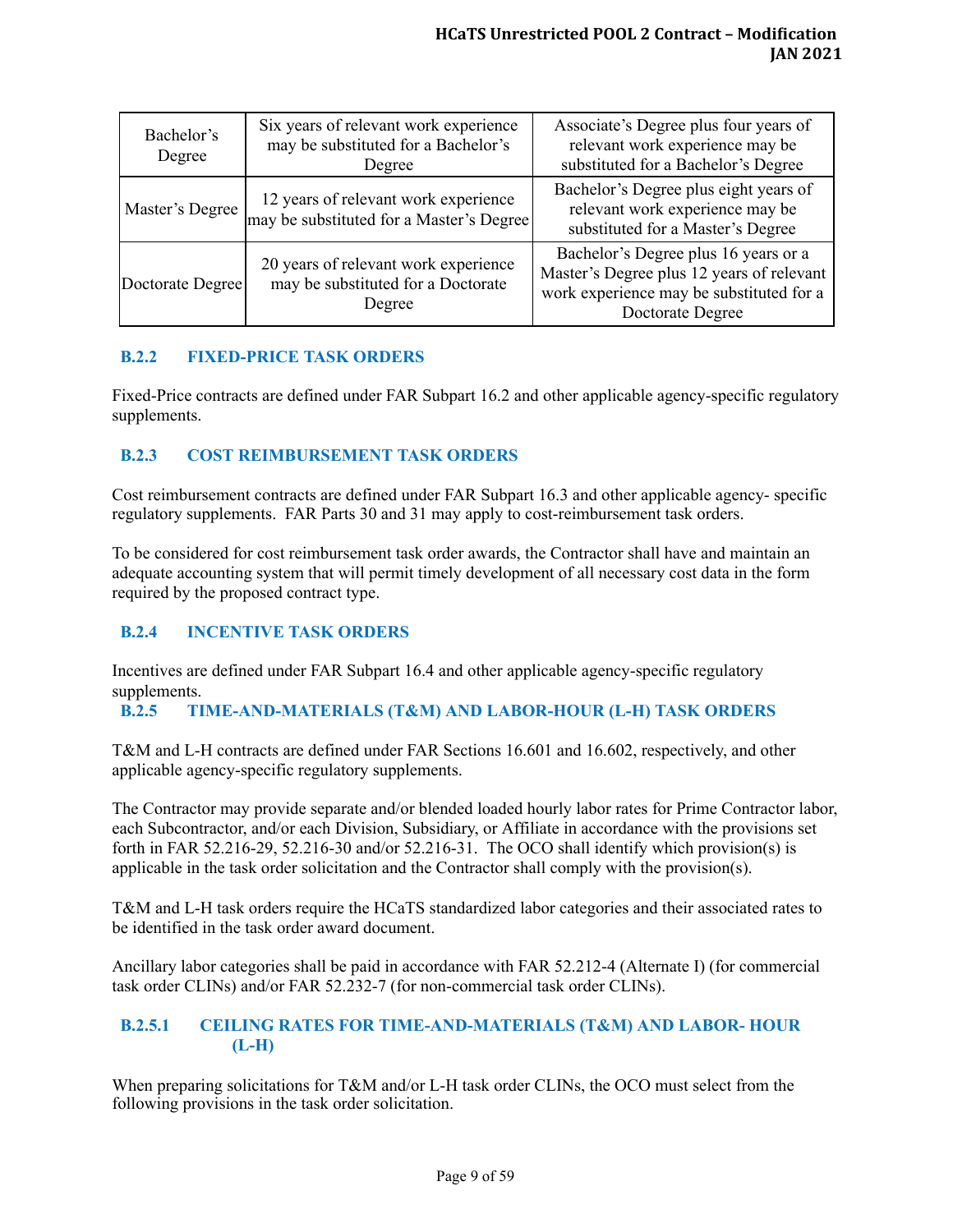- 1. FAR 52.216-29 Time-and-Materials/Labor-Hour Proposal Requirements—Non- Commercial Item Acquisition With Adequate Price Competition (Feb 2007)
- 2. FAR 52.216-30 Time-and-Materials/Labor-Hour Proposal Requirements—Non- Commercial Item Acquisition Without Adequate Price Competition (Feb 2007)
- 3. FAR 52.216-31 Time-and-Materials/Labor-Hour Proposal Requirements—Commercial Item Acquisition (Feb 2007)

For organizations within the Department of Defense (DoD), when selecting FAR 52.216-29 the OCO shall also select DFAR 252.216-7002, Alternate A.

When FAR 52.216-30 is selected or FAR 52.216-31 is selected and there is an exception to fair opportunity, HCaTS establishes maximum allowable labor rates in the form of fully burdened ceiling rates for all professional, non-ancillary, CONUS, T&M/L-H labor for both Government and Contractor Sites. Based on the specific task order requirements, the OCO is authorized to exceed the HCaTS fully burdened ceiling rates for those labor categories that include Secret/Top Secret/SCI labor and/or OCONUS locations, if necessary.

The fully burdened ceiling rates do not apply when FAR 52.216-29 is selected, or FAR 52.216-29 with DFAR 252.216-7002, Alternate A is selected, or FAR 52.216-31 is selected and there is not an exception to fair opportunity.

The fully burdened ceiling rates awarded at initial contract award shall serve as the basis for all future year pricing for those fully burdened ceiling rates. In order to determine future year fully burdened ceiling rate pricing, the originally awarded rates will have an escalation factor applied. This escalation factor will be the average annual BLS ECI for the previous three years. In Year 5 of HCaTS, if the average annual ECI for the previous three years is higher than at time of HCaTS award, the fully burdened ceiling rates for Years 6 through 16 will be adjusted by the difference of percentage increase. For example, if the BLS ECI index was 2.23% at time of proposal submission and the BLS ECI index is 3.16% in Year 5 of HCaTS, the fully burdened ceiling rates for Years 6 through 16 will be adjusted by 0.93% per year on a cumulative basis. If the BLS ECI index in Year 5 of HCaTS is equal to or below the BLS ECI index at time of award, the fully burdened ceiling rates will remain unchanged. In Year 10 of HCaTS, if the previous three year average annual BLS ECI index for the previous three years is higher than Year 5 of HCaTS, the fully burdened ceiling rates for Years 11 through 16 will be adjusted by the difference of percentage increase in accordance with the example above. If the average index in Year 10 is equal to or below the average index in Year 5, the fully burdened ceiling rates will remain unchanged.

The HCaTS fully burdened ceiling rates that are in effect at the time a task order is awarded shall remain with the task order award during the entire term of the task order, including task orders with option periods.

See Section F.4 for HCaTS contracts and task orders awarded under HCaTS contracts.

## <span id="page-14-0"></span>**B.3 ANCILLARY SUPPORT SERVICES AND OTHER DIRECT COSTS**

Other ancillary support services, integral and necessary as part of a total integrated solution within the scope of HCaTS for which there is not a labor category specified in HCaTS, necessary to obtain a total, customized, and integrated solution, are allowable costs and may be included within an individual task order under an HCaTS contract. Ancillary support services may include, but are not limited to, other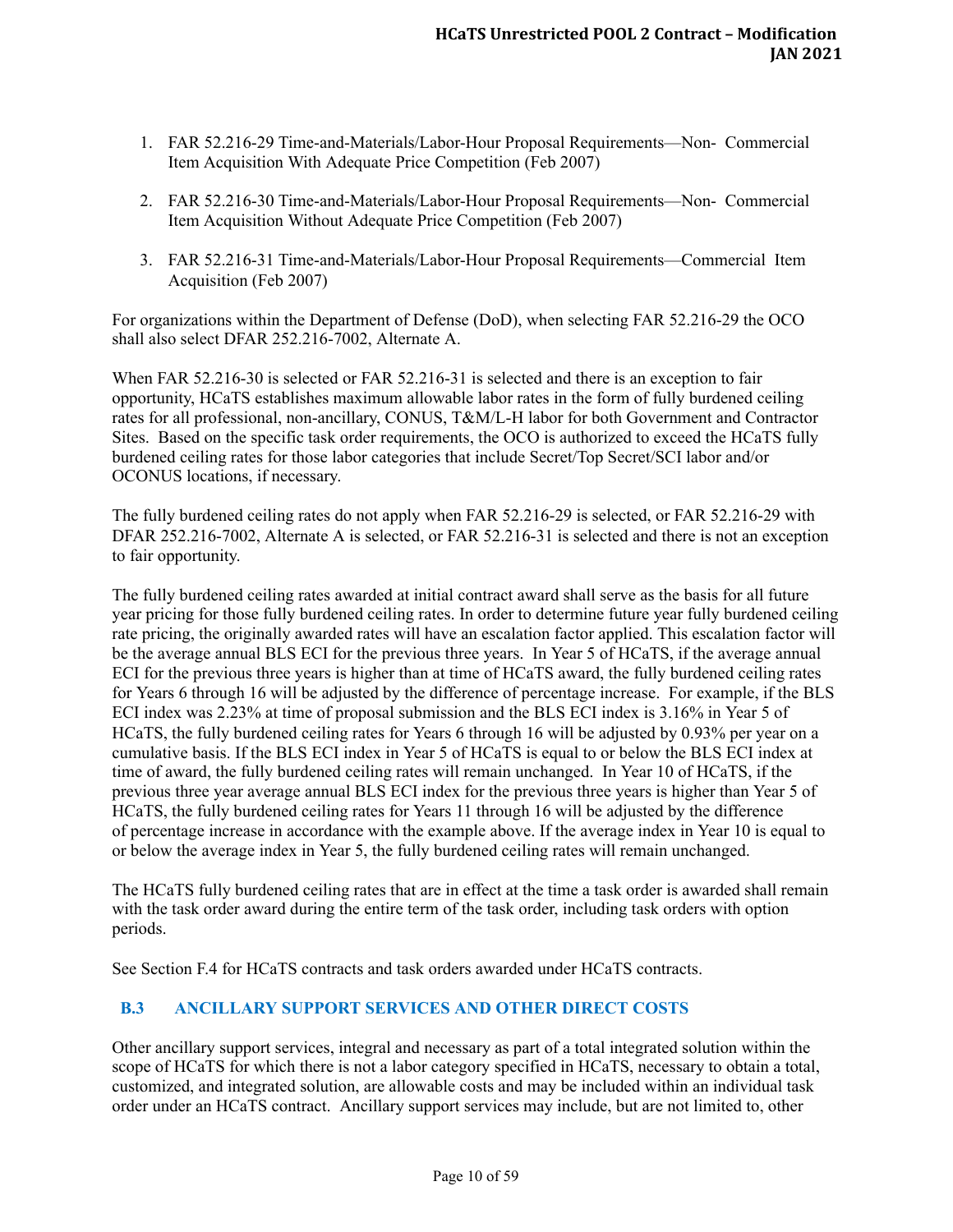professional and/or non-professional services; commercial and/or non-commercial items; IT services and/or components, administrative support; data entry; and, subject matter expertise. Other direct costs (ODCs) may include expenses such as travel, materials, equipment and/or Subcontractors. The Contractor shall propose and identify each ancillary support service or ODCs separately and the OCO shall identify each ancillary support service or ODCs by a separate CLIN on the task order award.

The Contractor shall report in the Contract Payment Reporting Module (CPRM) all ancillary labor in accordance with Section G.3.2.

# <span id="page-15-0"></span>**B.3.1 SPECIALIZED PROFESSIONAL SERVICES LABOR**

Specialized professional services labor is defined as bona fide executive, administrative, or professional skills for which the expertise required or duties performed are within the scope of HCaTS, but are so specialized that they are not explicitly defined in any labor category description in Attachment J.1 (Standardized Labor Categories). The Contractor may propose specialized professional services labor when proposing ancillary support; however, the OCO will determine whether circumstances merit the use of specialized professional skills. Whenever possible, this specialized professional labor should be mapped to the BLS SOC.

If the use of specialized professional services labor becomes frequent, additional labor categories and their associated fully burdened ceiling rates may be added by bilateral modification to an HCaTS contract.

# <span id="page-15-1"></span>**B.3.2 LABOR SUBJECT TO THE SERVICE CONTRACT ACT (SCA)**

HCaTS labor categories, identified in Attachment J.1 (Standardized Labor Categories), are considered bona fide executive, administrative, and professional labor that are exempt from the Service Contract Act (SCA).

To the extent that any ancillary labor for services are within the scope of HCaTS and subject to the SCA in accordance with FAR Subpart 22.10 and other applicable agency-specific regulatory supplements, the OCO shall identify such work in the task order solicitation and make a determination as to whether SCA wage determinations are to be applied or not. The OCO shall incorporate the appropriate provisions and clauses in each task order solicitation and subsequent award when the SCA applies.

## <span id="page-15-2"></span>**B.3.3 LABOR OUTSIDE THE CONTINENTAL UNITED STATES (OCONUS)**

Outside the Continental United States (OCONUS) is defined as other than the 48 contiguous states plus the District of Columbia. It is anticipated that there may be task orders for work OCONUS.

The U.S. Department of State's Bureau of Administration, Office of Allowances, publishes quarterly report indexes of living costs abroad, per-diem rate maximums, quarter's allowances, hardship differentials, and danger pay allowances.

The Department of State Standardized Regulations (DSSR) is the controlling regulations for allowances and benefits available to all U.S. Government civilians assigned to foreign areas. For task orders issued under HCaTS contracts, Contractor personnel assigned to foreign areas shall not receive allowances and benefits in excess of those identified in the DSSR.

For OCONUS task orders where costs are not specifically addressed in the DSSR, the Government will reimburse the Contractor for all reasonable, allowable, and allocable costs in accordance with FAR Part 31 and other applicable agency-specific regulatory supplements.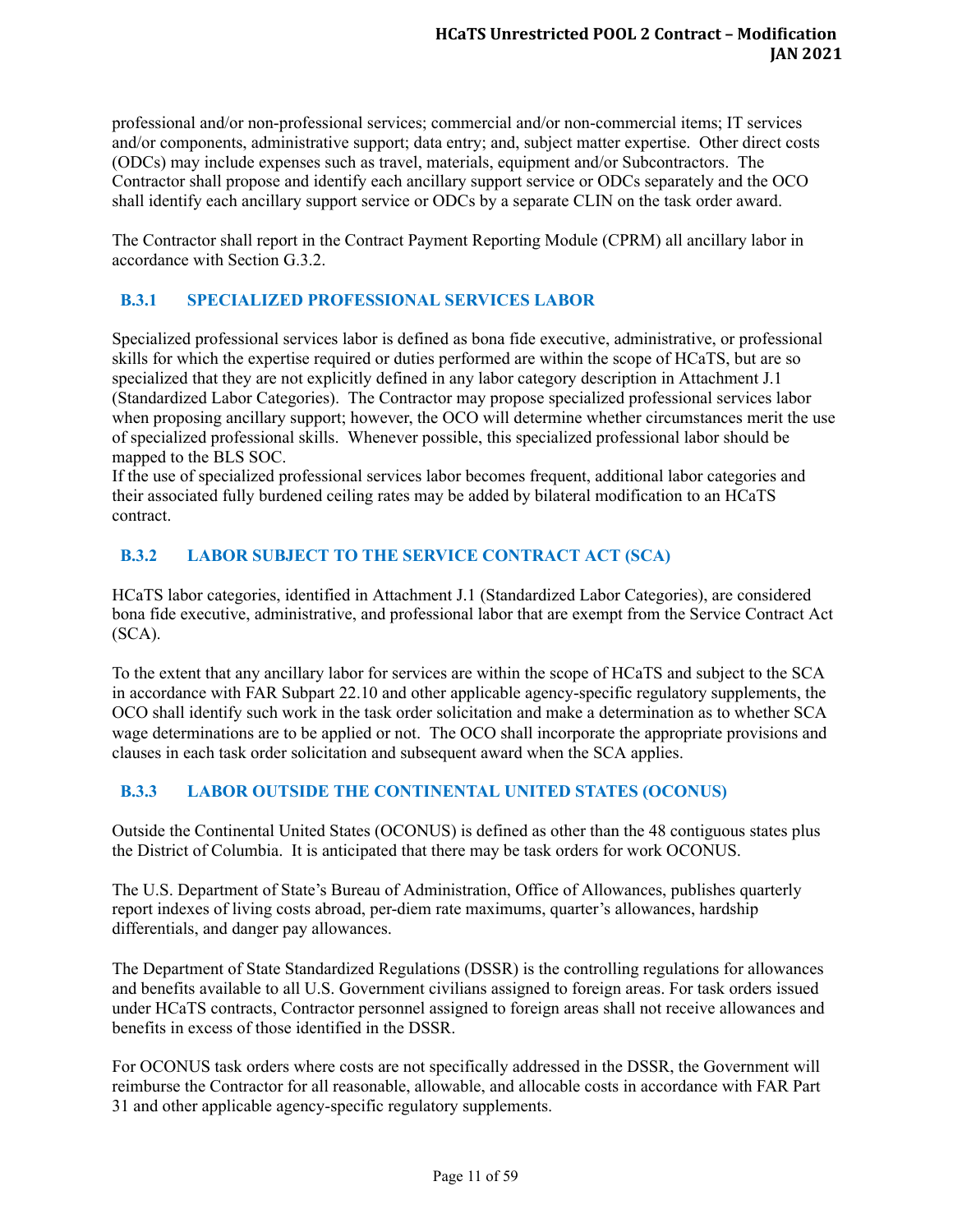## <span id="page-16-0"></span>**B.3.4 TRAVEL**

Travel costs may be firm-fixed price or reimbursed at actual cost in accordance with the limitations set forth in FAR Subsection 31.205-46 and other applicable agency-specific regulatory supplements. Unless otherwise directed by task order terms and conditions, the Contractor may apply indirect costs to travel consistent with the Contractor's standard accounting practices.

## <span id="page-16-1"></span>**B.3.5 MATERIALS AND EQUIPMENT**

Material and equipment, as defined in FAR Part 45.101, shall be priced in accordance with the terms of the task order solicitation, contract type, and applicable FAR and agency-specific regulatory supplements. Unless otherwise directed by task order terms and conditions, the Contractor may apply indirect costs to material and equipment consistent with the Contractor's standard accounting practices.

#### <span id="page-16-2"></span>**B.3.6 SUBCONTRACTING**

For non-commercial items, subcontracting shall follow the procedures set forth in FAR Part 44 and other applicable agency-specific regulatory supplements.

For commercial items, subcontracting shall follow the procedures set forth in FAR Part 12 and FAR Subpart 44.4, and other applicable agency-specific regulatory supplements.

#### **(END OF SECTION B) PART I: THE SCHEDULE SECTION C: DESCRIPTION/SPECIFICATIONS/STATEMENT OF WORK**

#### <span id="page-16-3"></span>**C.1 SCOPE**

The Office of Personnel Management (OPM) and the General Services Administration (GSA) formed a new partnership to jointly award and administer a new strategically sourced contract vehicle providing customized training and development services, customized human capital strategy services, and customized organizational performance improvement services to all Federal agencies. The goals of this partnership are grounded in law, in OPM's mission, and in Government-wide principles of human capital management. OPM will continue to offer high quality products while taking advantage of GSA's ability to provide government-wide cost savings and efficiencies through its federal strategic sourcing expertise.

Through this partnership, GSA will be principally responsible for contract administration, while OPM will be responsible for policy oversight and customer assistance. Together, through delegated procurement authority, both Federal agencies provide optional assisted acquisition services for HCaTS customers.

Human Capital and Training Solutions (HCaTS), through delegated procurement authority and OPM assisted acquisition services, will provide Federal agencies with both direct access and assisted acquisition access to customized training and development services, customized human capital strategy services, and customized organizational performance improvement services HCaTS will also address:

1. the goals of strategic sourcing, which include reducing contract duplication and administrative costs, improving the quality of solutions while managing demand, increasing transparency, and ensuring the Government obtains the best value at the best overall price, and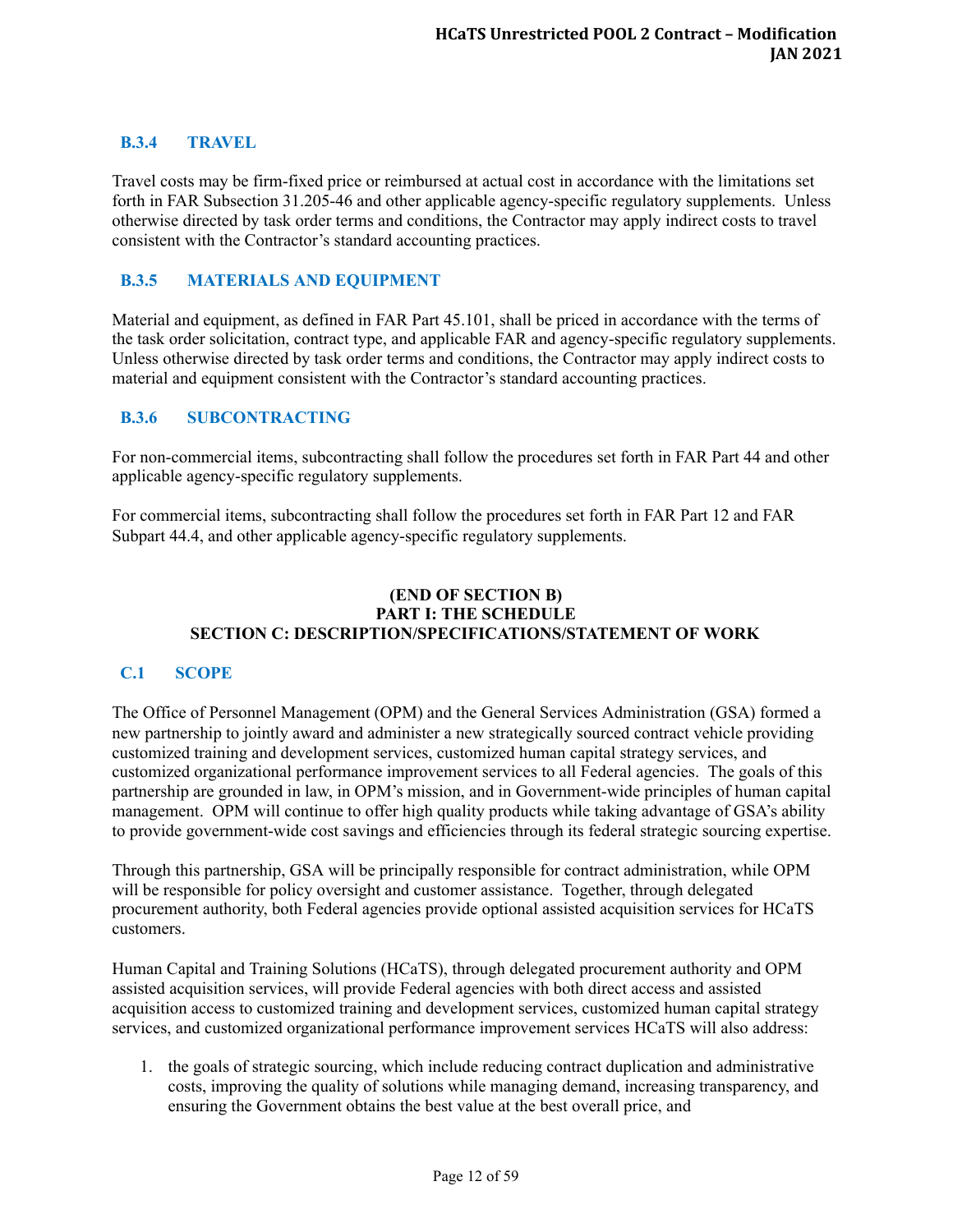2. the requirements of 5 CFR 250, which provides authority for personnel actions in Subpart A and authority for strategic human capital management in Subpart B.

In accordance with the requirements prescribed in 5 CFR 250, HCaTS is also designed to assist Federal agencies in carrying out their roles in managing human capital according to the following principles:

- 1. A Federal agency's human capital management strategies, plans, and practices should:
	- a. Integrate strategic plans, annual performance plans and goals, and other relevant budget, finance, and acquisition plans, and
	- b. Contain measurable and observable performance targets, and
	- c. Communicate in an open and transparent manner to facilitate cross-agency collaboration to achieve mission objectives.
- 2. A Federal agency's talent management system should enable a Federal agency to:
	- a. Plan for and manage current and future workforce needs, and
	- b. Design, develop, and implement proven strategies and techniques and practices to attract, hire, develop, and retain talent, and
	- c. Make meaningful progress toward closing knowledge, skill, and competency gaps in all occupations within the Federal agency.
- 3. A Federal agency's approach to performance management should include:
	- a. Strategies and processes to foster a culture of engagement and collaboration, and
	- b. A diverse, results-oriented, high-performing workforce, and
	- c. A performance management system that differentiates levels of performance of staff, provides regular feedback, and links individual performance to organizational goals.
- 4. A Federal agency's use of evaluation should contribute to agency performance by monitoring and evaluating outcomes of its human capital management strategies, policies, programs, and activities, checking both for merit system compliance and for success in identifying, implementing, and monitoring process improvements.

These four principles are consistent with the information prescribed within 5 CFR 250 and in OPM's current Human Capital Assessment and Accountability Framework (HCAAF), as referenced in 5 CFR 250. The HCAAF is a living approach to human capital management that is expected to evolve over time as a guide for defining scope at the task order level.

HCaTS seeks to acquire multiple qualified Contractors to provide customized training and development services, customized human capital strategy services, and customized organizational performance improvement services to meet the Federal government's workforce needs while conforming to the above stated principles, Federal agency-specific and OPM policies, procedures, rules, regulations, and other governing doctrines. At the same time, Federal agencies will continue looking for ways to achieve their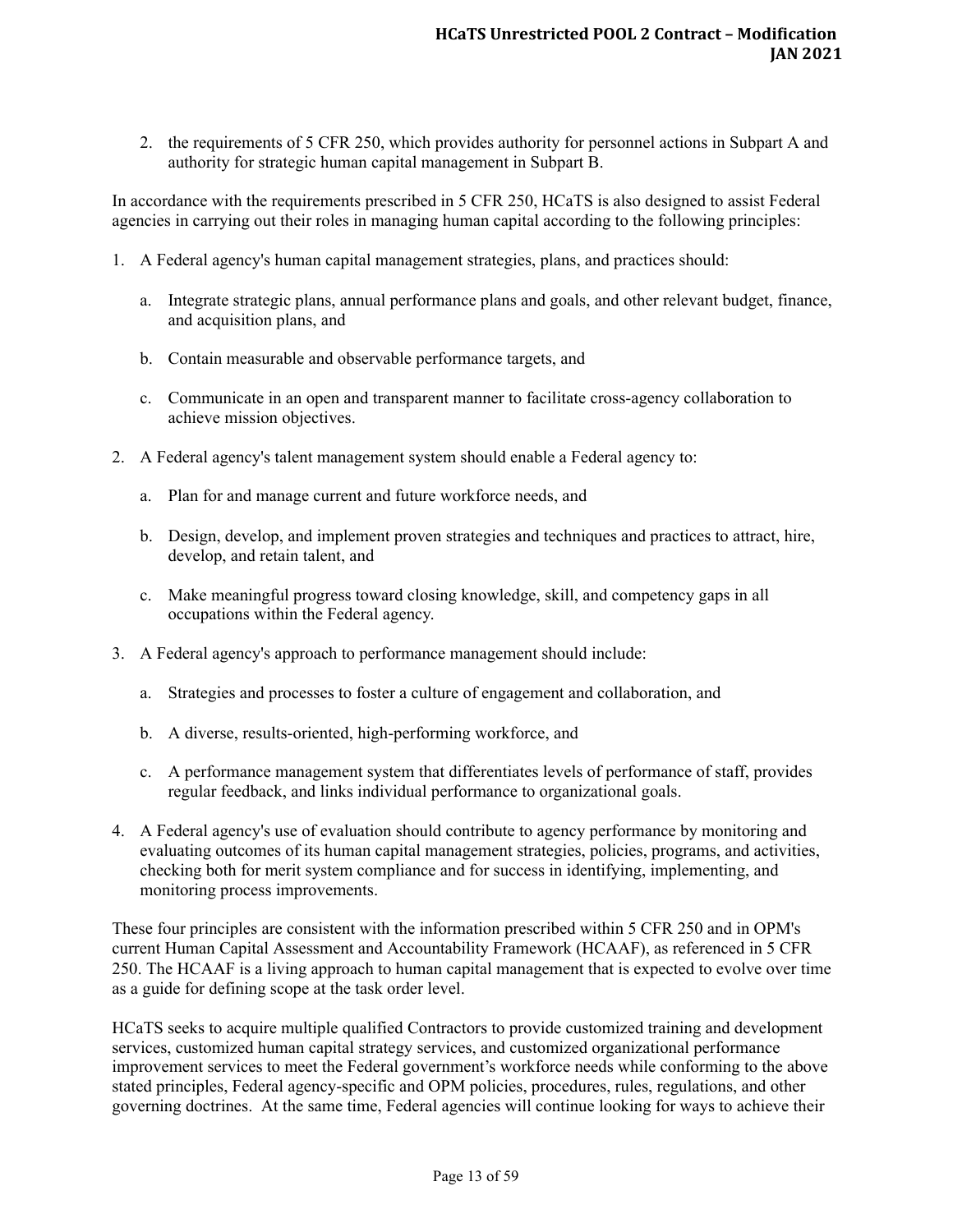goals in as cost-efficient a manner as possible. HCaTS has been designed to meet such challenges.

# <span id="page-18-0"></span>**C.1.1 KEY SERVICE AREAS (KSA)**

OPM's experience is that customers have requirements that require solutions drawing from many different disciplines of study and areas of expertise. As a result, HCaTS consists of three KSAs: Customized Training and Development Services, 2) Customized Human Capital Strategy Services, and 3) Customized Organizational Performance Improvement. Through the development and deployment of customized solutions defined in the KSAs below, HCaTS will be able to assist Federal agencies in accomplishing the following six objectives:

- 1. Improving the management of human capital in accordance with the HCAAF and OPM governing doctrines and accomplishing their assigned critical missions, and
- 2. Increasing the effectiveness and efficiency of critical business processes, and
- 3. Providing optimal professional development opportunities to the Federal workforce, and
- 4. Undertaking effective change management initiatives, and
- 5. Developing effective metrics to assess progress in carrying out human capital strategies, and
- 6. Maximizing the return on investment in training and development, human capital, and organizational performance improvements.

These three KSAs will enable HCaTS to provide Federal agencies with a full range of customized solutions for training and development, human capital strategy, and organizational performance improvement requirements across the Federal government.

## <span id="page-18-1"></span>**C.2 AUTHORITIES**

The following list of authorities may be applicable at the task order level:

- Chief Human Capital Officers Act of 2002
- Executive Order 13111, Using Technology to Improve Training Opportunities for Federal Government Employees
- Section 508 of the Rehabilitation Act
- Department of Defense Shareable Courseware Object Reference Model (SCORM)
- 5 CFR 250
- Government Performance and Results (GPRA) Modernization Act of 2010 (GPRAMA)
- Office of Management and Budget (OMB) Memorandum M-10-27
- Office of Management and Budget (OMB) Circular A-11, Section 220

#### <span id="page-18-2"></span>**C.3 SUMMARY OF REQUIREMENTS**

The objective of HCaTS is to provide Federal agencies with a total integrated and customized solution for training and development services, human capital strategy services, and organizational performance improvement services at all levels (e.g., enterprise, unit, individual). Ultimately, solutions at the task order level should align with the principles of sound human capital management. Federal agencies have the flexibility to award task orders that encompass any and all KSAs for any portion of their workforce at any organizational level. The KSAs identify general lifecycles and specific disciplines, however, these are not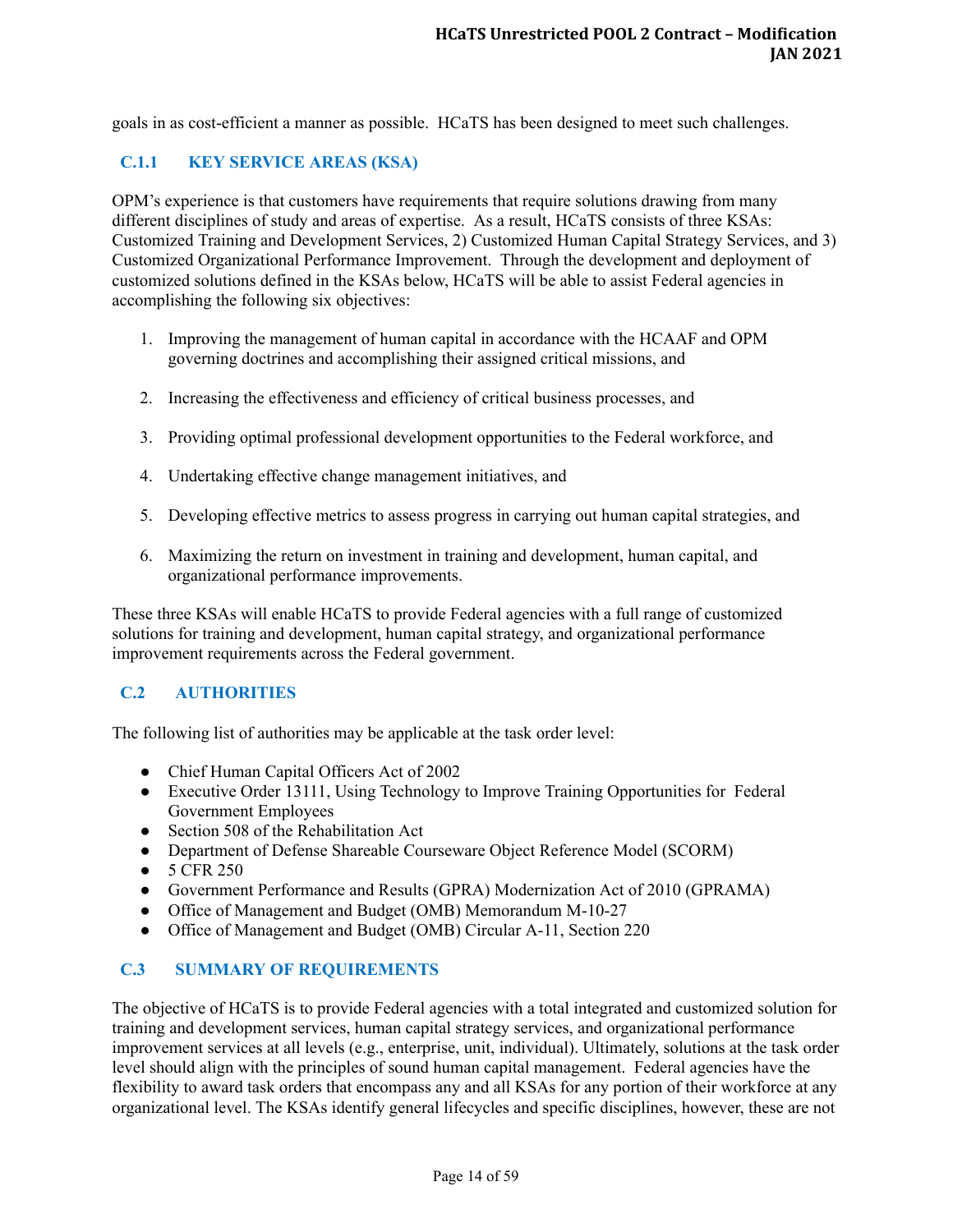meant to be all inclusive and OCOs have the authority to define requirements and award task orders that meet their specific needs so long as the preponderance of the scope falls under the definition of one or more KSA(s).

# <span id="page-19-0"></span>**C.3.1 KEY SERVICE AREAS (KSA)**

## <span id="page-19-1"></span>**C.3.1.1 KSA 1 (CUSTOMIZED TRAINING AND DEVELOPMENT SERVICES)**

This KSA covers many types of customized training and development requirements and their respective lifecycles, which can be performed at any level (e.g., enterprise, unit, individual). The level of customization may vary dependent upon an ordering activity's requirements. While training and development requirements that are not customized are generally, by definition, considered to be outside the scope of this KSA, the HCaTS CO reserves the right to permit consideration of limited customization efforts dependent upon the total solution required to meet a Federal agency's needs. An OCO is highly encouraged to request a guidance on scope from the HCaTS PMO prior to task order solicitation/award to ensure a contemplated requirement is sufficient in its degree of customization to meet the requirements set forth herein and/or is appropriate for competition under HCaTS.

NOTE: Whether rendered during pre-award or during an HCaTS PMO audit after award of a task order, the HCaTS CO's within scope determination is final. All requirements that are determined to be outside the scope of the HCaTS Contract shall not be included in a resultant task order. If the scope determination states that this KSA is not present, then the OCO shall not include it in the resulting task order or the Contractor in its reporting in CPRM. If the task order was already awarded, the OCO shall take all necessary corrective actions to comply with the HCaTS CO's determination.

The scope of KSA 1 falls into two domains:

- 1. Customized Training Services: Includes, but is not limited to, training that is developed and/or delivered to any Federal employee to enhance knowledge, skills and abilities related to a specific title, series and/or function on any subject matter, or general knowledge, skills and abilities. Customized training services may also include, as part of training management support, such support services as course or instructional program administration. Customized training services may also include training that is developed and/or delivered to a Federal agency's constituency(ies) as a means of enabling the agency to carry out its mission, and
- 2. Customized Employee Development Services: Includes, but is not limited to, services provided to any Federal employee to develop and/or enhance their general, mission- specific, management and/or leadership knowledge, skills and abilities. A service that is provided to any Federal employee to coach them throughout their transition(s) in the Federal government.

Training and development services can be provided at any level for any discipline and subject matter in any format and mode. As a part of an integrated and total solution, temporary services as defined by FAR Section 37.112 and information technology products and services are allowable provided they are ancillary and incidental to the in-scope work to be performed. The below model illustrates the overall scope of KSA 1: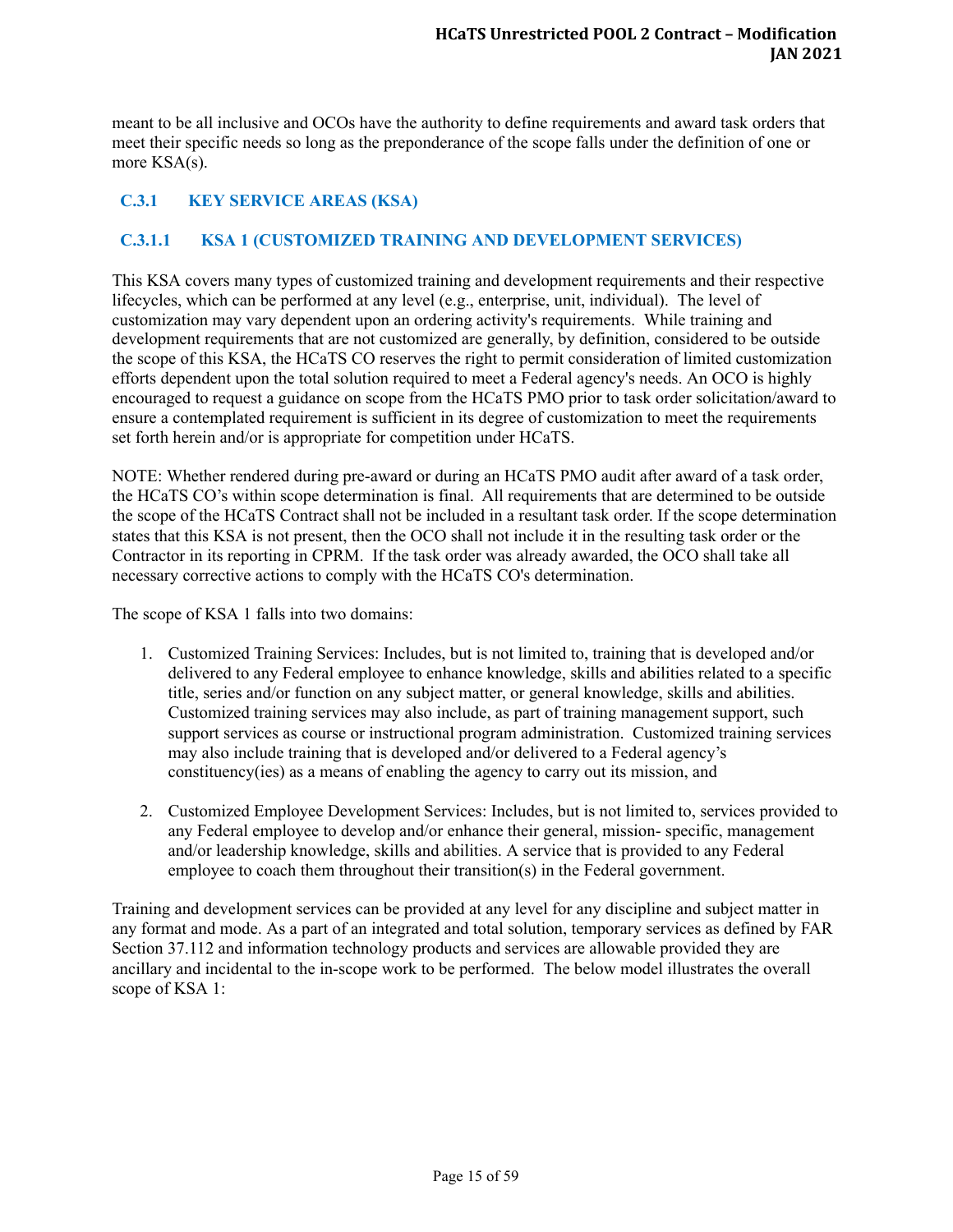

## <span id="page-20-0"></span>**C.3.1.2 KSA 2 (CUSTOMIZED HUMAN CAPITAL STRATEGY SERVICES)**

This KSA covers many types of customized human capital strategy services and their respective lifecycles, which can be performed at any level (e.g., enterprise, unit, individual). The level of customization may vary dependent upon an ordering activity's requirements. While human capital strategy services that are not customized are generally, by definition, considered to be outside the scope of this KSA, the HCaTS CO reserves the right to permit consideration of limited customization efforts dependent upon the total solution required to meet a Federal agency's needs. An OCO is highly encouraged to request a guidance on scope from the HCaTS PMO prior to task order solicitation/award to ensure a contemplated requirement is sufficient in its degree of customization to meet the requirements set forth herein and/or is appropriate for competition under HCaTS.

NOTE: Whether rendered during pre-award or during an HCaTS PMO audit after award of a task order, the HCaTS CO's within scope determination is final. All requirements that are determined to be outside the scope of the HCaTS Contract shall not be included in a resultant task order. If the scope determination states that this KSA is not present, then the OCO shall not include it in the resulting task order or the Contractor in its reporting in CPRM. If the task order was already awarded, the OCO shall take all necessary corrective actions to comply with the HCaTS CO's determination. The scope of KSA 2 is inclusive of, but not limited to, a broad range of human capital and human resources services. These services may include, as a part of talent management and human capital management, the following:

- HR strategy
- Organizational and position management
- Staff acquisition
- Performance management
- Compensation management
- HR Development
- Employee relations
- Labor relations
- Separation management

Human capital strategy services can be provided at any level for any discipline and subject matter in any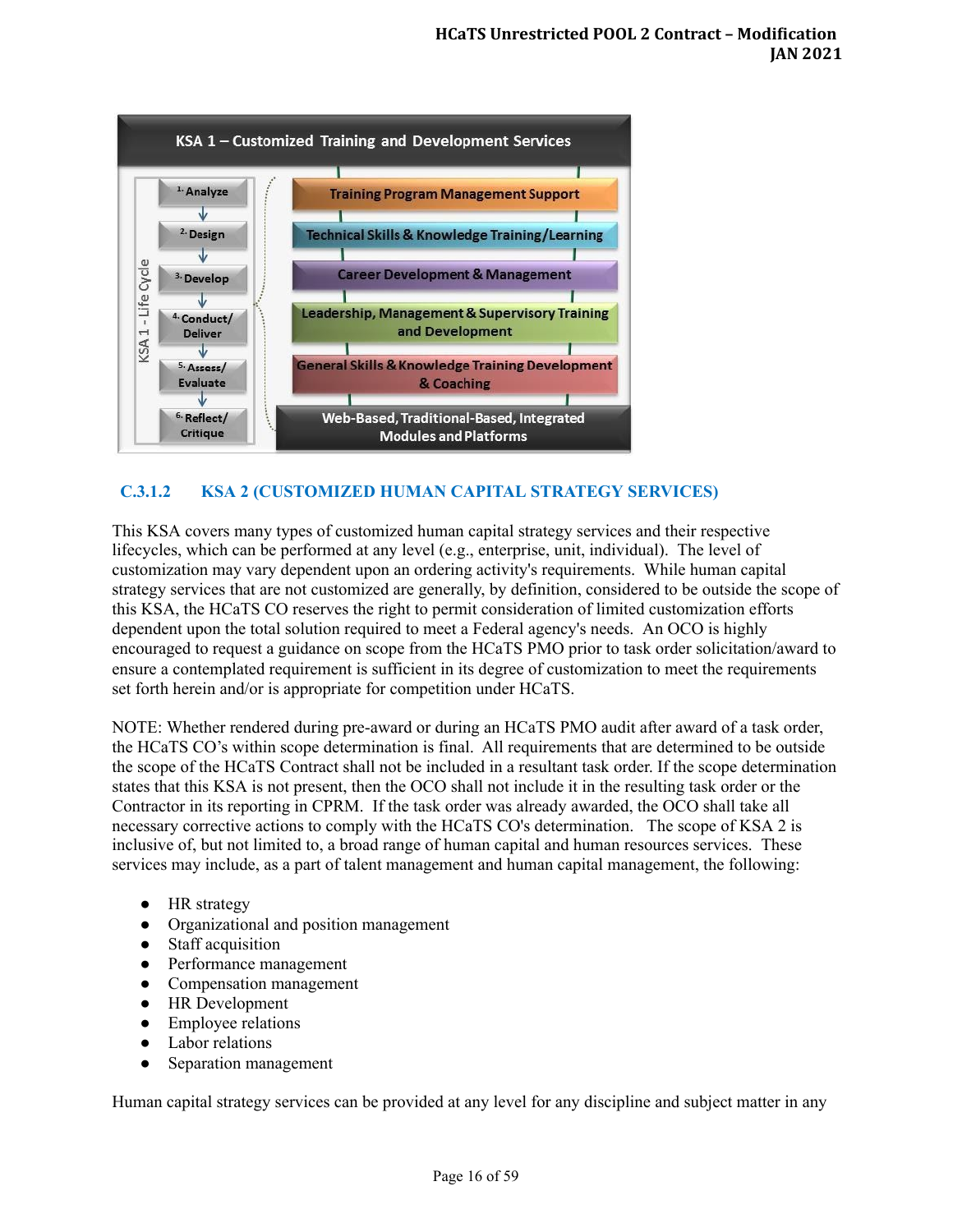format and mode. As a part of an integrated and total solution, temporary services as defined by FAR Section 37.112 and information technology products and services are allowable provided they are ancillary and incidental to the in-scope work to be performed.





## <span id="page-21-0"></span>**C.3.1.3 KSA 3 (CUSTOMIZED ORGANIZATIONAL PERFORMANCE IMPROVEMENT)**

This KSA covers many types of customized organizational performance improvement services and their respective lifecycles, which can be performed at any level (e.g., enterprise, unit, individual). The level of customization may vary dependent upon an ordering activity's requirements. While organizational performance improvement services that are not customized are generally, by definition, considered to be outside the scope of this KSA, the HCaTS CO reserves the right to permit consideration of limited customization efforts dependent upon the total solution required to meet a Federal agency's needs. An OCO is highly encouraged to request guidance on scope from the HCaTS PMO prior to task order solicitation/award to ensure a contemplated requirement is sufficient in its degree of customization to meet the requirements set forth herein and/or is appropriate for competition under HCaTS.

NOTE: Whether rendered during pre-award or during an HCaTS PMO audit after award of a task order, the HCaTS CO's within scope determination is final. All requirements that are determined to be outside the scope of the HCaTS Contract shall not be included in a resultant task order. If the scope determination states that this KSA is not present, then the OCO shall not include it in the resulting task order or the Contractor in its reporting in CPRM. If the task order was already awarded, the OCO shall take all necessary corrective actions to comply with the HCaTS CO's determination.

The scope of KSA 3 is inclusive of, but not limited to, improved performance requiring changes in how people are organized around business processes, changes to the processes themselves and the tools created to support those processes, as well as changes in management practices.

Customized organizational performance improvement services can be provided at any level for any discipline and subject matter in any format and mode. As a part of an integrated and total solution,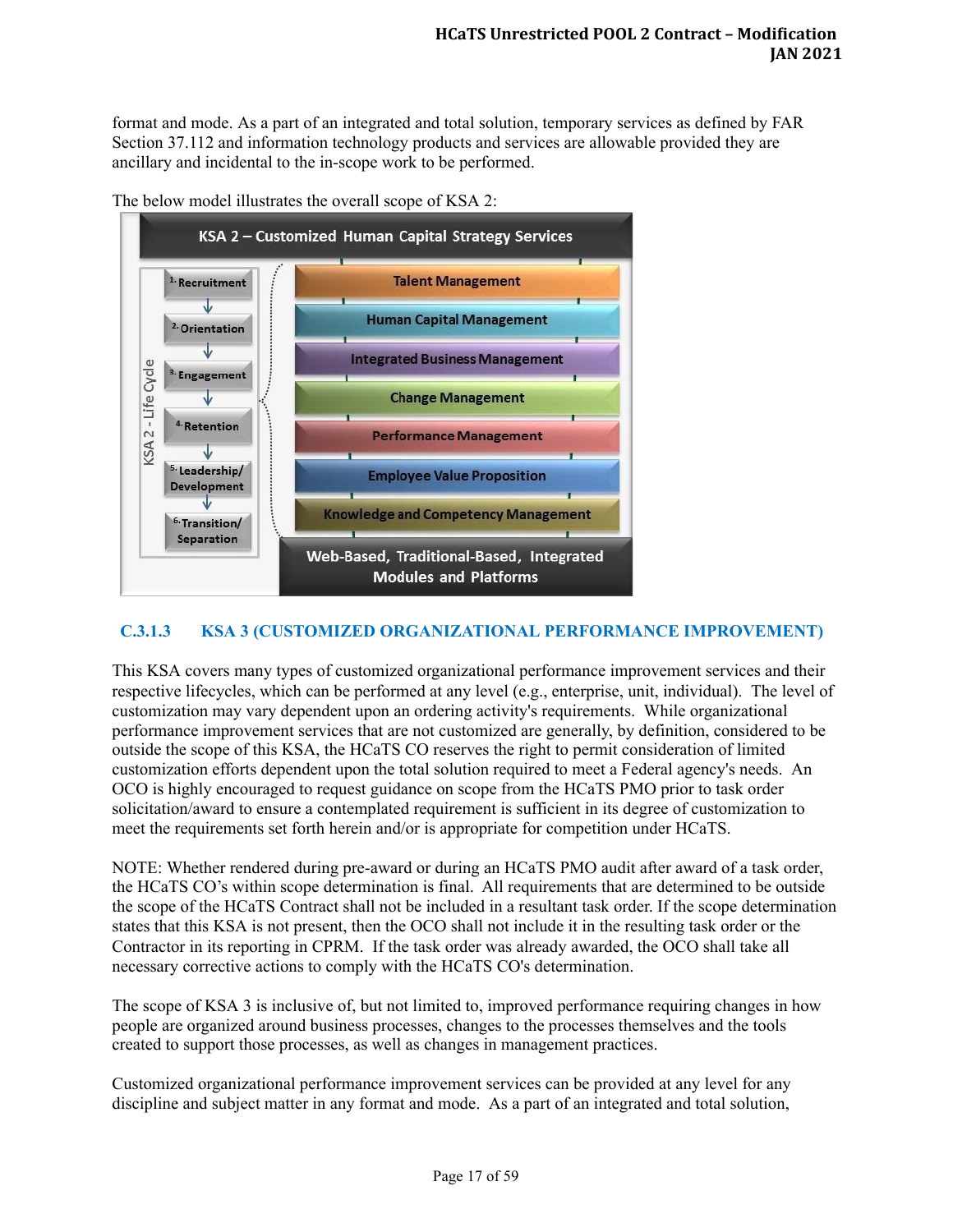temporary services as defined by FAR Section 37.112 and information technology products and services are allowable provided they are ancillary and incidental to the in-scope work to be performed.

The below model illustrates the overall scope of KSA 3:



## <span id="page-22-0"></span>**C.3.2 ANCILLARY SUPPORT SERVICES AND OTHER DIRECT COSTS**

Ancillary support services and other direct costs are for task orders that complete work or a project that is solely associated with the services procured under HCaTS. These services are integral and necessary to complete a total, customized, integrated solution under a training and development, human capital, and/or organizational performance improvement requirement within the scope of HCaTS.

Ancillary support services may include, but are not limited to, other professional and/or non- professional services; commercial and/or non-commercial items; IT services and/or components, administrative support; data entry; and, subject matter expertise. Other direct costs may include expenses such as travel, materials, equipment and/or Subcontractors. See also Section B.3.

The OCO may allow, and the Contractor may propose, a labor category or labor categories at the task order level not identified in Attachment J.1 (Standardized Labor Categories), provided that the Contractor complies with all applicable contract clauses and labor laws, including the Service Contract Act, if applicable. See also Section B.3 and B.3.1.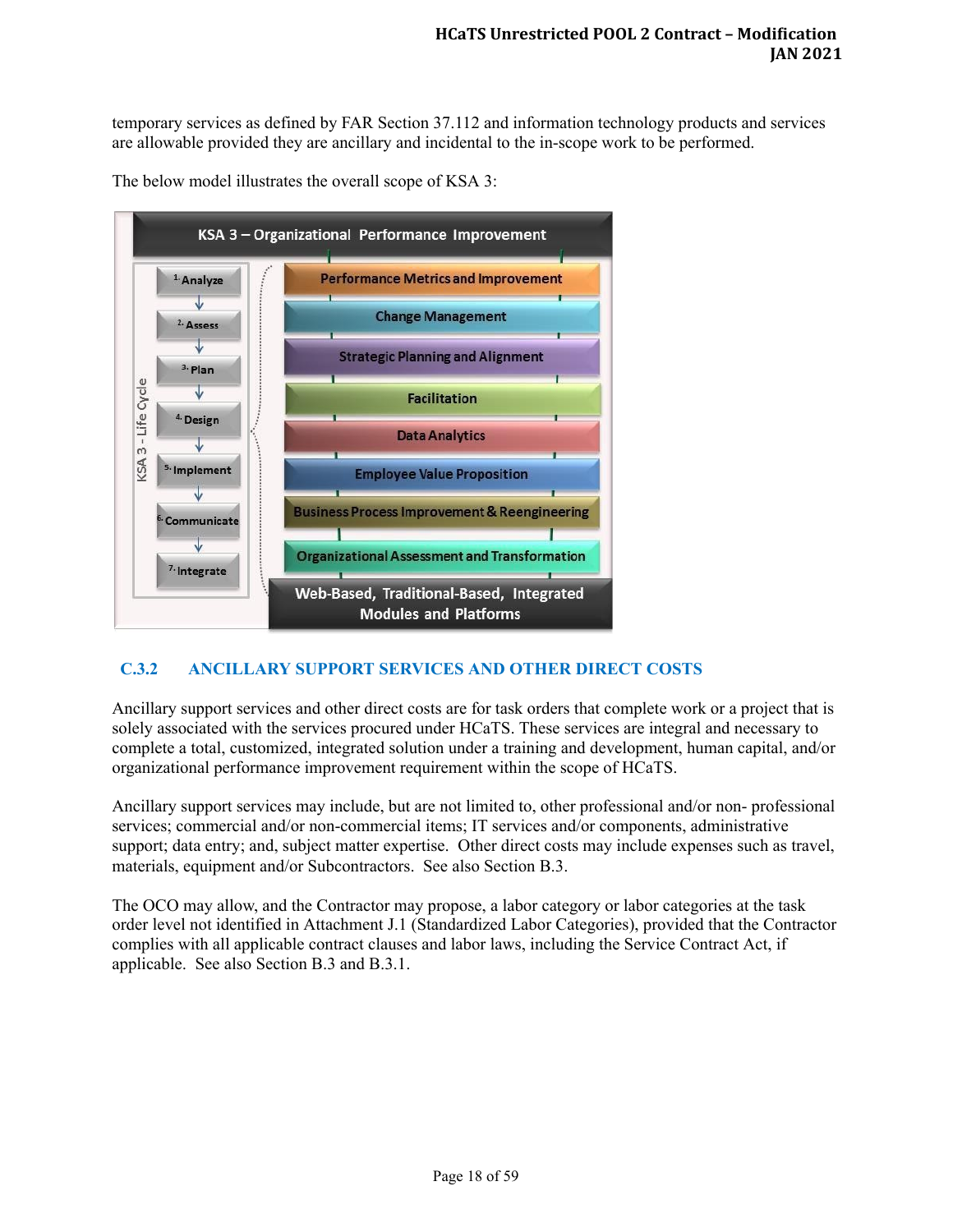## <span id="page-23-0"></span>**C.3.3 INFORMATION TECHNOLOGY (IT) AND NON-INFORMATION TECHNOLOGY PRODUCTS AND SERVICES**

Information Technology (IT), by legal definition, means any equipment, or interconnected system(s) or subsystem(s) of equipment that is used for the automatic acquisition, storage, analysis, evaluation, manipulation, management, movement, control, display, switching, interchange, transmission, or reception of data or information by a Federal agency. For purposes of this definition, equipment is used by a Federal agency if the equipment is used by the Federal agency directly or is used by a Contractor under a task order with the Federal agency that require its use; or to a significant extent, its use in the performance of a service or the furnishing of a product.

IT is considered an ancillary support service or product on task orders and may be performed and/or provided only when the service or product is integral and necessary to complete a total integrated solution under a professional service based requirement within the scope of HCaTS.

When providing ancillary IT services and/or products, the Contractor shall promote IT initiatives and best practices that support Federal Government operational requirements for standardized technology and application service components. This shall facilitate integration requirements for broad Federal IT and E-Gov initiatives, as well as promote the sharing, consolidation, and re-use of business processes and systems across the Federal Government. The Contractor shall promote the use of open source solutions and open technology development where practicable to enable this re-use.

Non-IT includes any service or equipment that is acquired by a Contractor incidental to a task order or contains imbedded IT that is used as an integral part of the service or product, but the principal function of which is not the acquisition, storage, analysis, evaluation, manipulation, management, movement, control, display, switching, interchange, transmission, or reception of data or information.

Non-IT also includes any equipment or services related to any human capital/human resource systems. This means any information systems operated by the Federal Government, the function, operation or use of which involves direct relation to the area of human capital or human resources. For example, a requirement to recommend strategic uses or enhancements to an existing IT system which tracks Government personnel engagement would be considered Non- IT. In this example, a Federal agency awards a task order for a Contractor to provide it with a recommendation on what to do with an existing IT system used by Government personnel to track Government personnel engagement. The task order implementing this requirement may permit the Contractor to analyze and/or test the existing IT system and any systems it interfaces with. While this work may entail primary usage of IT labor categories, it is considered Non-IT for the purposes of HCaTS as the end result is a recommendation and not the actual modifying of an existing or building a new IT system.

# <span id="page-23-1"></span>**C.3.4 TEMPORARY SUPPORT SERVICES**

Federal agencies may award task orders which include the brief or intermittent use of temporary labor provided that such use is ancillary and incidental to the work to be performed. Services furnished by temporary help firms shall not be regarded or treated as personal services. These services shall not be used in lieu of regular recruitment under civil service laws or to displace a Federal employee. Acquisition of these services shall comply with the authority, criteria, and conditions of 5 CFR Part 300, Subpart E, Use of Private Sector Temporaries, and Federal agency procedures.

As prescribed in Section B.3.2., if the temporary services fall under the Service Contract Act, OCOs shall include the appropriate clauses as prescribed in FAR Subpart 22.10.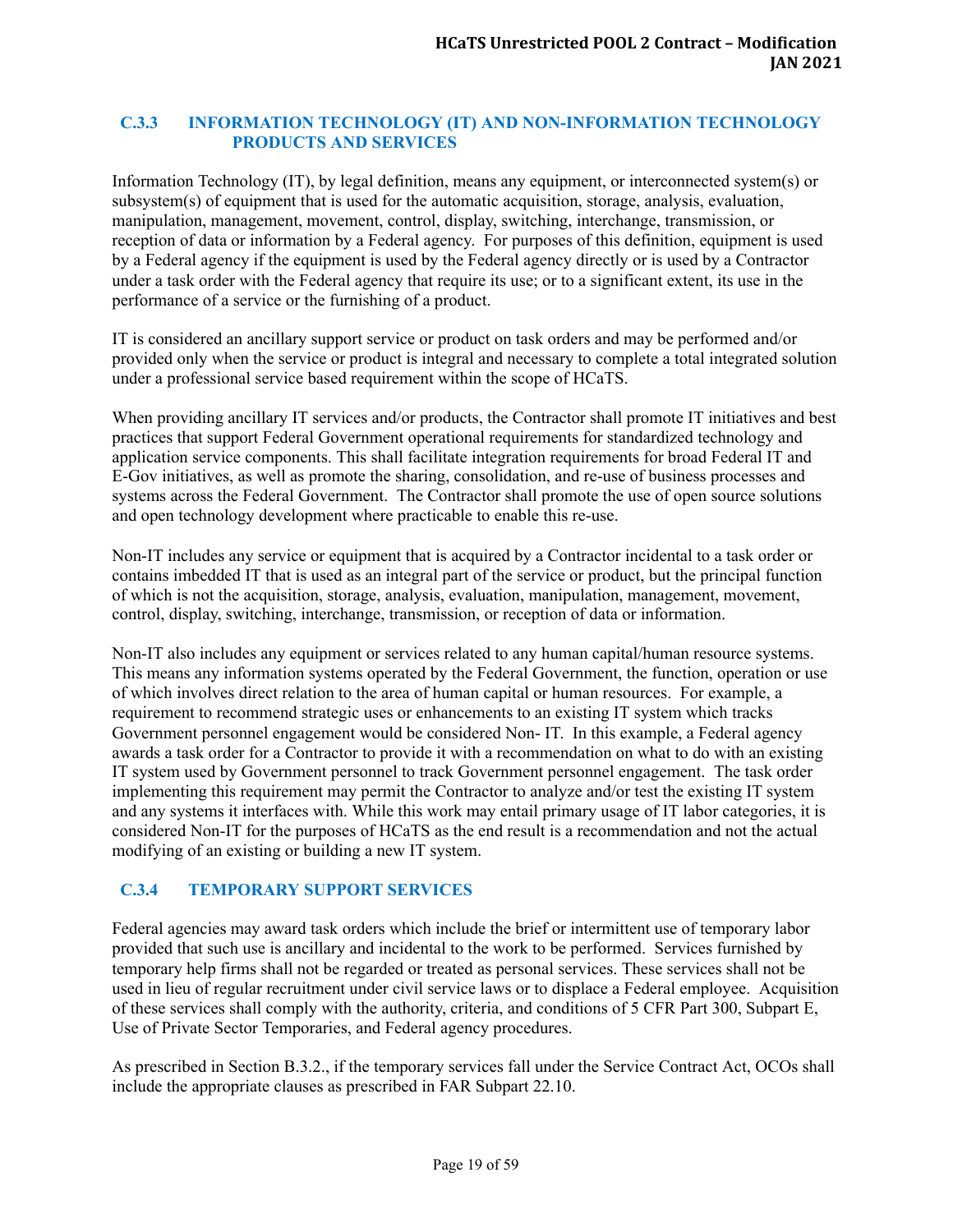# <span id="page-24-0"></span>**C.3.5 SERVICES NOT IN SCOPE**

At no time shall an OCO award a task order and a Contractor perform inherently governmental functions in accordance with FAR Subpart 7.5 and Office of Federal Procurement Policy (OFPP) Policy Letter 11-01.

Unless authorized by statute, at no time shall an OCO award a task order and a Contractor perform personal services in accordance with FAR Section 37.104.

At no time shall an OCO award a task order and a Contractor perform architect & engineering (A&E) services as defined in FAR Section 2.101 and subject to the Brooks Architect- Engineers Act (40 U.S.C. 1102).

At no time shall an OCO award a task order and a Contractor perform a requirement that primarily uses employees not employed in a bona fide executive, administrative, or professional capacity as defined in 29 CFR Part 541 and/or employees primarily employed as labor or mechanics as defined in FAR Section 22.401.

At no time shall a task order include as its primary purpose ancillary services as defined in Section C.3.2. At no time shall a task order include as its primary purpose the development of information technology as defined by FAR Section 2.101 and Section C.3.3. At no time shall a task order include as its primary purpose temporary services as defined by FAR Section 37.112 and Section C.3.4.

#### **(END OF SECTION C) PART I: THE SCHEDULE SECTION D: PACKAGING AND MARKING**

## <span id="page-24-1"></span>**D.1 PACKAGING AND MARKING**

Packaging and marking of all deliverables shall conform to normal commercial packaging standards to assure safe delivery at destination. Terms, conditions, and other requirements regarding packaging and marking shall be designated by the OCO at the task order level.

#### **(END OF SECTION D) PART I: THE SCHEDULE SECTION E: INSPECTION AND ACCEPTANCE**

#### <span id="page-24-2"></span>**E.1 INSPECTION AND ACCEPTANCE**

Inspection and Acceptance of deliverables under HCaTS contract and task orders are subject to the following clauses as applicable and additional requirements may be designated at the task order level.

| <b>FAR</b>                   | TITLE                                          | <b>DATE</b>     |
|------------------------------|------------------------------------------------|-----------------|
| $52.212-4(a)$                | Contract Terms and Conditions—Commercial Items | <b>MAY 2015</b> |
| $52.212-4(a)$<br>Alternate I | Contract Terms and Conditions—Commercial Items | <b>MAY 2014</b> |
| 52.246-1                     | <b>Contractor Inspection Requirements</b>      | <b>APR 1984</b> |
| 52.246-4                     | Inspection of Services—Fixed-Price             | AUG 1996        |
| 52.246-5                     | Inspection of Services—Cost-Reimbursement      | <b>APR 1984</b> |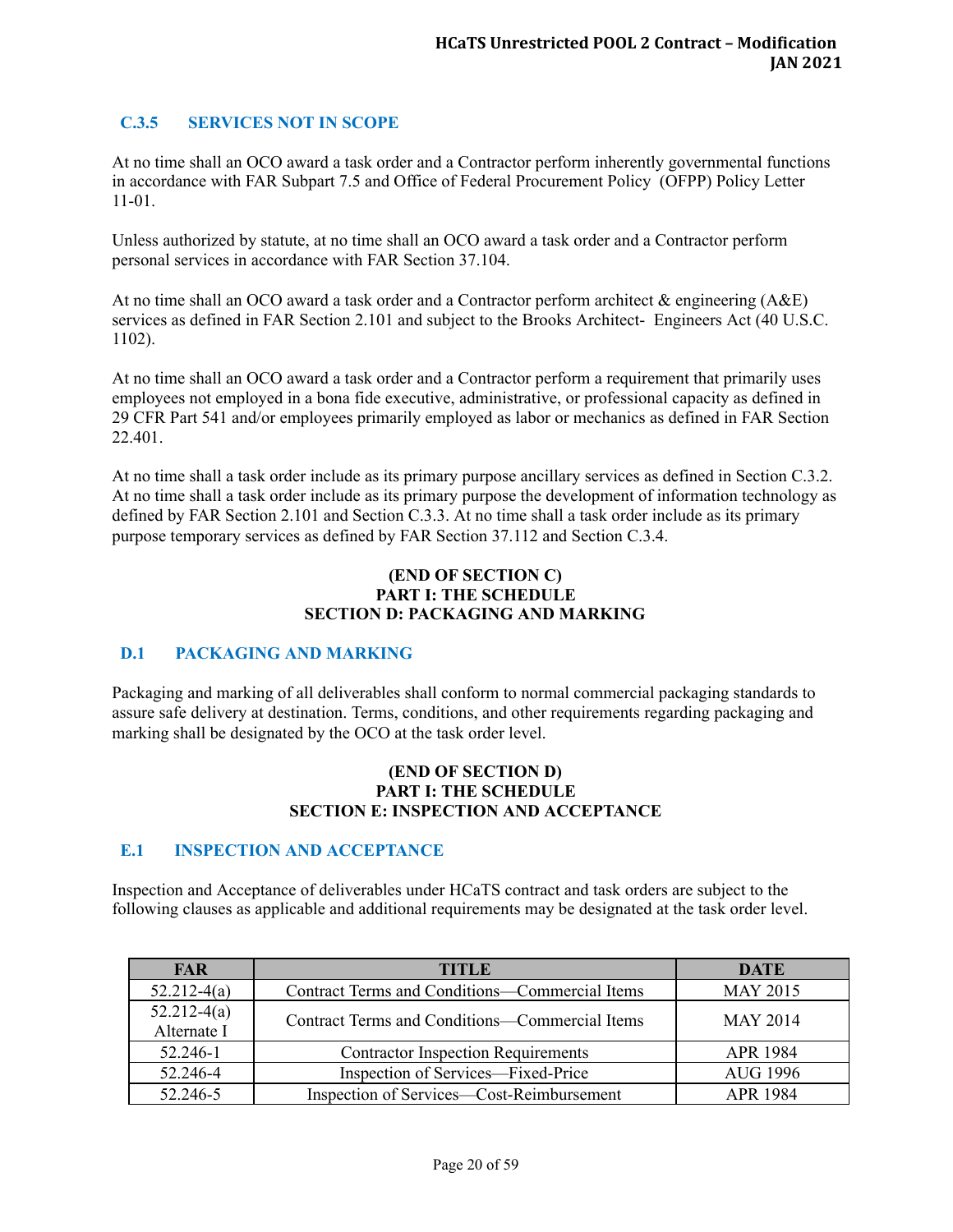| ◡-- | 'Δ6. | - Fime-and-Material and Labor-Hour<br>Inspection- | 200<br>$M_{\star}$ |
|-----|------|---------------------------------------------------|--------------------|
|     |      |                                                   |                    |

#### **(END OF SECTION E) PART I: THE SCHEDULE SECTION F: DELIVERIES OR PERFORMANCE**

#### <span id="page-25-0"></span>**F.1 DELIVERABLES**

The Contractor shall deliver deliverables for its Human Capital and Training Solutions (HCaTS) contract and all task orders placed under HCaTS contracts in accordance with:

| <b>TAR</b><br>TIT | <b>DATE</b>   |
|-------------------|---------------|
| $52.247 - 34$     | 1 00 1<br>NI. |

Terms, conditions and other requirements regarding delivery of deliverables shall be designated by the Ordering Contracting Officer (OCO) at the task order level.

### <span id="page-25-1"></span>**F.2 PERFORMANCE**

The HCaTS contract and task orders may have Stop-Work Order placed on them or be terminated in accordance with the following clauses (as applicable).

| <b>FAR</b>                     | <b>TITLE</b>                                                                | <b>DATE</b>      |
|--------------------------------|-----------------------------------------------------------------------------|------------------|
| $52.212 - 4(1)$                | Contract Terms and Conditions-Commercial Items                              | <b>MAY 2015</b>  |
| $52.212-4(m)$                  | <b>Contract Terms and Conditions—Commercial Items</b>                       | <b>MAY 2015</b>  |
| $52.212 - 4(1)$<br>Alternate I | Contract Terms and Conditions—Commercial Items                              | <b>MAY 2014</b>  |
| $52.212-4(m)$ Alternate I      | Contract Terms and Conditions-Commercial Items                              | <b>MAY 2014</b>  |
| 52.242-15                      | Stop-Work Order                                                             | <b>AUG 1989</b>  |
| 52.242-15 Alternate I          | Stop-Work Order                                                             | <b>AUG 1984</b>  |
| 52.249-1                       | Termination for Convenience of the Government (Fixed-Price)<br>(Short Form) | <b>APR 1984</b>  |
| 52.249-2                       | Termination for Convenience of the Government (Fixed-Price)                 | APR 2012         |
| 52.249-6                       | Termination (Cost-Reimbursement)                                            | <b>MAY 2004</b>  |
| 52.249-6 Alternate IV          | Termination (Cost-Reimbursement)                                            | <b>SEPT 1996</b> |
| 52.249-8                       | Default (Fixed-Price Supply and Service)                                    | <b>APR 1984</b>  |

## <span id="page-25-2"></span>**F.3 PLACE OF PERFORMANCE**

The services to be provided under HCaTS shall be accomplished at the locations identified in the task order and may include locations in the Continental United States (CONUS) and Outside the CONUS (OCONUS).

## <span id="page-25-3"></span>**F.4 CONTRACT ORDERING PERIOD**

The ordering period of HCaTS is as follows, in accordance with FAR 52.217-9 and 52.217-8:

| Base Year Period of Performance (POP): Notice-To-Proceed to 25 September 2021 |                                        |
|-------------------------------------------------------------------------------|----------------------------------------|
| Five-year Option Year POP:                                                    | 26 September 2021 to 25 September 2026 |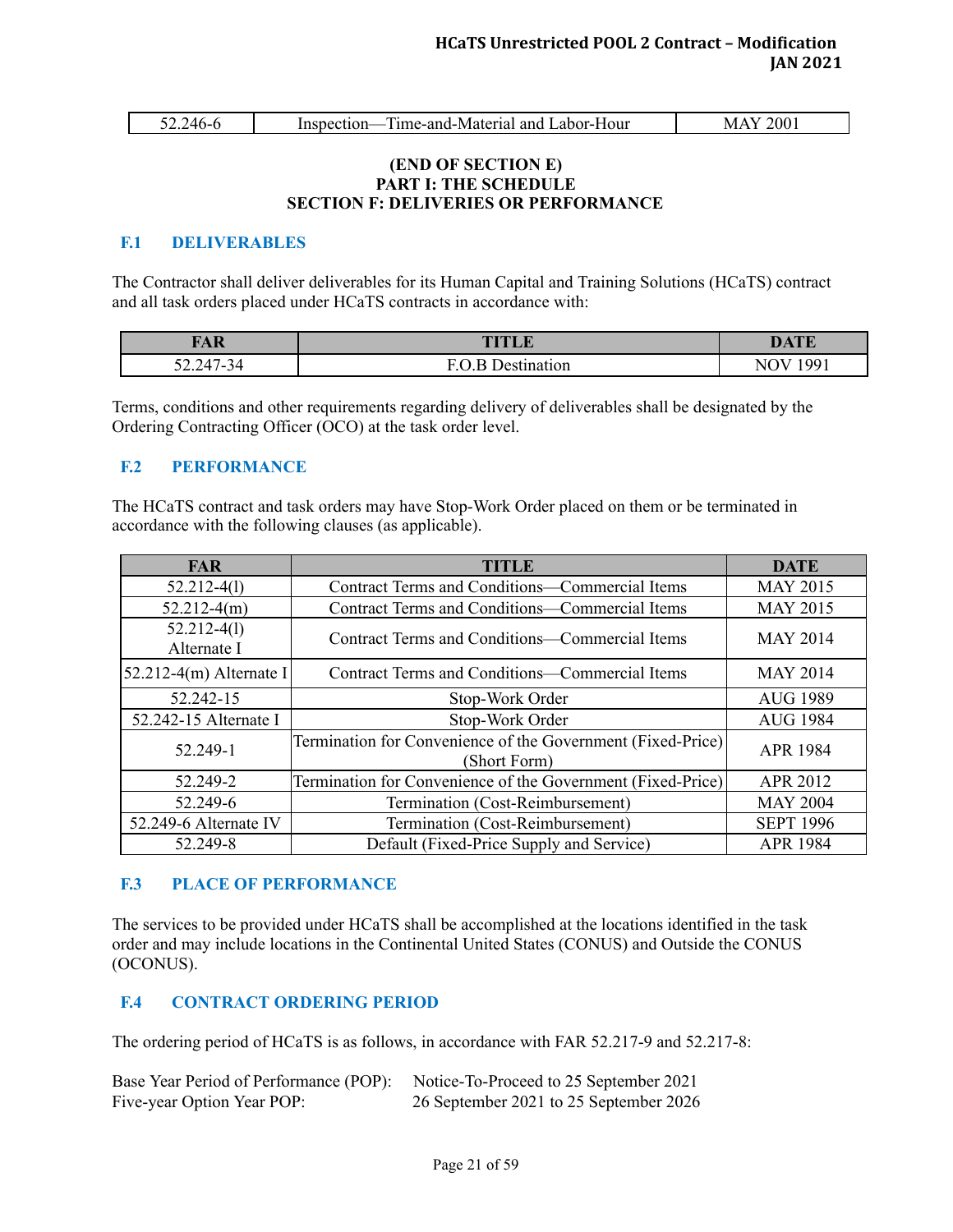Six-Month Extension (if exercised) POP: 26 September 2026 to 25 March 2027

# <span id="page-26-0"></span>**F.4.1 TASK ORDER PERIOD OF PERFORMANCE**

The period of performance for each task order awarded under an HCaTS contract shall be specified in the task order. Task orders shall be solicited and awarded prior to the expiration of the HCaTS ordering period and may extend up to five years and six months after the HCaTS ordering period expires.

Task order option periods may be exercised after the HCaTS ordering period expires provided that the final task order option period does not extend the cumulative term of the task order beyond five years and six months after the HCaTS ordering period expires.

Accordingly, the cumulative ordering period of HCaTS may span up to 10.5 years and the cumulative period of performance of all task orders placed under HCaTS may span up to 16 years.

### <span id="page-26-1"></span>**F.5 PERFORMANCE STANDARDS**

HCaTS is a performance-based contract vehicle with measurable standards in terms of quality and timeliness of deliverables and compliances in accordance with Sections F.5.1 and F.5.2.

In the event the Contract Payment Reporting Module (CPRM) is not operational, the deliverable and reporting requirements shall be provided to HCaTS CO within the stated timeframes. The HCaTS CO has the right to examine the supporting documents for the purpose of enforcing all deliverables and compliances herein.

Failure to meet the following deliverables, reports, or compliance standards, if applicable and FAR 52.204-15 may result in activation of Dormant Status (See Section H.25).

#### <span id="page-26-2"></span>**F.5.1 DELIVERABLE AND REPORTING REQUIREMENTS**

| <b>SECTION</b> | <b>DESCRIPTION</b>                    | FREQUENCY                                  | <b>METHOD</b>                    |
|----------------|---------------------------------------|--------------------------------------------|----------------------------------|
| G.2.6          | <b>Update Key Personnel Contact</b>   | Within 5 calendar days of the              | Notify                           |
|                | Information                           | substitution                               | <b>HCaTS CO</b>                  |
| G.3.1          | Contract Access Fee (CAF)             | Quarterly                                  | <b>Electronic Funds Transfer</b> |
| $\&$           | Remittance for all task order         | (Apr 30th, Jul 30th, Oct 30th,             | (EFT) via CPRM website           |
| G.3.2.4        | payments during the previous          | Jan 30th)                                  |                                  |
|                | quarter on a cumulative basis         |                                            |                                  |
| G.3.2.1        | Report of Task Order Award,           | Within 30 calendar days after a            | Electronically via CPRM          |
| through        | Modification, Invoice, CAF, and       | Task Order Award,                          | website                          |
| G.3.2.5        | Close-out data on a cumulative        | Modification, Invoice                      |                                  |
|                | basis                                 | payment, Close-out                         |                                  |
| G.3.3          | Individual Subcontracting Reports     | Semi-annually, within 30<br>$\blacksquare$ | Electronically via eSRS          |
|                | (ISR)                                 | calendar days of each                      | website                          |
|                |                                       | reporting period ending Mar                |                                  |
|                |                                       | 31st, Sep 30th                             |                                  |
|                |                                       |                                            |                                  |
|                |                                       | Within 30 calendar days of                 |                                  |
|                |                                       | contract completion                        |                                  |
| G.3.3          | <b>Summary Subcontracting Reports</b> | Annually, within 30 calendar               | Electronically via eSRS          |
|                | (SSR)                                 | days after each reporting                  | website                          |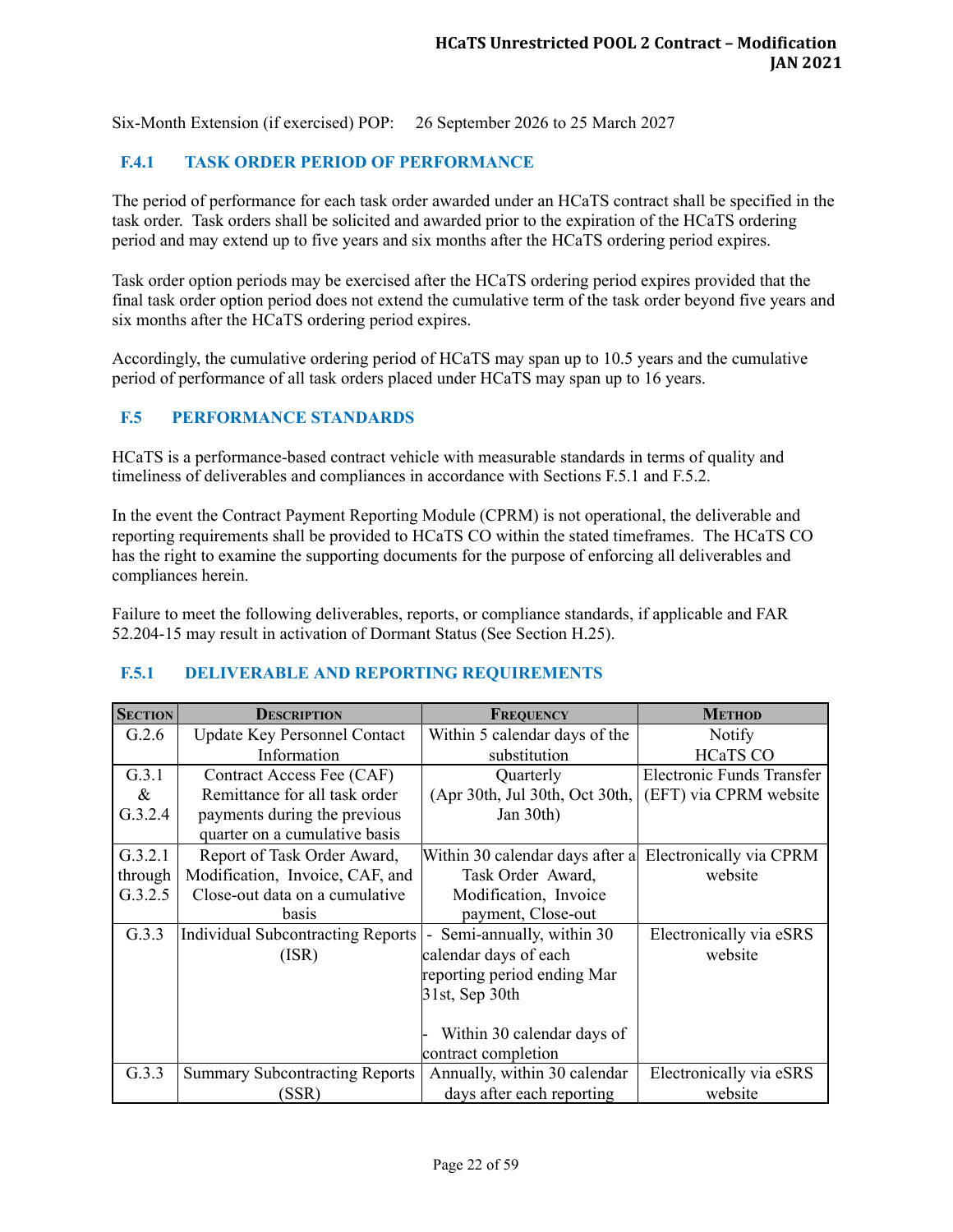|        | GSA Agency-wide SSRs report        | period on Sep 30th            |                          |
|--------|------------------------------------|-------------------------------|--------------------------|
| G.3.5  | ACORD Form, Certificate of         | Within 30 calendar days after | Notify                   |
|        | Liability Insurance                | the HCaTS Notice-to-Proceed   | <b>HCaTS CO</b>          |
| G.3.6  | Letter Request for Mod             | Within 45 calendar days of    | Notify                   |
|        | and all other applicable documents | finalization                  | HCaTS CO and OCOs for    |
|        | for Mergers, Acquisitions,         |                               | affected task orders     |
|        | Novation, and Change-of-Name       |                               |                          |
|        | Agreements                         |                               |                          |
| G.3.8  | VETS 4212 reporting                | Annually, no later than       | Electronically via the   |
|        |                                    | September 30th of each        | Department of Labor      |
|        |                                    | year                          | (DOL) VETS 4212          |
|        |                                    |                               | reporting website and    |
|        |                                    |                               | notify the HCaTS CO      |
| G.3.9  | Federal Funding Accountability     | By the end of the following   | Electronically via       |
|        | and Transparency Act (FFATA)       | month after the award of      | FSRS website and         |
|        | Sub-Award Report                   | any subcontract greater       | notify HCaTS CO          |
|        |                                    | than \$25,000 into FSRS       |                          |
| G.3.10 | <b>Small Business Size</b>         | - Within 30 days after        | Notify                   |
|        | Representation                     | execution of a novation       | HCaTS CO                 |
|        |                                    | agreement/merger or           |                          |
|        |                                    | acquisition                   |                          |
|        |                                    |                               |                          |
|        |                                    | Within 60 to 120 days         |                          |
|        |                                    | prior to the end of the base  |                          |
|        |                                    | year and exercising the       |                          |
|        |                                    | option period.                |                          |
| G.4    | Correspondence from OCO that       | Within 45 calendar day        | Update in CPRM and       |
|        | confirms task order close-out      | after task order close-out    | notify HCaTS CO          |
| H.8    | Any change of entity or            | Within 45 calendar days       | Notify                   |
|        | commitment identified in any       | after the update              | <b>HCaTS CO and OCOs</b> |
|        | Meaningful Relationship            |                               | for affected task orders |
|        | Commitment Letter (MRCL)           |                               |                          |
|        | submitted                          |                               |                          |
| H.9    | Contractor's professional          | Within 5 calendar days of the | Notify                   |
|        | employee compensation plan         | substitution                  | <b>HCaTS CO</b>          |
| H.10   | Contractor's uncompensated         | Within 5 calendar days of the | Notify                   |
|        | overtime policy                    | substitution                  | <b>HCaTS CO</b>          |

## <span id="page-27-0"></span>**F.5.2 COMPLIANCE**

The following table contains compliances required, if applicable, for HCaTS. Task order compliances will be specified in the task order solicitation. The HCaTS PMO does not waive its right to request other compliances in order to align HCaTS with new statutory or regulatory requirements. The HCaTS PMO will provide the Contractor with at least 90 calendar days' notice of these requirements.

| <b>SECTION</b> | <b>REFERENCE</b>                | <b>COMPLIANCE</b>                                                                  |
|----------------|---------------------------------|------------------------------------------------------------------------------------|
| G.2.6          | <b>Contractor Key Personnel</b> | The Contractor shall maintain responsive and<br>competent Contractor Key Personnel |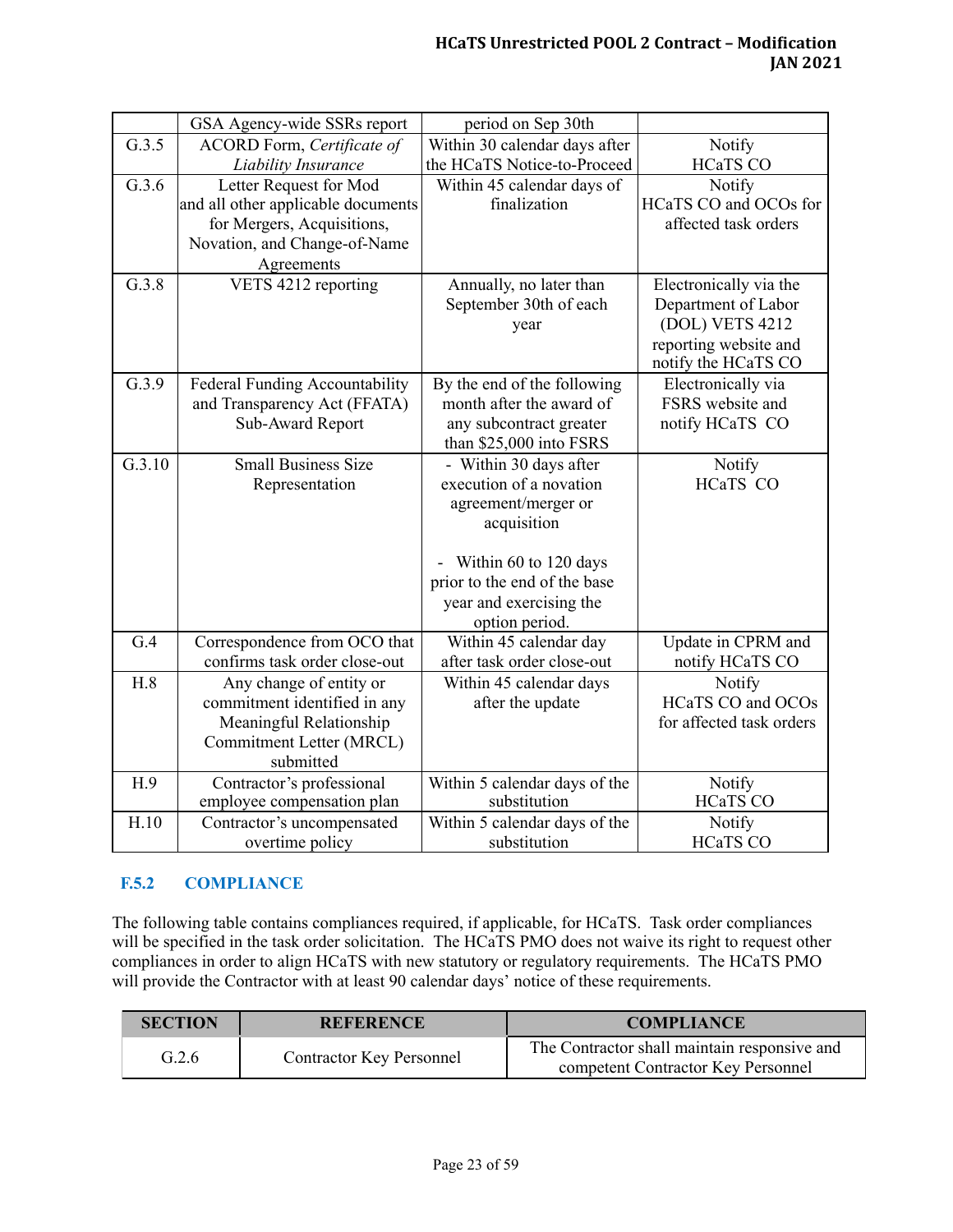| G.3.1<br>& G.3.2.4         | Contract Access Fee (CAF)<br>Remittance                                                        | The Contractor shall submit timely and accurate<br><b>CAF</b> Payments                                                                                                                                                           |
|----------------------------|------------------------------------------------------------------------------------------------|----------------------------------------------------------------------------------------------------------------------------------------------------------------------------------------------------------------------------------|
| G.3.2.1<br>through G.3.2.5 | <b>Contract Payment Reporting Module</b><br>(CPRM)                                             | The Contractor shall submit timely and accurate<br>data in the CPRM                                                                                                                                                              |
| G.3.3                      | <b>Individual Subcontracting Reports</b><br>(ISR)                                              | The Contractor shall submit timely and accurate<br>ISR subcontract reports and make good faith efforts<br>in meeting<br>small business goals in accordance with the<br>Contractor's subcontracting plan                          |
| G.3.3                      | <b>Summary Subcontracting Reports</b><br>(SSR)                                                 | The Contractor shall submit timely and accurate<br>SSR subcontract reports and make good faith<br>efforts in meeting<br>small business goals in accordance with the<br>Contractor's Subcontracting Plan                          |
| G.3.5                      | Insurance                                                                                      | The Contractor shall submit timely and accurate<br>Certificate(s) of Liability Insurance and<br>maintain adequate insurance coverage at the<br>HCaTS contract and task order level in accordance<br>with FAR Subsection 28.307-2 |
| G.3.6                      | Mergers, Acquisitions, Novation, and<br>Change-of-Name Agreements                              | The Contractor shall submit timely notice of<br>Merger and Acquisitions or<br>contractual copies of Novation or Change-of-Name<br>Agreements                                                                                     |
| G.3.7                      | Responsibility and Federal Awardee<br>Performance and Integrity Information<br>System (FAPIIS) | The Contractor shall maintain accurate FAPIIS<br>information and sufficient financial resources and<br>meet the responsibility standards and qualifications<br>set forth in FAR Part 9                                           |
| G.3.8                      | VETS 4212 Reports                                                                              | The Contractor shall report timely and accurate<br>VETS-4212 Reports in the Department of Labor<br>VETS-4212 website and send the report to the<br><b>HCaTS CO</b>                                                               |
| G.3.9                      | <b>FSRS</b> Reports                                                                            | The Contractor shall report timely and accurate<br>subaward and executive compensation data<br>regarding First-Tier subawards in FSRS to meet the<br>FFATA reporting requirements and send<br>confirmation to the HCaTS CO       |
| G.3.10                     | Post-Award Small Business Program<br>Re-Representation                                         | The Contractor shall report timely and accurately its<br>small business program re-representation and<br>updated sam.gov,                                                                                                        |
| G.4                        | HCaTS and Task Order Close-Out                                                                 | The Contractor agrees to cooperate with the OCO to<br>close out task orders as soon as practical after<br>expiration, cancellation, or termination.                                                                              |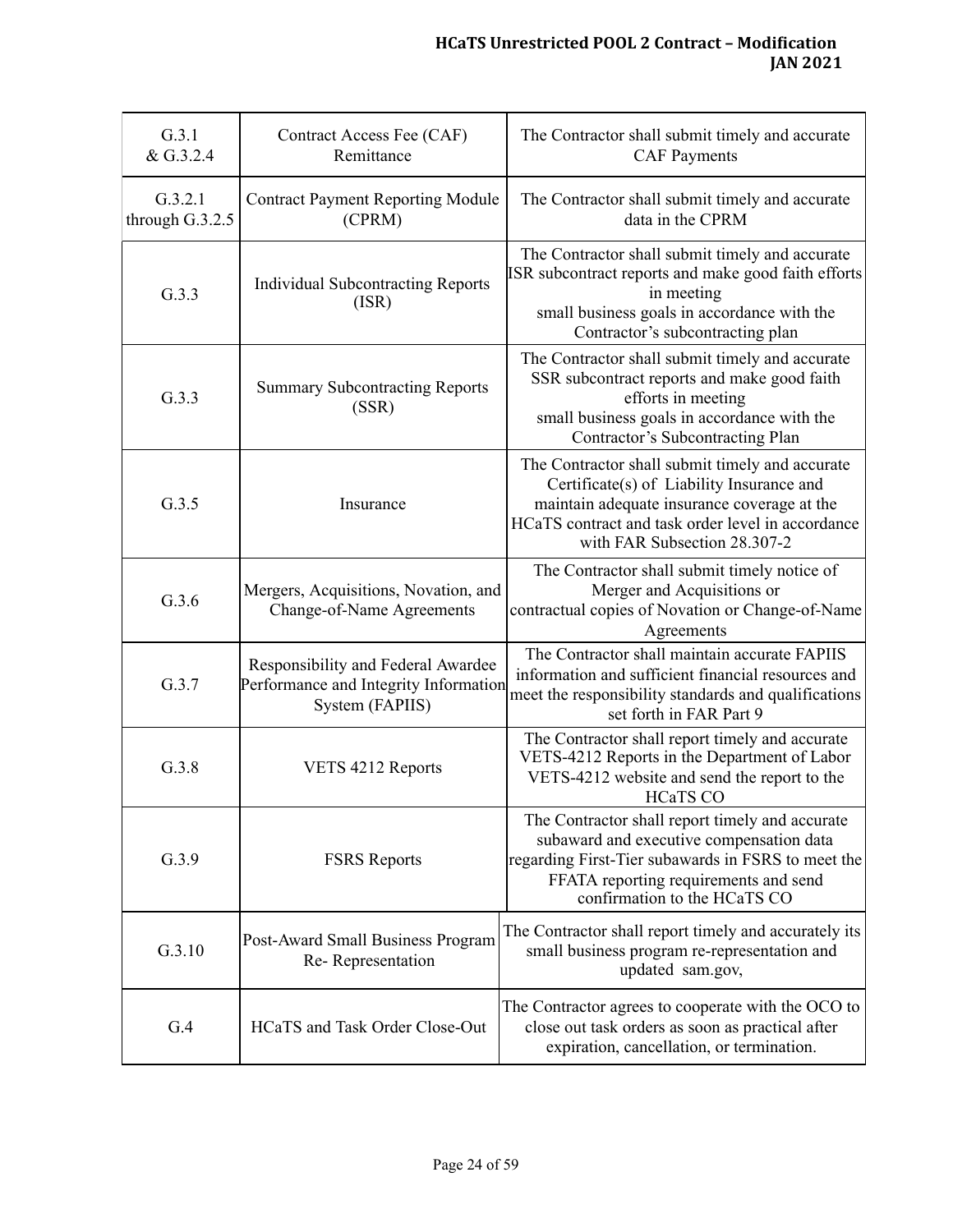| H.6.1 | <b>Adequate Accounting System</b>                                                                                                | The Contractor maintains the adequate status of its<br>accounting system and notify HCaTS CO for any<br>changes                                                                                                                                                                                                                                                                         |
|-------|----------------------------------------------------------------------------------------------------------------------------------|-----------------------------------------------------------------------------------------------------------------------------------------------------------------------------------------------------------------------------------------------------------------------------------------------------------------------------------------------------------------------------------------|
| H.6.2 | <b>Acceptable Estimating System</b>                                                                                              | (Optional) The Contractor maintains the acceptable<br>status of its estimating system                                                                                                                                                                                                                                                                                                   |
| H.6.3 | <b>Approved Purchasing System</b>                                                                                                | (Optional) The Contractor maintains the approved<br>status of its purchasing system                                                                                                                                                                                                                                                                                                     |
| H.6.4 | Forward Pricing Rate Agreements<br>(FPRA), Forward Pricing Rate<br>Recommendations (FPRR) and/or<br><b>Audited Billing Rates</b> | (Optional) The Contractor maintains its FPRA,<br>FPRR, and/or Audited Billing Rates                                                                                                                                                                                                                                                                                                     |
| H.6.5 | Earned Value Management System<br>(EVMS)                                                                                         | (Optional) The Contractor maintains its EVMS<br>ANSI/EIA Standard-748                                                                                                                                                                                                                                                                                                                   |
| H.6.6 | ISO 9001:2008/2015 Certification                                                                                                 | (Optional) The Contractor maintains its ISO<br>9001:2008/2015 Certification                                                                                                                                                                                                                                                                                                             |
| H.6.7 | ISO/IEC 27001:2013 Certification                                                                                                 | (Optional) The Contractor maintains its ISO/IEC<br>27001:2013 Certification                                                                                                                                                                                                                                                                                                             |
| H.7   | Cost Accounting Standards (CAS)                                                                                                  | The Contractor maintains CAS compliance and<br>submit updates to the current status                                                                                                                                                                                                                                                                                                     |
| H.8   | Meaningful Relationship<br>Commitment Letter (MRCL)                                                                              | The Contractor shall honor the commitments<br>contained in all MRCLs                                                                                                                                                                                                                                                                                                                    |
| H.9   | Professional Employee<br><b>Compensation Plan</b>                                                                                | The Contractor shall maintain its professional<br>employee compensation plan and submit any updates                                                                                                                                                                                                                                                                                     |
| H.10  | <b>Uncompensated Overtime Policy</b>                                                                                             | The Contractor shall maintain their uncompensated<br>overtime policy and submit any updates                                                                                                                                                                                                                                                                                             |
| H.15  | Meetings                                                                                                                         | The Contractor Key Personnel shall attend and<br>actively participate in all meetings, including all<br><b>PMR</b> meetings                                                                                                                                                                                                                                                             |
| H.17  | Contractor HCaTS Webpage                                                                                                         | The Contractor shall maintain an HCaTS webpage<br>that meets the minimum webpage requirements                                                                                                                                                                                                                                                                                           |
| H.19  | Minimum Task Order Awards or<br><b>Estimated Value</b>                                                                           | Starting from the date of the HCaTS<br>Notice-to-Proceed, the Contractor shall attain a<br>minimum of three task order awards, or a total task<br>order estimated value of \$1.5M (total estimated<br>value of all task orders inclusive of all options), or<br>show a good faith effort in responding to competitive<br>solicitations prior to the exercise of Option I under<br>HCaTS |
| H.21  | Ethics and Conduct                                                                                                               | The Contractor shall adhere to the standards under<br>Section H.21                                                                                                                                                                                                                                                                                                                      |

## **(END OF SECTION F) PART I: THE SCHEDULE SECTION G: CONTRACT ADMINISTRATION DATA**

## <span id="page-29-0"></span>**G.1 BACKGROUND**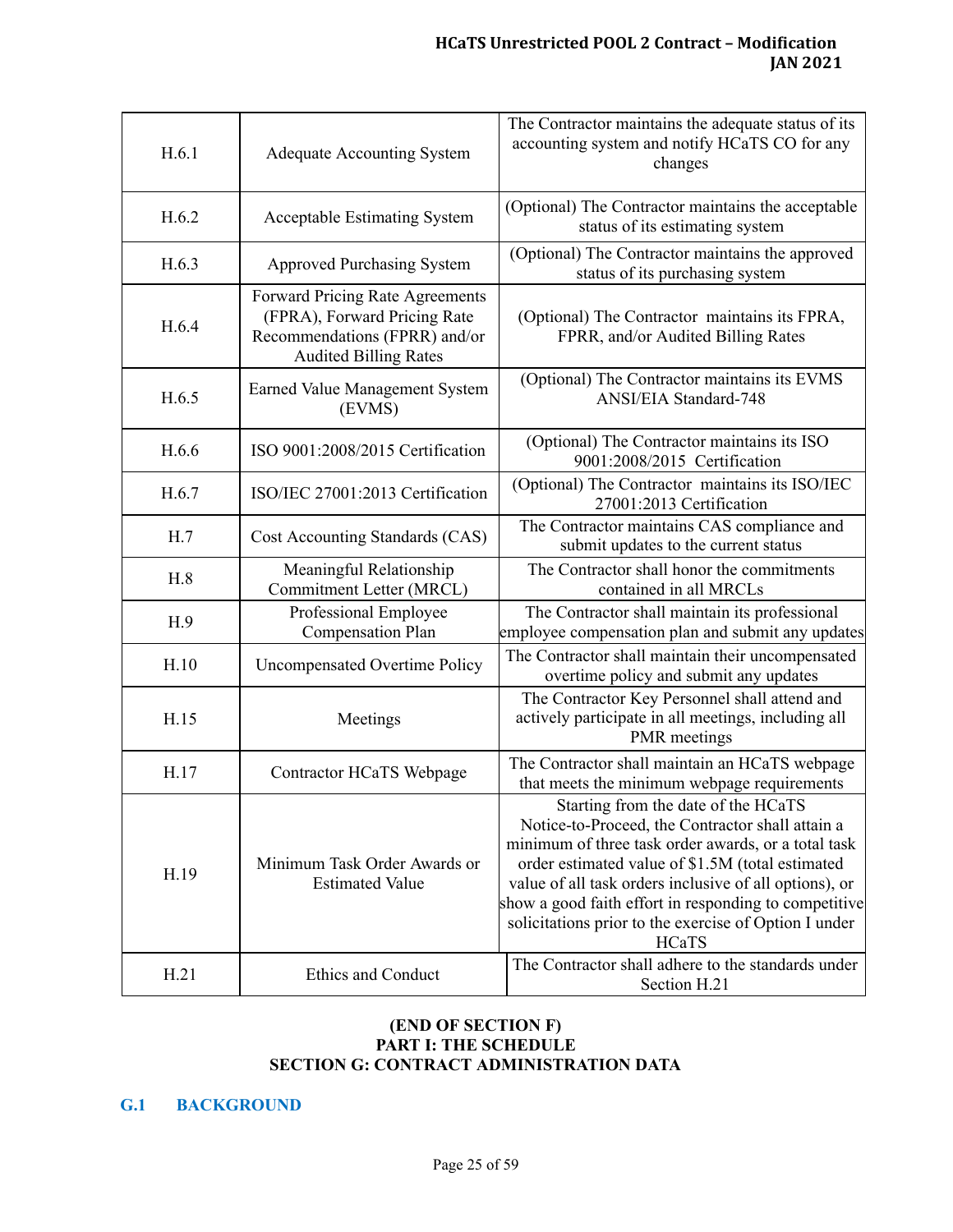This section provides roles, responsibilities, and contract administration requirements for the Human Capital and Training Solutions (HCaTS) contracts and each task order placed under HCaTS contracts. Terms and conditions and other requirements regarding contract administration may be designated by the Ordering Contracting Officer (OCO) at the task order level.

## <span id="page-30-0"></span>**G.2 ROLES AND RESPONSIBILITIES OF KEY PERSONNEL**

This section describes the roles and responsibilities of Government and Contractor personnel. The current point of contact information of Key Personnel for HCaTS will be maintained on the official HCaTS website at http://gsa.gov/hcats.

## <span id="page-30-1"></span>**G.2.1 PROGRAM MANAGER (PM)**

The HCaTS PM is a Government official who performs various programmatic functions for the overall success of HCaTS.

## <span id="page-30-2"></span>**G.2.2 CONTRACTING OFFICER (CO)**

The HCaTS CO is the sole and exclusive Government official with actual authority to administer and modify the terms and conditions of HCaTS contracts, monitor the Contractor's performance in the areas of contract compliance and contract administration, and assist the Contractor and OCO on matters related to the HCaTS terms and conditions. In addition, the HCaTS CO makes all final decisions pertaining to within scope determination requests. The HCaTS CO may delegate routine administrative functions to an authorized HCaTS representative.

## <span id="page-30-3"></span>**G.2.3 OMBUDSMAN**

Subject to GSAR 552.216-74, GSA designates an Ombudsman for HCaTS. For the purposes of HCaTS, there are two primary duties of the Ombudsman: (1) To review complaints from Contractors and ensure that they are afforded a fair opportunity for consideration in the award of task orders consistent with the procedures of HCaTS, and (2) To review an HCaTS CO decision to place a Contractor in Dormant Status (see Sections H.25).

## <span id="page-30-4"></span>**G.2.4 ORDERING CONTRACTING OFFICER (OCO)**

The OCOs are the authorized user and exclusive Government official with actual authority to solicit, award, administer, and/or modify a task order under HCaTS contracts. In order to qualify as an authorized user, a duly warranted Contracting Officer of the Federal government, as defined in FAR Section 2.101, or an eligible user as prescribed in GSA Order ADM 4800.2H, Eligibility to Use GSA Sources of Supply and Services, shall attend a HCaTS Delegation of Procurement Authority (DPA) training and receive a HCaTS DPA certificate signed by HCaTS CO.

The OCO is encouraged to contact the HCaTS CO or HCaTS PM for any HCaTS-related assistance including, but not limited to, the following:

- 1. Training on HCaTS and ordering procedures, and
- 2. Task order scope compliance under HCaTS, and
- 3. Task order solicitation development, and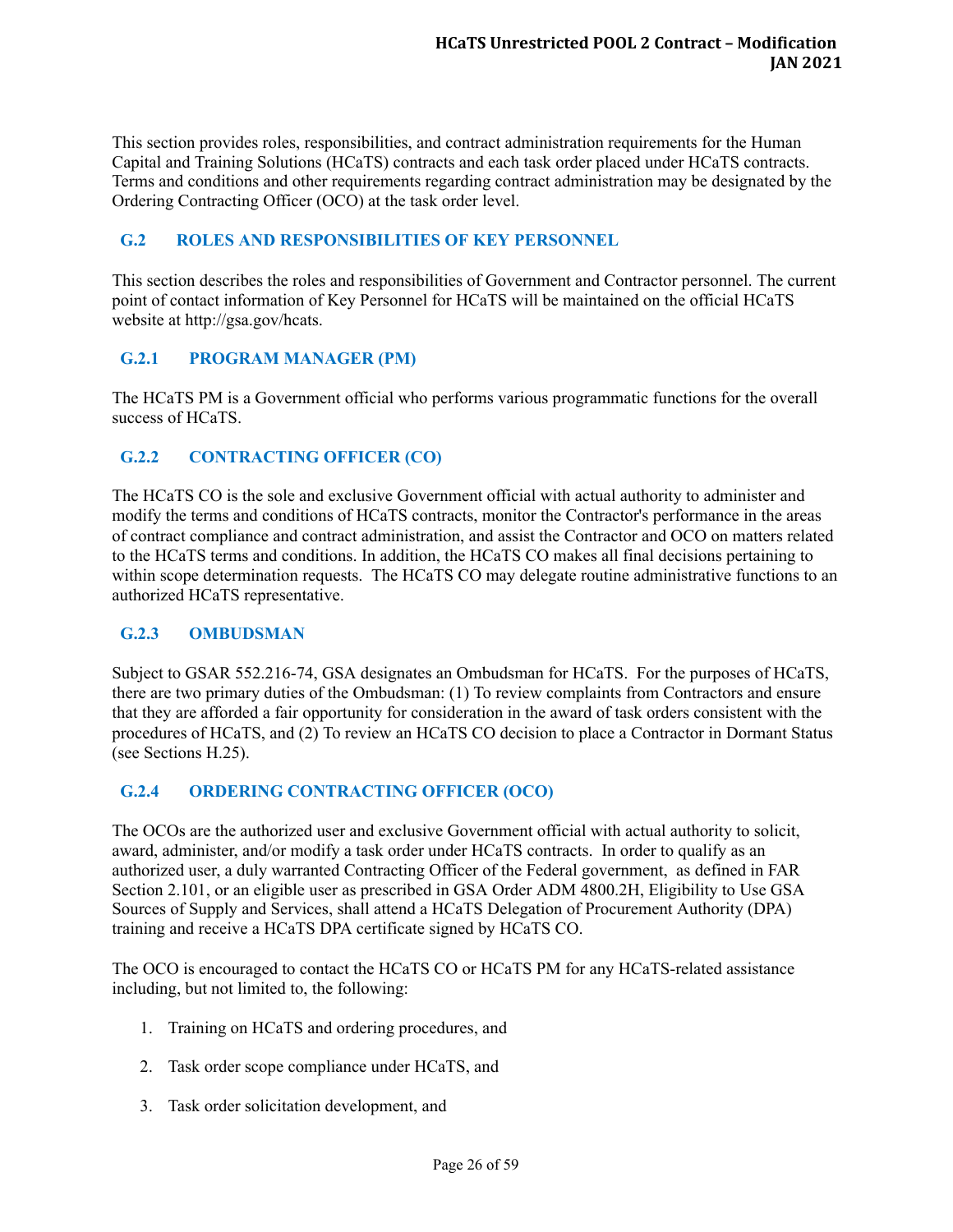- 4. Assistance on disputes, claims, or protests under HCaTS, and
- 5. Contractor performance under HCaTS.

The OCO's duties include, but are not limited to:

- 1. Requesting and receiving a DPA prior to soliciting and awarding a task order under HCaTS, and
- 2. Complying with the terms and conditions of HCaTS (see Section H.3), and
- 3. Complying with the procedures outlined in FAR Subpart 19.4, and
- 4. Complying with the ordering procedures outlined in FAR Section 16.505, and other agency-specific regulatory supplements, and
- 5. Issuing task order solicitations under the proper NAICS Code and corresponding HCaTS Contract Number (see Section H.4), and
- 6. Allowing a reasonable time for fair opportunity proposal submission, and
- 7. Resolving any performance issues, disputes, claims or protests at the task order level, and
- 8. Responding to all Freedom of Information Act (FOIA) requests at the task order level, and
- 9. Entering task order performance evaluation in the Contractor Performance Assessment Reporting System (CPARS) or alternative past performance assessment reporting system mandated by Federal agencies that do not require the use of CPARS, and
- 10. Closing out task orders in a timely manner.

#### <span id="page-31-0"></span>**G.2.5 CONTRACTING OFFICER'S REPRESENTATIVE (COR)**

The HCaTS CO, and OCOs for each task order, may designate a COR(s) to perform specific administrative or technical functions.

The specific rights and responsibilities of the COR for each contract and task order shall be described in writing, with copies furnished to the Contractor as prescribed in FAR Paragraph 1.602-2(d). A COR has no actual, apparent, or implied authority to make any commitments or changes that affect price, quality, quantity, delivery, or other terms and conditions of the contract nor in any way direct the contractor or its subcontractors to operate in conflict with the contract terms and conditions.

#### <span id="page-31-1"></span>**G.2.6 CONTRACTOR KEY PERSONNEL**

The Contractor shall assign a Corporate HCaTS Program Manager (CHPM) and Corporate HCaTS Contract Manager (CHCM) as Contractor Key Personnel to represent the Contractor as primary points-of-contact to resolve issues, perform administrative duties, and other functions that may arise relating to HCaTS contracts and task orders solicited and awarded under HCaTS contracts.

Additional Contractor Key Personnel requirements may be designated by the OCO at the task order level.

There are no minimum qualification requirements established for Contractor Key Personnel. Additionally,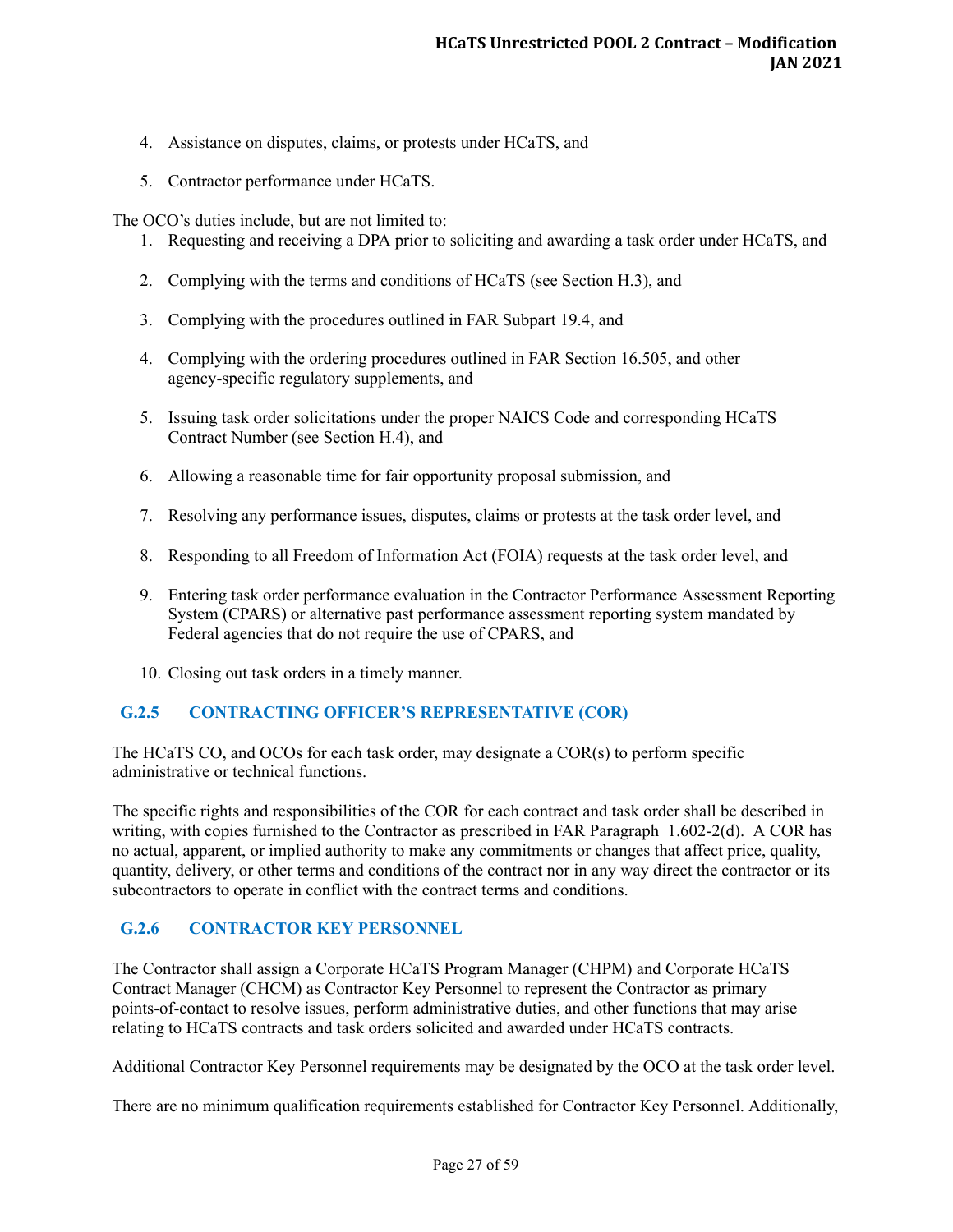Contractor Key Personnel do not have to be full-time positions; however, the Contractor Key Personnel are expected to be fully proficient in the performance of their duties.

The Contractor shall ensure that the HCaTS CO has current point-of-contact information for both the CHPM and CHCM. The Contractor Key Personnel are considered essential to HCaTS. Upon removing and replacing any Contractor Key Personnel, the Contractor shall notify the HCaTS CO within 15 business days.

All costs associated with Contractor Key Personnel duties shall be handled in accordance with the Contractor's standard accounting practices; however, no costs for Contractor Key Personnel shall be billed to the HCaTS Program Management Office (HCaTS PMO).

Failure of Contractor Key Personnel to effectively and efficiently perform their duties will be construed as conduct detrimental to contract performance and may result in activation of Dormant Status (see Sections H.25).

# <span id="page-32-0"></span>**G.2.6.1 CORPORATE HCATS PROGRAM MANAGER (CHPM)**

The Contractor's corporate management structure shall guarantee senior, high-level, program management of HCaTS, including a CHPM to represent the company in all HCaTS program- related matters.

The CHPM duties include, but are not limited to:

- 1. Advising and assisting current and potential HCaTS customers regarding the technical scope of HCaTS and the overall attributes of HCaTS, and
- 2. Promoting customer use of HCaTS, and
- 3. Being ultimately responsible for ensuring that all reporting information required under HCaTS is provided accurately, thoroughly and timely, and
- 4. Being ultimately responsible for all performance issues related to their HCaTS contract and task orders awarded under their HCaTS contract, and
- 5. Attending all HCaTS Program Management Review (PMR) meetings and other HCaTS meetings as scheduled.

## <span id="page-32-1"></span>**G.2.6.2 CORPORATE HCATS CONTRACT MANAGER (CHCM)**

The Contractor's corporate management structure shall guarantee senior, high-level, program management of HCaTS, including a CHCM to represent the company in all HCaTS contract- related matters.

The CHCM duties include, but are not limited to:

- 1. Verifying that the OCO soliciting or awarding a task order solicitation under HCaTS has an HCaTS DPA. Verification can be provided by the HCaTS CO, HCaTS PM, or duly authorized representative, and
- 2. Ensuring the company's task order awards under their HCaTS contract are contractually in compliance with HCaTS (see Section H.3), and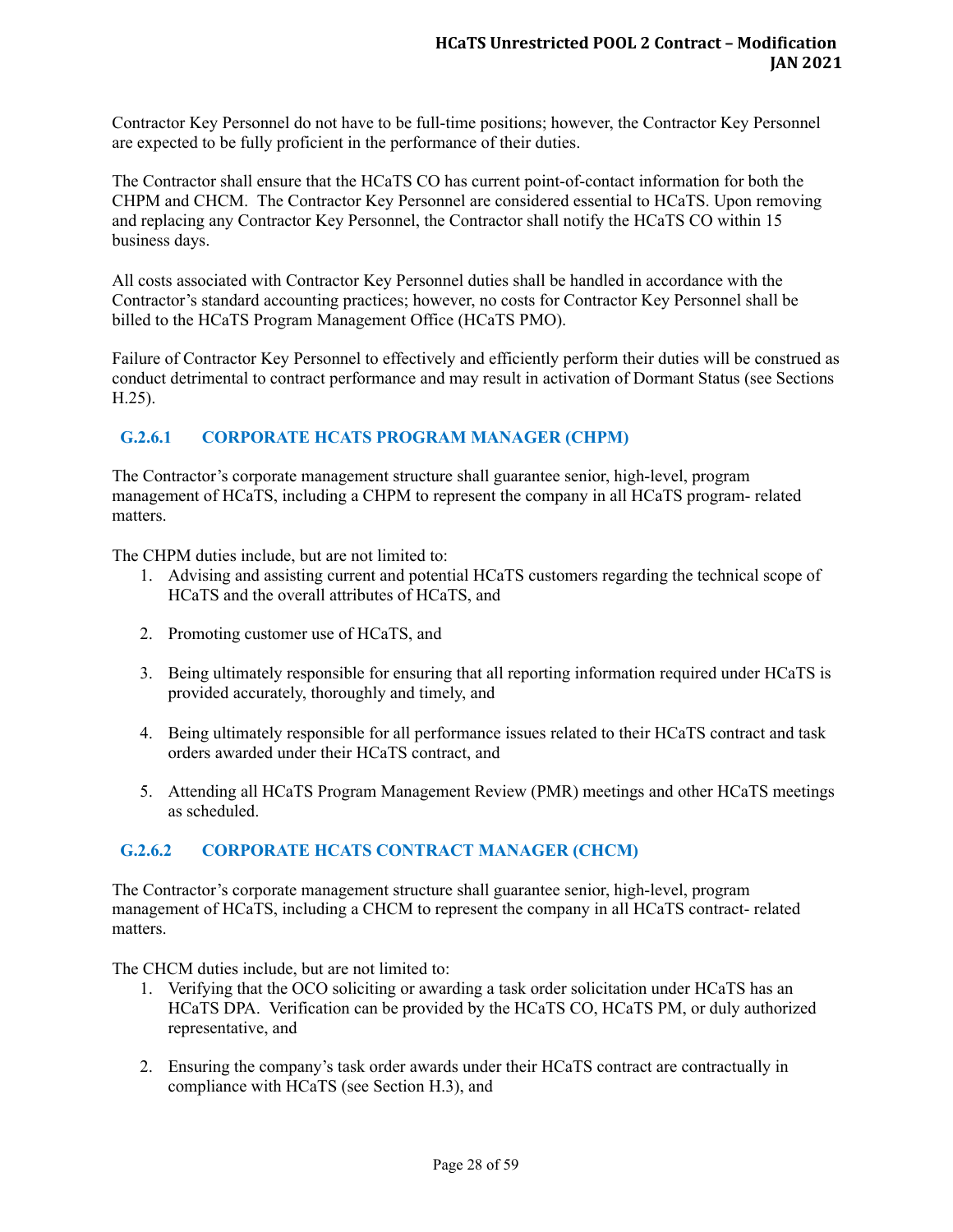- 3. Ensuring all data within the Contract Payment Reporting Module (CPRM) is current, accurate, and complete (see Section G.3.2), and
- 4. Ensuring contract administrative functions and meeting all the performance reporting and compliance standards listed under Section F.5, are maintained, and
- 5. Being ultimately responsible for ensuring that all contractual agreements, including modifications, are negotiated and put in place expeditiously, and
- 6. Being ultimately responsible for ensuring that all task order invoicing is accurate and timely, and
- 7. Attending all HCaTS Program Management Review (PMR) meetings and other HCaTS meetings as scheduled.

# <span id="page-33-0"></span>**G.3 CONTRACTOR ADMINISTRATION REQUIREMENTS**

The following sections describe the administration requirements for HCaTS contracts and task orders awarded under HCaTS contracts. The CHCM shall be the primary point-of-contact for these requirements.

Failure to meet administrative requirements may result in activation of Dormant Status (see Sections H.25).

## <span id="page-33-1"></span>**G.3.1 CONTRACT ACCESS FEE (CAF)**

As of 1 August 2018, the CAF rate for HCaTS Task Orders is 0.75% fixed-fee. Visit HCaTS website ([www.gsa.gov/hcats](http://www.gsa.gov/hcats)) for CAF updates and exceptions or agency specific CAF rate agreement, if any.

**NOTE:** For task orders awarded before 1 August 2018, the CAF rate remains 2% fixed fee; however, the OCOs must change the CAF from 2% to 0.75% at the time of the next option year that will be exercised on or after 1 August 2018. If the task order will not be exercised on or after 1 August 2018, the CAF remains as 2% until the completion of the current period of performance.

The OCOs and Contractors must use the following criteria for CAF:

- 1. CAF remittance calculated as: Total Paid Invoice (minus the CAF CLIN) multiplied by the CAF Percentage.
- 2. The task order solicitations shall have a separate and distinct CLIN for CAF for the base year and each option period. In response to all task order solicitations, regardless of contract type, the Contractor shall always propose a CAF rate based on the total fixed-price or total estimated costs, including options.
- 3. If the customer organization has a CAF Memorandum of Understanding (CAF MOU) agreement in place with the HCaTS PMO, the CAF rate on the MOU must be used.

NOTE: See Section G.3.2.4 for CAF remittance instructions.

# <span id="page-33-2"></span>**G.3.2 CONTRACT PAYMENT REPORTING MODULE (CPRM)**

The specific system for all task order award, modification, invoice, and CAF payment data will be electronically through the CPRM located within GSA's Enterprise Data Warehouse (EDW).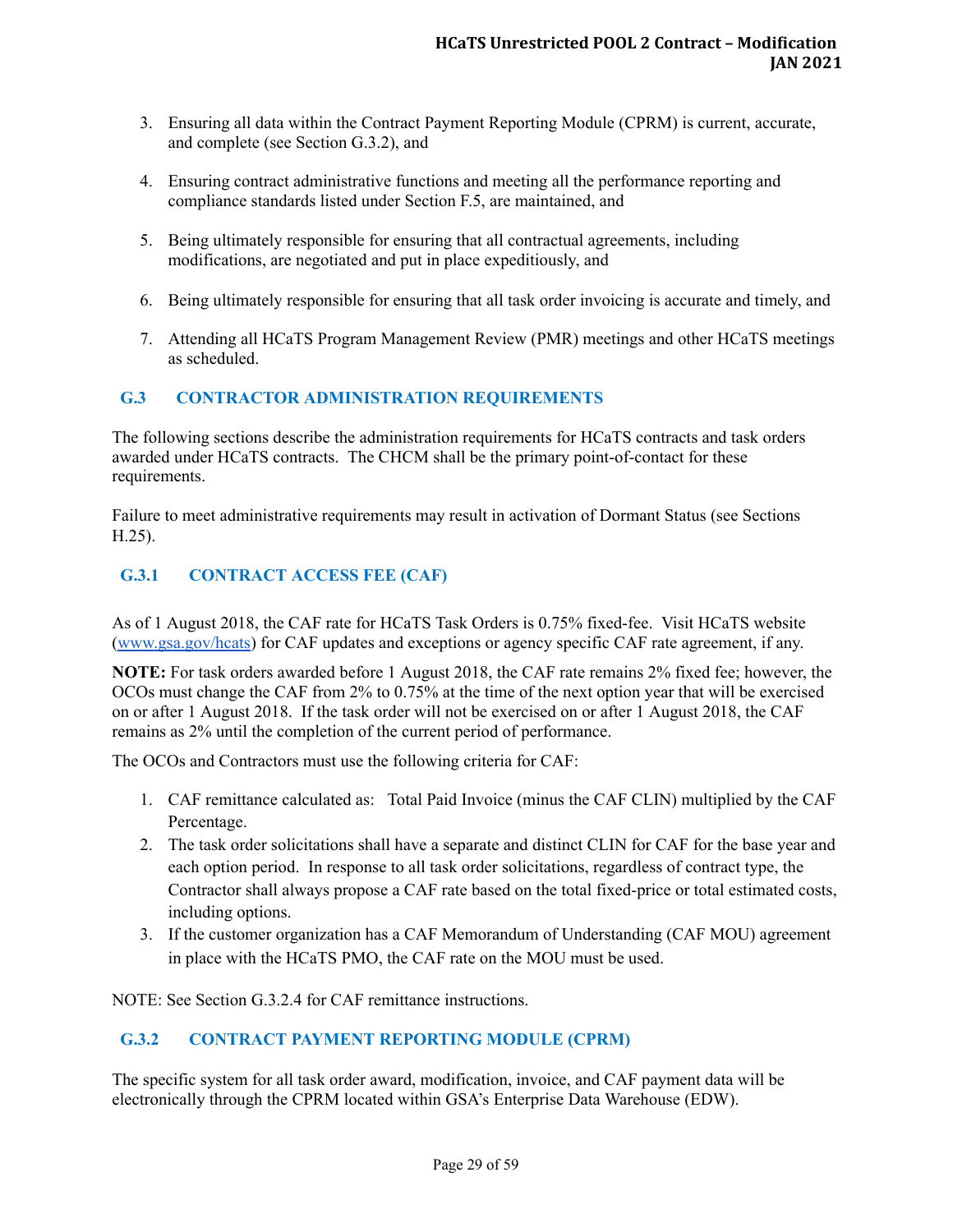## <span id="page-34-0"></span>**G.3.2.1 TASK ORDER AWARD DATA**

The Contractor shall report all task order award data within 30 calendar days of award into the CPRM; at the minimum all task order award data shall include the following:

- 1. HCaTS Contract Number
- 2. Task Order Number (not the Solicitation Number)
- 3. Task Order Description
- 4. Functional Area (Pool 1 or Pool 2)
- 5. Predominant Order NAICS Code
- 6. Predominant Contract Type
- 7. Issued using GSA Assisted services (Yes or No)
- 8. Initial Period of Performance (Base Year period of performance)
- 9. Estimated Completion Date (end date after all option years exercised)
- 10. Award Date
- 11. Initial Obligated/Funded Amount (obligated amount for the base year)
- 12. Total Obligated/Funded Amount (total obligated dollar amount)
- 13. Total Estimated Value (total contract value including all option years)
- 14. Ordering Contracting Officer (Name and Email Address of OCO that signed the TO award)
- 15. Issuing Agency
- 16. Issuing Bureau
- 17. Receiving Agency (the customer)
- 18. Receiving Bureau
- 19. Location
- 20. Place of Performance (enter the primary place of performance)
- 21. Attachment (attach an electronic copy of the complete task order Award documents that includes Statement of Work (SOW)/Statement of Objectives (SOO), or Performance Work Statement (PWS))
- 22. Add Line Item (enter the information for each Contract Line Item Numbers (CLINs) of the task order. If the task order does not have a CLIN, input CLIN Number 9999 as a single CLIN for all billing)
- 23. Based on the contract type, enter the additional information stated in Section G.3.2.1.1, G.3.2.1.2, or G.3.2.1.3.

## <span id="page-34-1"></span>**G.3.2.1.1 FIXED PRICE AWARD DATA**

In addition to the data required under Section G.3.2.1, all Fixed Price award data shall also include:

- 1. Initial obligated/funded amount, and
- 2. Total Firm-Fixed Price, including the base and all option periods by CLIN Number, and
- 3. Initial Maximum Incentive or Award Fee, if applicable.

#### <span id="page-34-2"></span>**G.3.2.1.2 COST REIMBURSEMENT AWARD DATA**

In addition to the data required under Section G.3.2.1, all Cost Reimbursement award data shall also include:

- 1. Initial obligated/funded amount, and
- 2. Total estimated cost, including the base and all option periods by CLIN Number, and
- 3. Fixed Fee, if applicable, and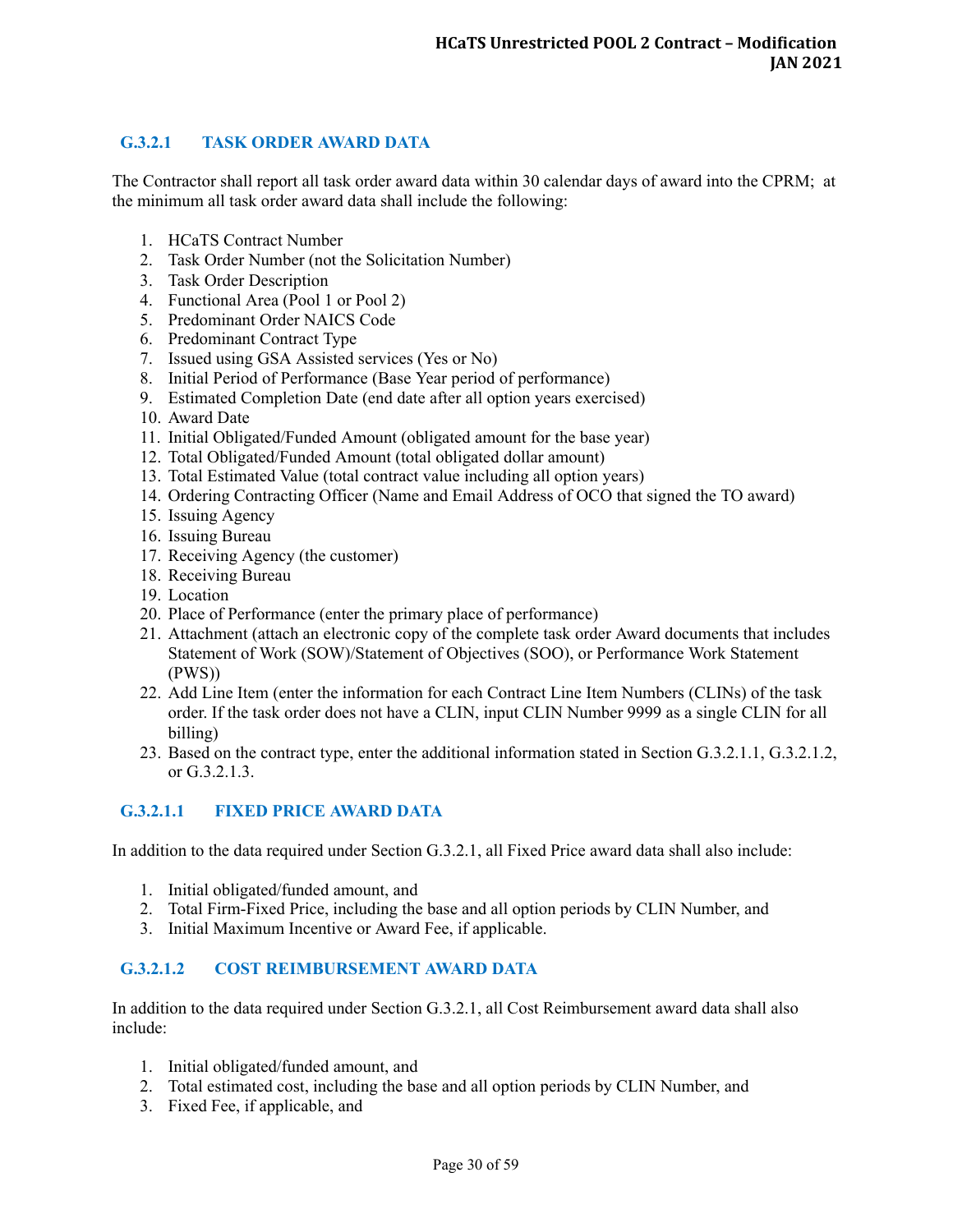4. Initial Incentive or Award Fee, if applicable.

## <span id="page-35-0"></span>**G.3.2.1.3 TIME-AND-MATERIALS (T&M) AND LABOR-HOUR (L-H) AWARD DATA**

In addition to the data required under Section G.3.2.1, all T&M and L-H award data shall also include:

- 1. Initial obligated/funded amount, and
- 2. Total task order ceiling, including the base and all option periods by CLIN Number, and
- 3. Awarded labor categories and Standard Occupational Classification (SOC) numbers, and
- 4. The loaded hourly labor rate and hours by each corresponding HCaTS labor category, for the base and all option periods, and
- 5. The loaded hourly labor rate and hours by each Specialized Professional Services Labor, Service Contract Act Labor, or OCONUS Labor, including a title and description of the labor category, if applicable, for the base and all option periods.

# <span id="page-35-1"></span>**G.3.2.2 TASK ORDER MODIFICATION DATA**

The Contractor shall report all task order modification data within 30 calendar days of receiving a signed copy of the modification, excluding modifications issued through GSA's EDW. Modification data issued through GSA's EDW will automatically populate into the CPRM.

Modification data shall include:

- 1. HCaTS Contract Number, and
- 2. Task Order Number (not the Solicitation Number), and
- 3. Modification Number, and
- 4. Modification Description (e.g., Incremental Funding, Exercise Option, Change Order), and
- 5. OCO Point of Contact (Name, Phone Number, Email Address), and
- 6. Modification Ordering Period (do not change the initial start date of the task order), and
- 7. Modification Date, and
- 8. Modification obligated/funded amount allocated to the applicable CLINs, and
- 9. An electronic copy of the complete modification awarded by an OCO.

## <span id="page-35-2"></span>**G.3.2.3 INVOICE DATA**

The Contractor shall report invoice data from each paid invoice within 30 calendar days after the end of the reporting quarter, including the invoice data on task orders issued through GSA's EDW. If no invoice data was received during a required reporting period for a specific task order, the Contractor shall report in the "Zero Invoice Data" screen located in the CPRM system for that particular task order.

Regardless of contract type, the Contractor shall report the following:

- 1. HCaTS Contract Number, and
- 2. Task Order Number (not the Solicitation Number), and
- 3. Contractor Invoice Number, and
- 4. Date Invoice Paid, and
- 5. Amount of invoice that was subcontracted, and
- 6. Amount of invoice that was subcontracted to a small business, and
- 7. For each contract type, the Contractor shall report as follows:
	- a. Fixed Price task orders: Total Amount Paid (Lump Sum) by CLIN, and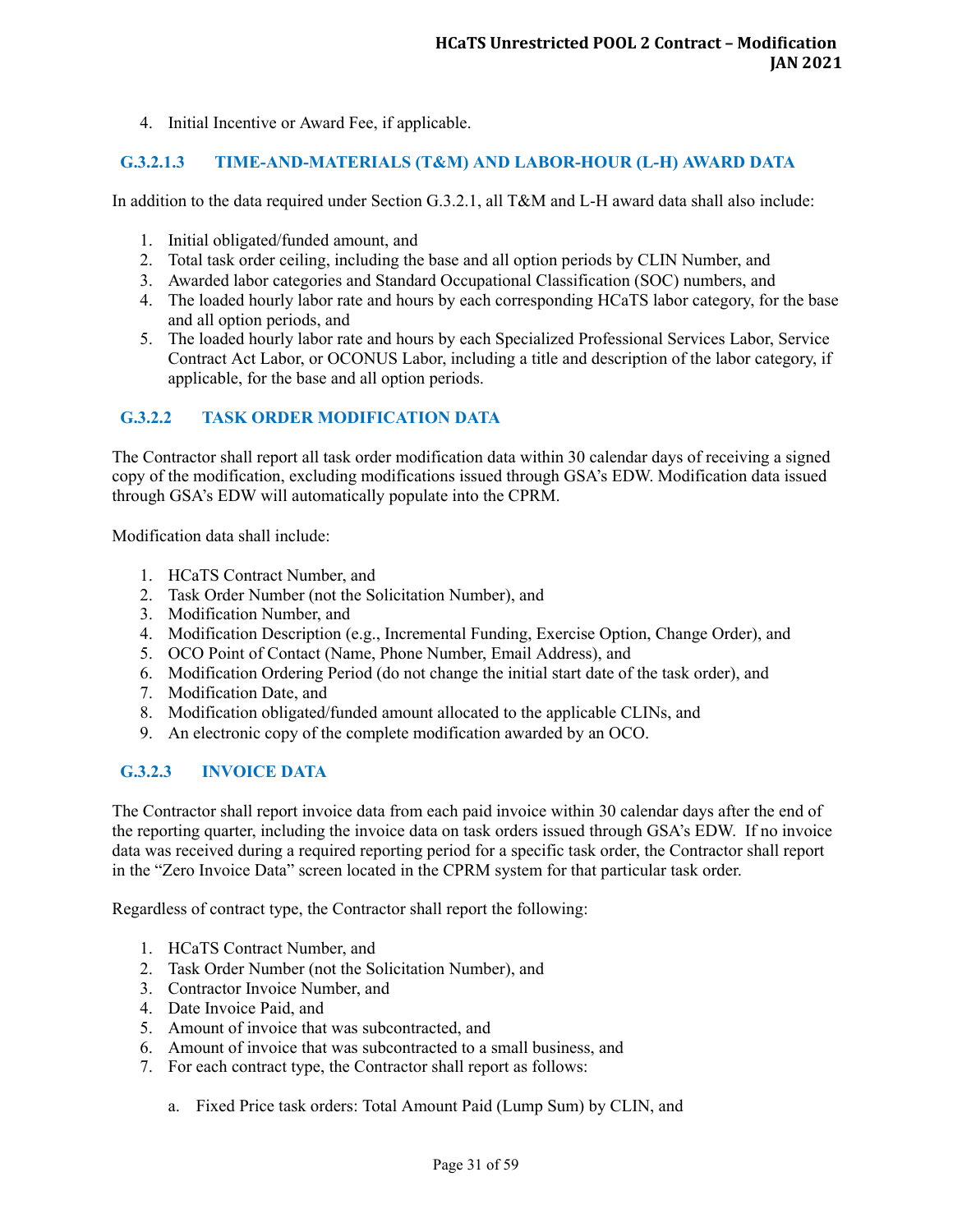- b. T&M or L-H type task orders: Total Amount Paid (Lump Sum) by CLIN, and
- c. Cost-Reimbursement task orders: Labor Categories, SOC Number, and Direct Labor Rate for each Task Order Labor Category.

#### <span id="page-36-0"></span>**G.3.2.4 CONTRACT ACCESS FEE (CAF) PAYMENT DATA**

The Contractor shall remit the CAF in U.S. dollars to the HCaTS PMO within 30 calendar days after the end of each calendar quarter for all invoice payments received during that calendar quarter as follows:

| <b>CALENDAR QUARTERS</b>                     | <b>CAF DUE DATE</b>      |
|----------------------------------------------|--------------------------|
| 1 <sup>st</sup> Quarter (January 1-March 31) | April $30th$             |
| $2nd$ Quarter (April 1-June 30)              | July $30th$              |
| $3rd$ Quarter (July 1-September 30)          | October $30th$           |
| $4th$ Quarter (October 1-December 31)        | January 30 <sup>th</sup> |

Where the CAF for multiple invoice payments (on one or more task orders) is due, the Contractor may consolidate the CAF owed into one payment, including the consolidation of the CAF across all awarded Pools.

Failure to remit the full amount of the CAF within 30 calendar days after the end of the applicable reporting period constitutes a contract debt to the United States Government under the terms of FAR Subpart 32.6. In addition, the Government may exercise all rights under the Debt Collection Improvement Act of 1996, including withholding or off-setting payments and interest on the debt.

The Contractor's failure to accurately and timely remit the CAF is sufficient cause for the HCaTS PMO to place the contractor in Dormant Status (see Section H.25).

CAF Payment Data shall include:

- 1. Trace Number, and
- 2. Total Remitted Amount, and
- 3. Remit Date, and
- 4. Amount applied to each Task Order Number (for the reported payment). Contractors are encouraged to submit CAF payments via https://pay.gov/public/home>.
- 5.

## <span id="page-36-1"></span>**G.3.2.5 CLOSEOUT DATA**

The Contractor shall submit task order close-out data quarterly following the expiration of a task order. This shall be accomplished for each and every task order.

This data shall include:

- 1. Final Task Order Dollar Value, and
- 2. Cumulative Invoiced Amount, and
- 3. Total CAF Amount Paid, and
- 4. CAF Balance Owed, and
- 5. Final Invoice Paid (Y/N), and
- 6. Release of Claims Date, and
- 7. Pending Actions Preventing Close-out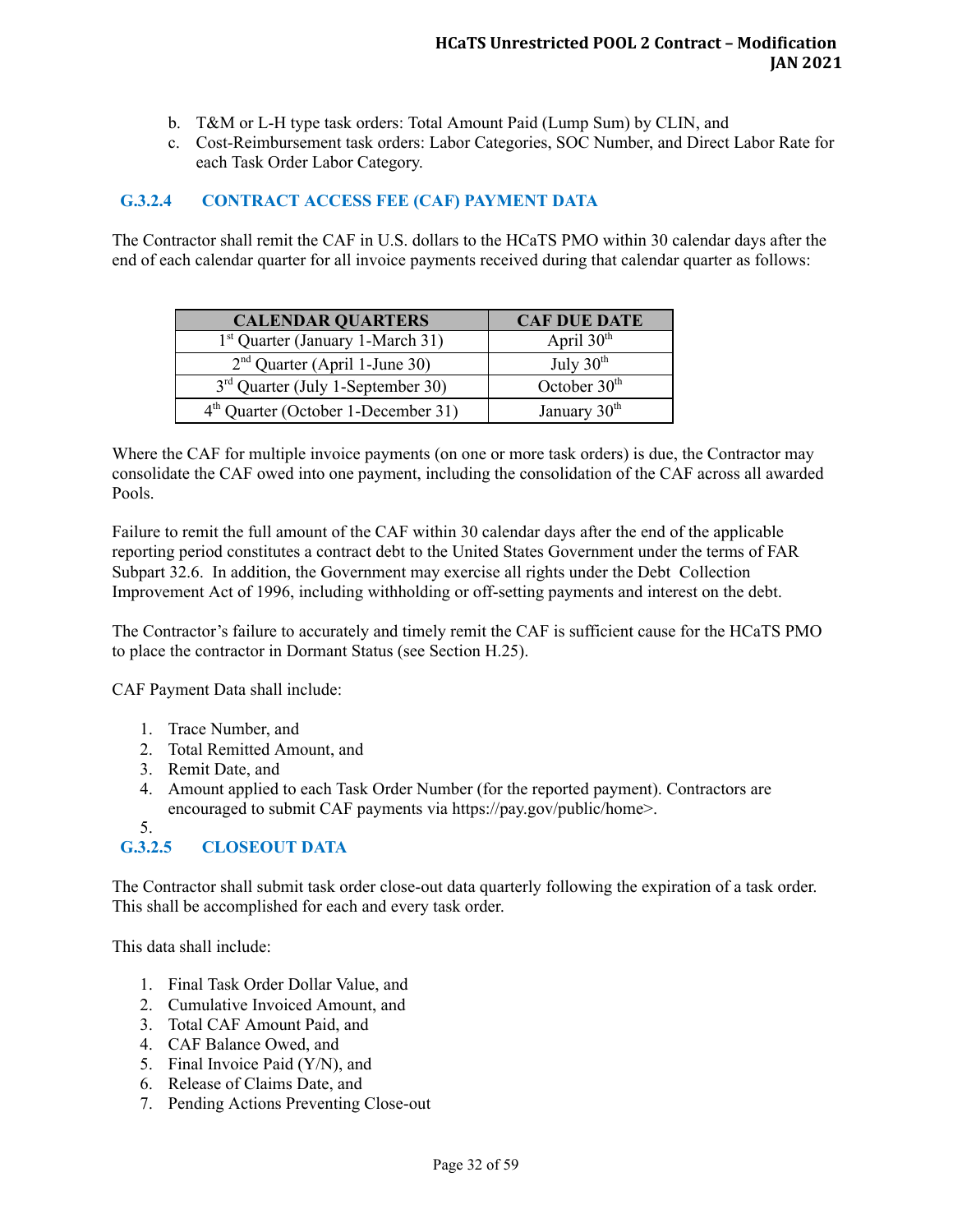# <span id="page-37-0"></span>**G.3.3 SUBCONTRACTING PLAN**

A small business concern, as defined in FAR Section 2.101, is not required to have a subcontracting plan. For other than small business concerns, the Offeror shall have a subcontracting plan.

The Contractor shall comply with the Contractor's Subcontracting Plan, incorporated into the HCaTS contract by reference, to ensure that small businesses (SB), Small Disadvantaged Businesses (SDB), Women-Owned Small Businesses (WOSB), HUBZone Small Businesses (HUBZone SB), Veteran-Owned Small Businesses (VOSB), and Service-Disabled Veteran- Owned Small Businesses (SDVOSB), are provided the maximum practicable opportunity to participate as Subcontractors.

As stated in 15 U.S.C. 637(d)(9), any Contractor or Subcontractor failing to comply in good faith with the requirements of the Subcontracting Plan is in material breach of its contract. Further, 15 U.S.C.  $637(d)(4)(F)$  directs that a Contractor's failure to make a good faith effort to comply with the requirements of the Subcontracting Plan may result in the imposition of liquidated damages. The HCaTS PMO requires use of the electronic Subcontracting Reporting System (eSRS) modules as the secure, confidential, information management tool to evaluate subcontracting goal performance for HCaTS contracts. The Contractor retains responsibility for Subcontractor's performance and shall be accountable for their performance. The Contractor agrees to ensure that a Subcontractor agrees to the same restrictions, terms and conditions that apply in the HCaTS contract and implements reasonable safeguards to protect Government-furnished property and information.

The Subcontracting Plan covers the HCaTS program as a whole; however, the Contractor shall submit Individual Subcontract Reports (ISR) for Individual Subcontracting Plans, if applicable, and Summary Subcontract Reports (SSR) per HCaTS contract using the web-based eSRS at http://www.esrs.gov.

Affiliates of the Contractor or Subcontractor are not included in these reports. Subcontract award data reported by Contractors and Subcontractors shall be limited to awards made to their immediate next-tier Subcontractors.

Contractors are required to adhere to their subcontracting plan, incorporated into the contract by reference. When a Contractor does not meet any one or more of their subcontracting goals for a given reporting period, the Contractor shall explain, in writing, the rationale for not meeting the goals in the comments section of the ISR/SSR.

NOTE: If a Contractor represented that it was a small business concern prior to award and its size status subsequently changes to other than small business concern based on re-representation as prescribed in FAR 52.219-28, the Contractor shall submit to the HCaTS CO its subcontracting plan for review in accordance with FAR 52.219-9. The subcontracting plan shall be incorporated in the contract.

#### <span id="page-37-1"></span>**G.3.4 CONTRACTOR PERFORMANCE ASSESSMENT REPORTING SYSTEM (CPARS)**

Past performance information is relevant information, for future source selection purposes, regarding a Contractor's actions under previously awarded contracts. It includes, for example, the Contractor's record of conforming to contract requirements and to standards of good workmanship, record of forecasting and controlling costs, adherence to contract schedules, including the administrative aspects of performance, history of reasonable and cooperative behavior and commitment to customer satisfaction, reporting into required databases, record of integrity and business ethics, and business-like concern for the interest of the customer.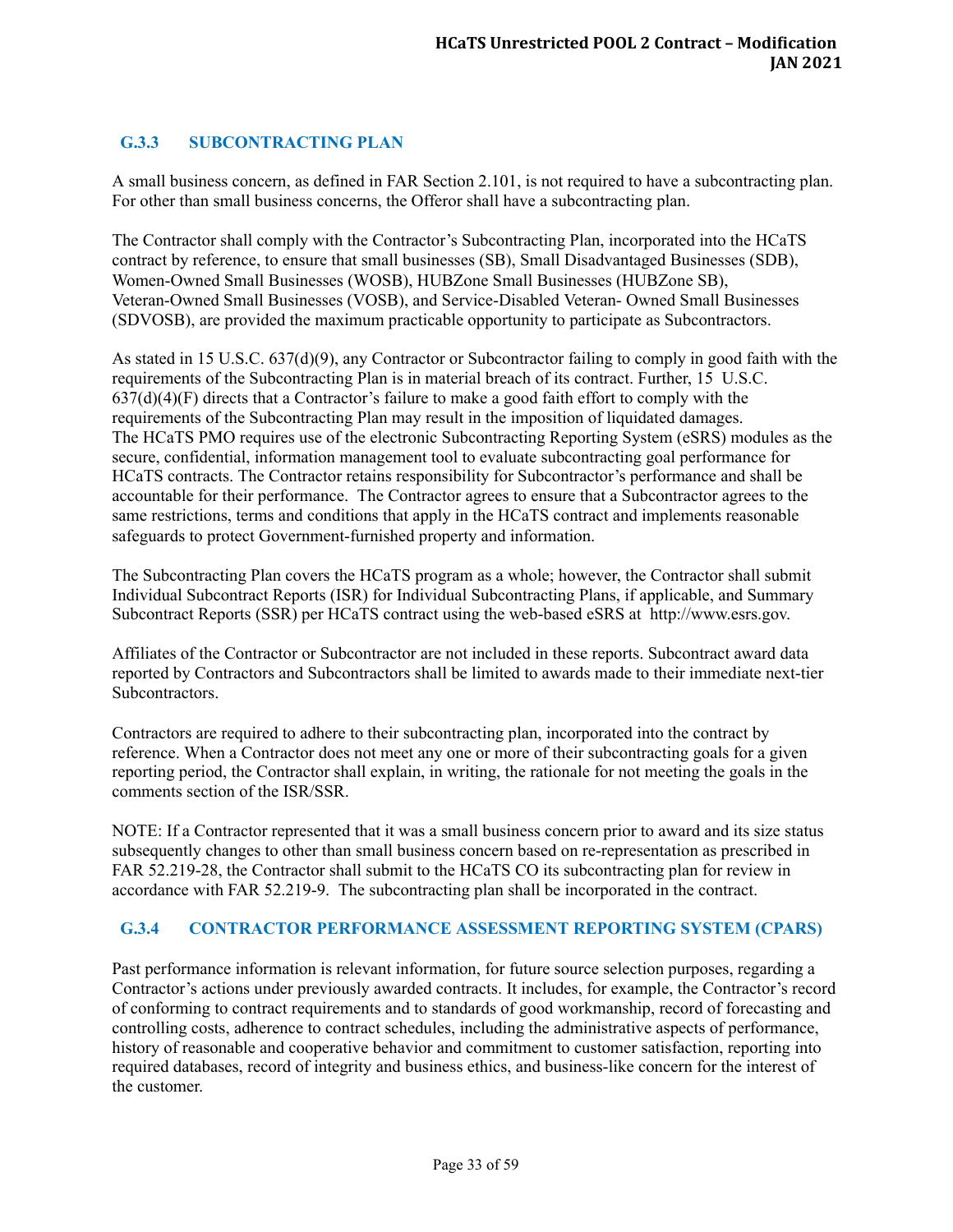The HCaTS PMO requires use of the CPARS modules as the secure, confidential, information management tool to facilitate the performance evaluation process for both HCaTS contracts and task orders awarded under HCaTS contracts. However, if a Federal agency requires an alternative past performance assessment reporting system for a specific task order(s) other than CPARS, the alternative reporting system takes precedence over CPARS.

The CHCM shall serve as a primary point-of-contact, who will be authorized access to the evaluation for review and comment for HCaTS contracts and task orders awarded under HCaTS contracts. The CHCM shall respond promptly to past performance evaluations as documented by the OCO at the task order level and the HCaTS CO for HCaTS.

In addition, the CHCM shall be required to identify an alternate contact that will be responsible for notifying the HCaTS CO in the event the primary contact is unavailable to process evaluations within the required 30-day time frame.

## <span id="page-38-0"></span>**G.3.4.1 HCATS CPARS**

The HCaTS CO will evaluate interim Contractor performance on an annual basis and final Contractor performance upon contract completion using the process and criteria in CPARS.

Evaluations of Contractor performance will be provided to the Contractor as soon as practicable after completion of the evaluation. Contractors will be given a minimum of 30 calendar days to submit comments, rebutting statements, or additional information.

Copies of the evaluations, Contractor responses, and review comments, if any, will be retained as part of the contract file, and may be used by Federal agencies to support future award decisions.

# <span id="page-38-1"></span>**G.3.4.2 TASK ORDER CPARS**

The HCaTS CO does not administer or evaluate task order performance. It is the sole responsibility of OCOs to evaluate each task order exceeding the micro-purchase threshold under HCaTS using the process and criteria in CPARS or an alternative past performance assessment reporting system. OCOs shall use CPARS for task orders awarded under HCaTS unless otherwise mandated by their Federal agency to utilize past performance systems other than CPARS.

At a minimum, the OCO shall be responsible for evaluating final Contractor performance upon task order completion.

## <span id="page-38-2"></span>**G.3.5 INSURANCE**

The insurance coverage specified in FAR Subsection 28.307-2 is the minimum insurance requirement for HCaTS. Insurance coverage applies to the HCaTS Program as a whole (i.e., this requirement is cumulative across all Pools the Contractor has been awarded an HCaTS contract under). The OCO may require additional insurance coverage or higher limits specific to a task order awarded under an HCaTS contract.

### <span id="page-38-3"></span>**G.3.6 MERGERS, ACQUISITIONS, NOVATIONS AND CHANGE-OF-NAME AGREEMENTS**

If a Contractor merges, is acquired or recognizes a successor in interest to Government contracts when Contractor assets are transferred; or, recognizes a change in a Contractor's name; or, executes novation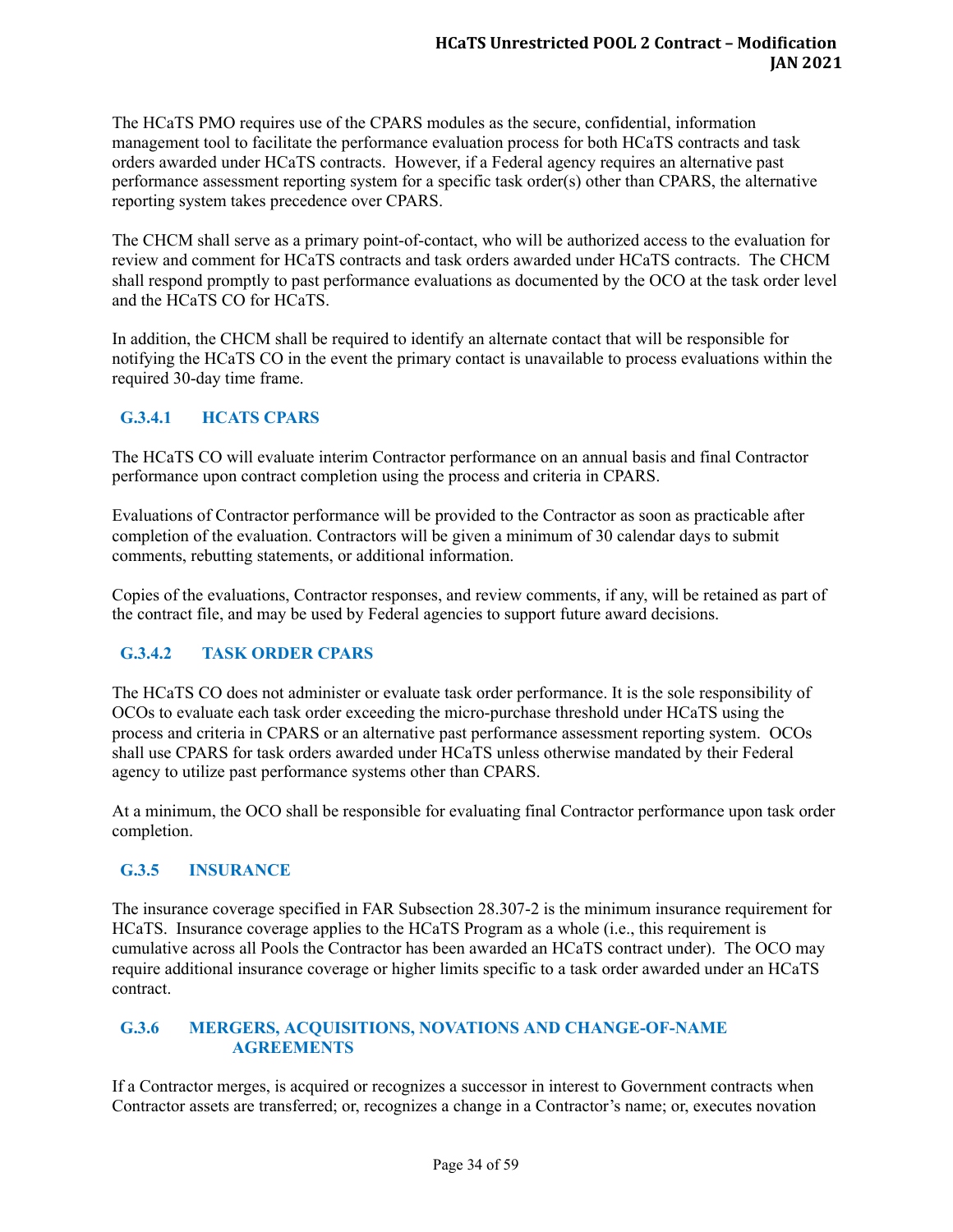agreements and change-of-name agreements by a CO other than the HCaTS CO, the Contractor shall notify the HCaTS CO and provide a copy of the novation or other agreement that changes the status of the Contractor. This notification, if applicable, applies once, sent to the HCaTS CO, and not for each HCaTS contract.

## <span id="page-39-0"></span>**G.3.7 RESPONSIBILITY AND FEDERAL AWARDEE PERFORMANCE AND INTEGRITY INFORMATION SYSTEM (FAPIIS)**

The Contractor shall maintain sufficient resources and meet the responsibility standards and Contractor qualifications set forth in FAR Part 9 to continue performance under HCaTS.

Subject to FAR 52.209-9, the Contractor shall update the information in FAPIIS on a semi- annual basis, throughout the term of HCaTS.

# <span id="page-39-1"></span>**G.3.8 VETS-4212 REPORTS**

Subject to FAR Subpart 22.13, FAR 52.222-37 and the Vietnam Era Veterans' Readjustment Assistance Act of 1972 (VEVRAA), Contractors and Subcontractors shall report annually to the Department of Labor the number of employees in their workforces and any new hires, by job category and hiring location, who are qualified covered veterans during the reporting period.

Contractors shall submit a VETS-4212 report annually to the DOL VETS-4212 website and provide confirmation to the HCaTS CO, even if the Contractor has no covered veterans or new employees to report during the reporting period. This report applies to the HCaTS Program as a whole, sent to the DOL VETS-4212 website and HCaTS CO, and not for each HCaTS contract.

## <span id="page-39-2"></span>**G.3.9 FSRS REPORTS**

Subject to FAR 52.204-10, Contractors are required to file a Federal Funding Accountability and Transparency Act (FFATA) Subaward Report by the end of the month following the month in which the Prime Contractor awards any subcontract with a value of \$25,000 or more, into the FFATA Subaward Reporting System (FSRS). This report applies for each HCaTS contract.

## <span id="page-39-3"></span>**G.3.10 POST AWARD SMALL BUSINESS PROGRAM RE-REPRESENTATION**

Subject to FAR 52.219-28, if a Contractor represented that it was a small business concern prior to award the Contractor shall re-represent its size status upon the occurrence of any of the following:

- 1. Within 30 days after execution of a novation agreement, or
- 2. Within 30 days after a merger or acquisition that does not require a novation, or
- 3. Within 60 to 120 days prior to the end of the fifth year and exercising the option thereafter.

The Contractor shall re-represent its size status in accordance with the size standard in effect at the time of this re-representation that corresponds to the North American Industry Classification System (NAICS) codes assigned to this contract (see Section H.4).

If the Contractor represented that it was other than a small business concern prior to award of this contract, the Contractor may, but is not required to, take the actions required by this section.

The Contractor shall make the representation by validating or updating all its representations in the Representations and Certifications section of the System for Award Management (SAM) and its other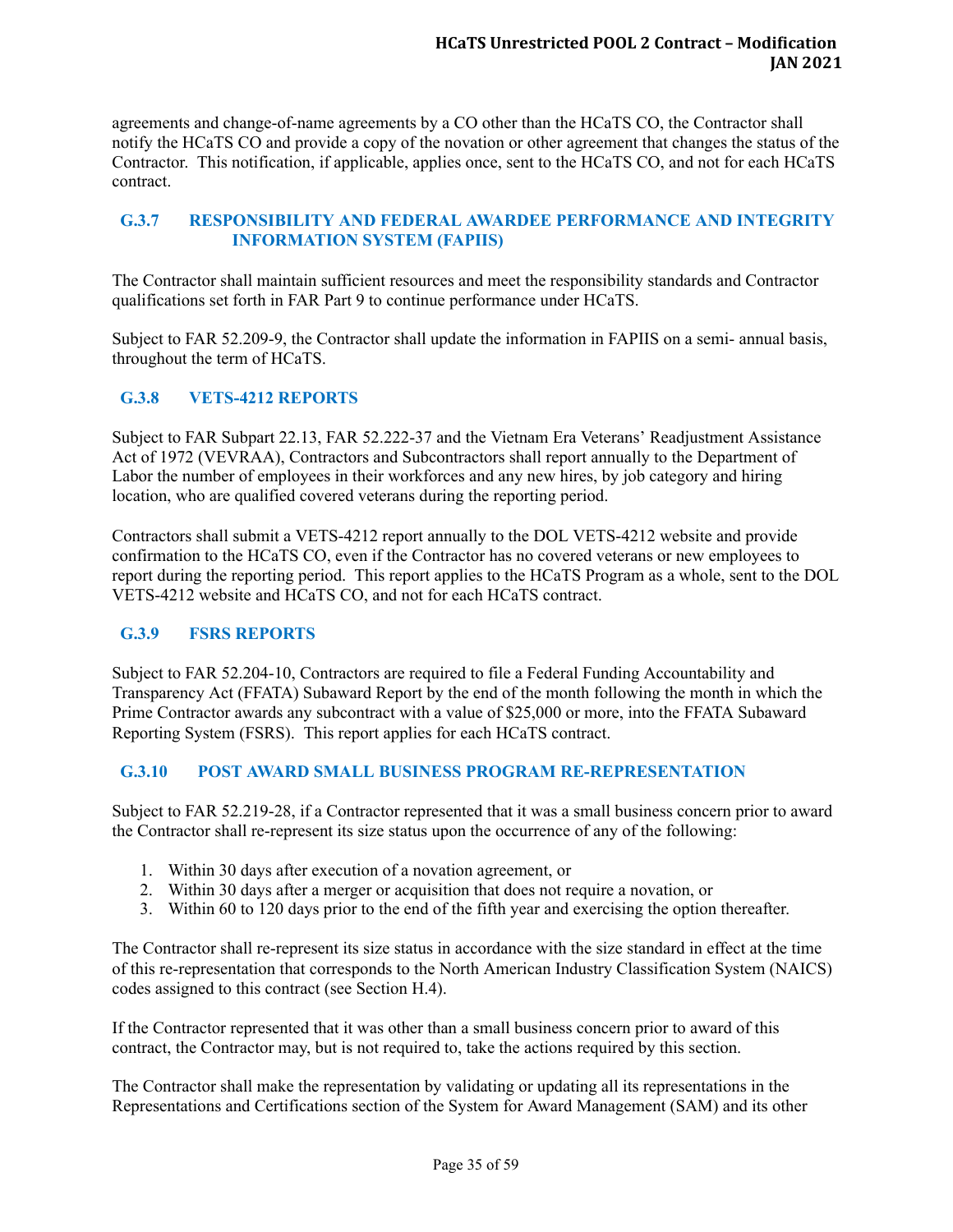data in SAM, as necessary, to ensure that they reflect the Contractor's current status. The Contractor shall notify the HCaTS CO in writing within the timeframes prescribed above that the data have been validated or updated, and provide the date of the validation or update.

## <span id="page-40-0"></span>**G.3.11 INDUSTRIAL OPERATIONS ANALYST (IOA)**

The HCaTS PMO may designate IOAs for HCaTS contracts and task orders. The IOA is a GSA Government official who audits Contractor records and conducts Contractor Assistance Visits (CAVs) to the Contractor's place of business to assist the Contractor with task order reporting, Contract Access Fee (CAF) management, and other general contract administration functions deemed necessary by the Government.

## <span id="page-40-1"></span>**G.4 HCATS AND TASK ORDER CLOSEOUTS**

HCaTS will be closed out upon the close-out of all task orders awarded under HCaTS contracts and all CAF fees submitted.

The OCO is responsible for closing out their task orders under HCaTS. Task order closeout will be accomplished within the procedures set forth in FAR Parts 4 and 42, and other agency- specific regulatory supplements.

For cost reimbursement and time-and-material task orders, the OCO is encouraged to utilize FAR Section 42.708 to the maximum extent practicable. The Contractor agrees to cooperate with the OCO to close out task orders as soon as practical. The Contractor shall report all task order close outs in the CPRM (see Section G.3.2.5).

# <span id="page-40-2"></span>**G.5 OPTION DETERMINATION**

After the initial ordering period, in recognition of exceptional contract and task order performance the HCaTS PMO may exercise a five-year option period in accordance with FAR 52.217-9; if necessary, the ordering period will be extended for additional six months in accordance with FAR 52.217-8.

#### **(END OF SECTION G) PART I: THE SCHEDULE SECTION H: SPECIAL CONTRACT REQUIREMENTS**

## <span id="page-40-4"></span><span id="page-40-3"></span>**H.1 RESERVED H.2 OBSERVANCE OF FEDERAL HOLIDAYS**

The Contractor shall observe Federal holidays and other days identified in this section unless otherwise indicated in individual task orders. The Government observes the following days as holidays:

- 1. New Year's Day
- 2. Birthday of Martin Luther King, Jr.
- 3. Washington's Birthday
- 4. Memorial Day
- 5. Independence Day
- 6. Labor Day
- 7. Columbus Day
- 8. Veterans Day
- 9. Thanksgiving Day
- 10. Christmas Day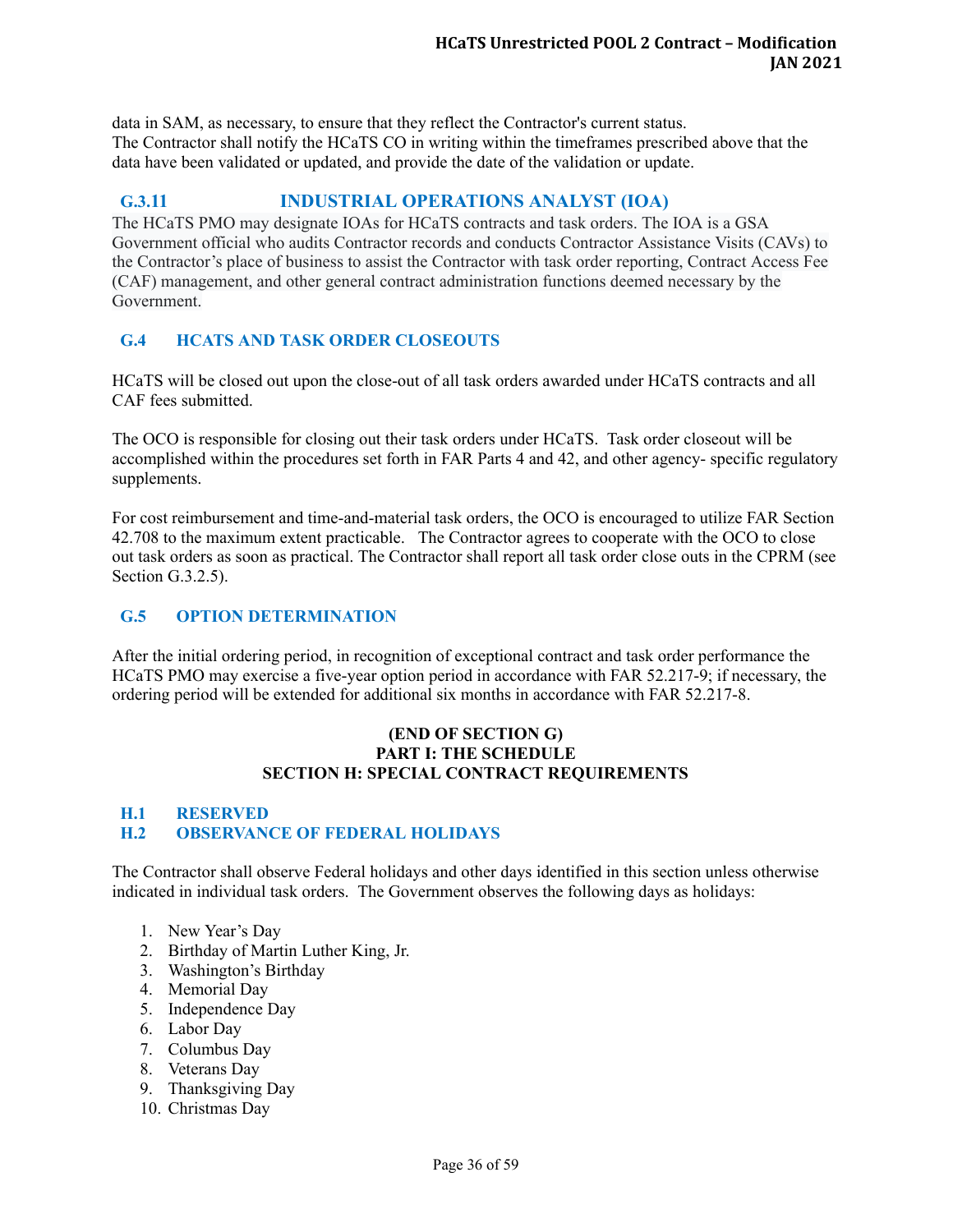In addition to the days designated as holidays, the Federal government may also observe any day designated by Federal Statute, Executive Order or Presidential Proclamation.

#### <span id="page-41-0"></span>**H.3 ORDERING PROCEDURES**

All task orders under HCaTS contracts shall:

- 1. Be solicited and awarded by an OCO with a Delegation of Procurement Authority (DPA) (see Section G.2.4), and
- 2. Be within the scope of Section C and all other terms and conditions of the HCaTS contract, and
- 3. Identify the HCaTS labor categories and Standard Occupational Classifications (see Section B.2.1 and Attachment J.1 {Standardized Labor Categories}), and
- 4. Be solicited and awarded under the proper NAICS Code and corresponding Contract
- 5. Number (see Section H.4), and
- 6. Identify the proper Product Service Code (see Section H.5), and
- 7. Comply with the ordering procedures in FAR Section 16.505 and other applicable agency-specific regulatory supplements.

The OCO shall tailor all optional clauses, provisions, and other applicable terms and conditions specific to the task order solicitation and award. The OCO is also encouraged to take into consideration the current version of the Human Capital Assessment and Accountability Framework (HCAAF) when defining the scope of their task order.

All costs associated with the preparation, presentation, and discussion of the Contractor's proposal in response to a task order solicitation will be at the Contractor's sole and exclusive expense and each task order will be funded by the ordering agency at the task order level.

## <span id="page-41-2"></span><span id="page-41-1"></span>**H.4 NORTH AMERICAN INDUSTRY CLASSIFICATION SYSTEM (NAICS) H.4.1 HCATS NAICS CODES**

HCaTS is comprised of two separate Government-Wide Multiple Award, Indefinite Delivery, Indefinite Quantity (MA-IDIQ) task order contracts that span eight NAICS Codes.

NAICS Codes are grouped into two separate Pools based on two separate small business size standards (\$12M and \$16.5M). Each Pool will have multiple IDIQ task order contract under it. All NAICS codes within a given Pool can be used to represent the predominant NAICS Code for any given task order solicited and awarded under an HCaTS SB contract.

NAICS Codes and small business size standards are periodically updated and revised by the SBA. If the SBA revises a HCaTS contracts' NAICS Code and small business size standard, the HCaTS CO may update the contracts to reflect the updated NAICS Code and small business size standard.

Due to Federal Procurement Data System-Next Generation (FPDS-NG) system limitation, only one NAICS Code can be assigned to a contract in FPDS-NG reports; the predominant NAICS Codes will be used for the task orders' FPDS-NG reports. The table below identifies the HCaTS Pool 2 NAICS Code assignments. The predominant NAICS Code is shown in bold underline:

## **POOL 2: \$16.5M SMALL BUSINESS SIZE STANDARD**

NAICS CODE NAICS TITLE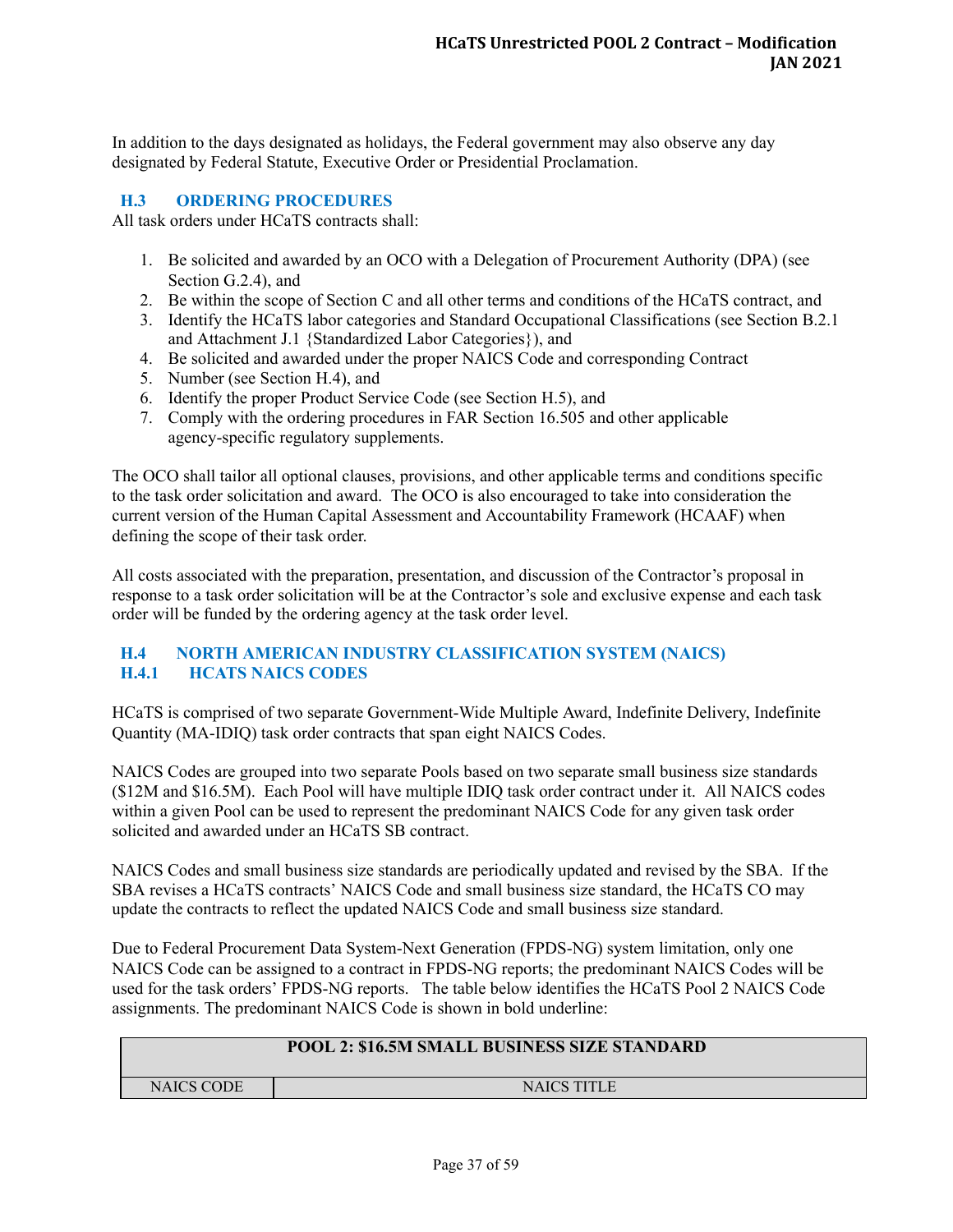| 541611 | Administrative Management and General Management Consulting Services |
|--------|----------------------------------------------------------------------|
| 541612 | <b>Human Resources Consulting Services</b>                           |
| 541613 | <b>Marketing Consulting Services</b>                                 |
| 541618 | <b>Other Management Consulting Services</b>                          |
| 611710 | <b>Educational Support Services</b>                                  |

NOTE: Definitions for each NAICS Title can be found at http://www.census.gov/cgi-bn/sssd/naics/naicsrch

## <span id="page-42-0"></span>**H.4.2 PREDOMINANT TASK ORDER NAICS CODE DETERMINATION**

The OCO is responsible for determining which predominant NAICS Code applies to a task order solicitation. The NAICS Code selected determines the corresponding Pool in accordance with Section H.4.2. Each Pool will have a list of eligible Contractors that qualify to receive solicitations and task order awards.

Ordering procedures in FAR Section 16.505 apply. If the solicitation could be classified in two or more NAICS Codes with different size standards, the OCO shall apply the NAICS Code for the industry accounting for the greatest percentage of anticipated task order dollar value.

## <span id="page-42-1"></span>**H.5 PRODUCT SERVICE CODE (PSC)**

The PSC represents what products, services, and/or research and development (R&D) was purchased by the Federal government for each task order award reported in FPDS-NG.

The scope of HCaTS spans across many PSCs; however, the predominant PSC selected must be based on the predominant service that is being purchased.

The Contract Payment Reporting Module (CPRM) reporting system facilitates compliance with proper PSC reporting for all Federal agencies, including DoD's taxonomy for the acquisition of services that maps PSCs into six separate Portfolio Groups, such as: Knowledge Based Services; Facility Related Services; Transportation Services; Medical Services, Electronics & Communication Services; and, Equipment Related Services.

<span id="page-42-2"></span>The OCO shall identify the PSC in the task order solicitation and report the PSC in FPDS-NG. The Contractor shall enter the PSC in the CPRM for each task order award. **H.6 ACCREDITATIONS**

All accreditations are optional; however, Contractors are encouraged to acquire these accreditations.

# <span id="page-42-3"></span>**H.6.1 ADEQUATE ACCOUNTING SYSTEM**

An adequate accounting system is a system that is approved by the HCaTS CO, in consultation with the Defense Contract Audit Agency (DCAA) or a Cognizant Federal Agency (CFA) and provides for the proper segregation, identification, accumulation, and allocation of direct and indirect costs for government procurements.

At the Contractor's request, the HCaTS CO make the adequacy determination on the Contractor's accounting system; if approved by HCaTS CO, the Contractor shall notify the HCaTS CO and designated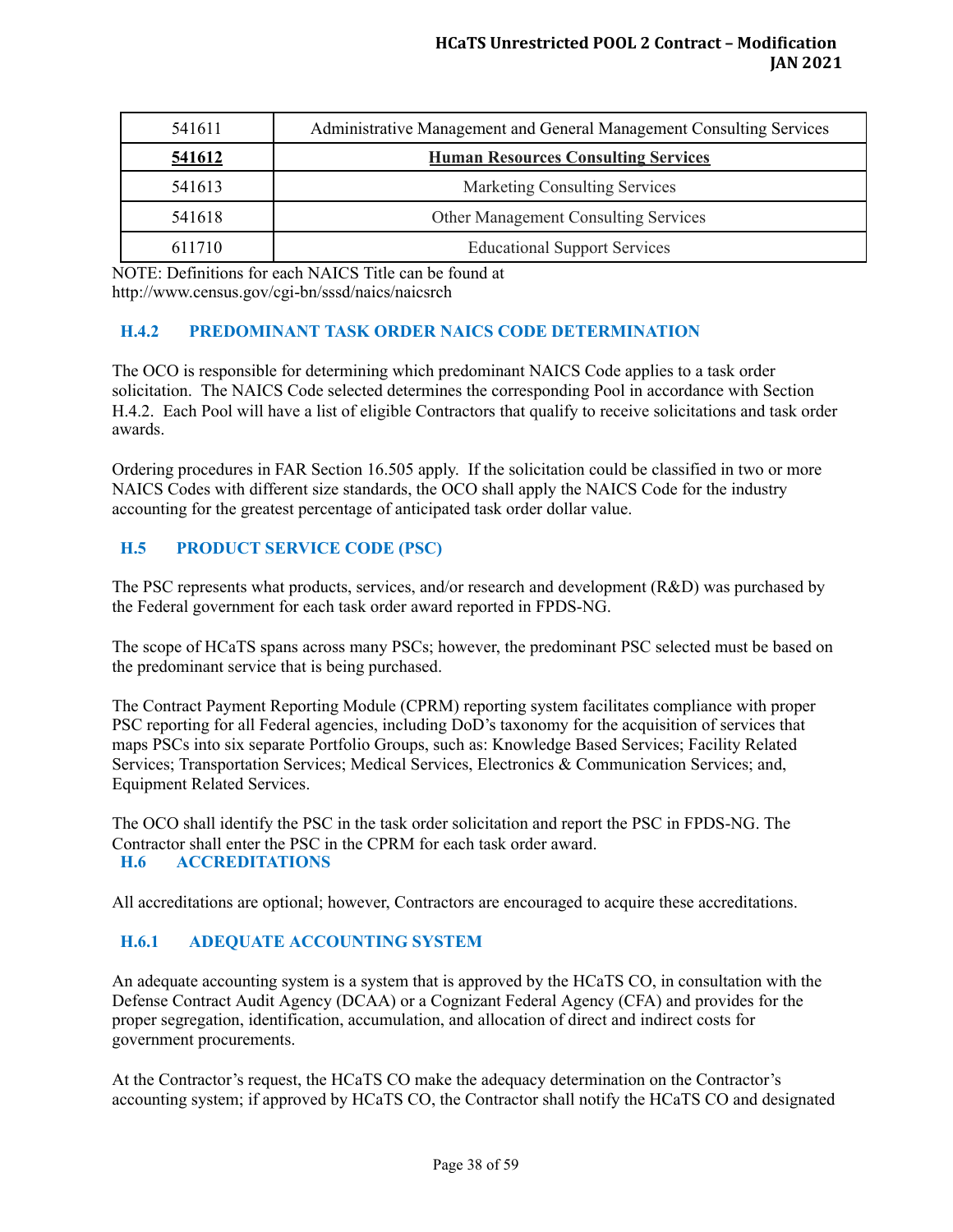OCO(s) for affected task orders, in writing, if there are any changes in the status of its adequate accounting system and provide the reasons for the change and copies of audit reports, as applicable. Only those Contractors that maintain an adequate accounting system, as approved by the HCaTS CO, shall be eligible for cost reimbursable task order awards.

At the task order level, the OCO has the authority for the determination of cost or price fair and reasonableness. The OCO may make the adequacy determination or require the Contractor to maintain an acceptable accounting system that will permit timely development of all necessary cost data in the form required by the proposed contract type.

# <span id="page-43-0"></span>**H.6.2 ACCEPTABLE ESTIMATING SYSTEM**

An acceptable estimating system is a system that has been audited by the Defense Contract Management Agency (DCMA) or any Cognizant Federal Agency (CFA), and meets the requirements specifies in 48 CFR 252.215-7002 (Cost Estimating System Requirements).

An acceptable estimating system is not mandatory; however, Contractors are encouraged to maintain an acceptable estimating system for the entire ordering period of their HCaTS contract.

### <span id="page-43-1"></span>**H.6.3 APPROVED PURCHASING SYSTEM**

An approved purchasing system means the Contractor's purchasing system has been audited under Contractor Purchasing System Review (CPSR) in accordance with FAR Subpart 44.3 (Contractors Purchasing Systems Reviews).

An approved purchasing system is not mandatory; however, Contractors are encouraged to maintain an approved purchasing system for the entire ordering period of its HCaTS contract.

### <span id="page-43-2"></span>**H.6.4 FORWARD PRICING RATE AGREEMENTS (FPRA), FORWARD PRICING RATE RECOMMENDATIONS (FPRR), AND AUDITED BILLING RATES**

An FPRA, FPRR and Audited Billing Rates are not mandatory; however, Contractors are encouraged to have them audited by DCAA, DCMA or any other CFA for the entire ordering period of their HCaTS contract (IAW FAR Part 42.704 and FAR 42.17).

For Time-and-Material, Labor-Hour, and Cost Reimbursement (all types) task orders solicited and awarded under HCaTS contracts, Contractors are encouraged to execute an FPRA and/or audited billing rates to the maximum extent practicable. Contractors may use FPRRs when an FPRA has not been negotiated.

#### <span id="page-43-3"></span>**H.6.5 EARNED VALUE MANAGEMENT SYSTEM (EVMS)**

An EVMS, as defined in FAR Part 2.101, is not mandatory; however, Contractors are encouraged to have an EVMS during the entire ordering period of their HCaTS contract.

### <span id="page-43-4"></span>**H.6.6 INTERNATIONAL ORGANIZATION FOR STANDARDIZATION (ISO) 9001:2008/2015 CERTIFICATION**

The ISO 9001:2008/2015 Certification specifies requirements for a quality management system to demonstrate the Contractor's ability to consistently meet the customers' requirements as well as statutory and regulatory requirements.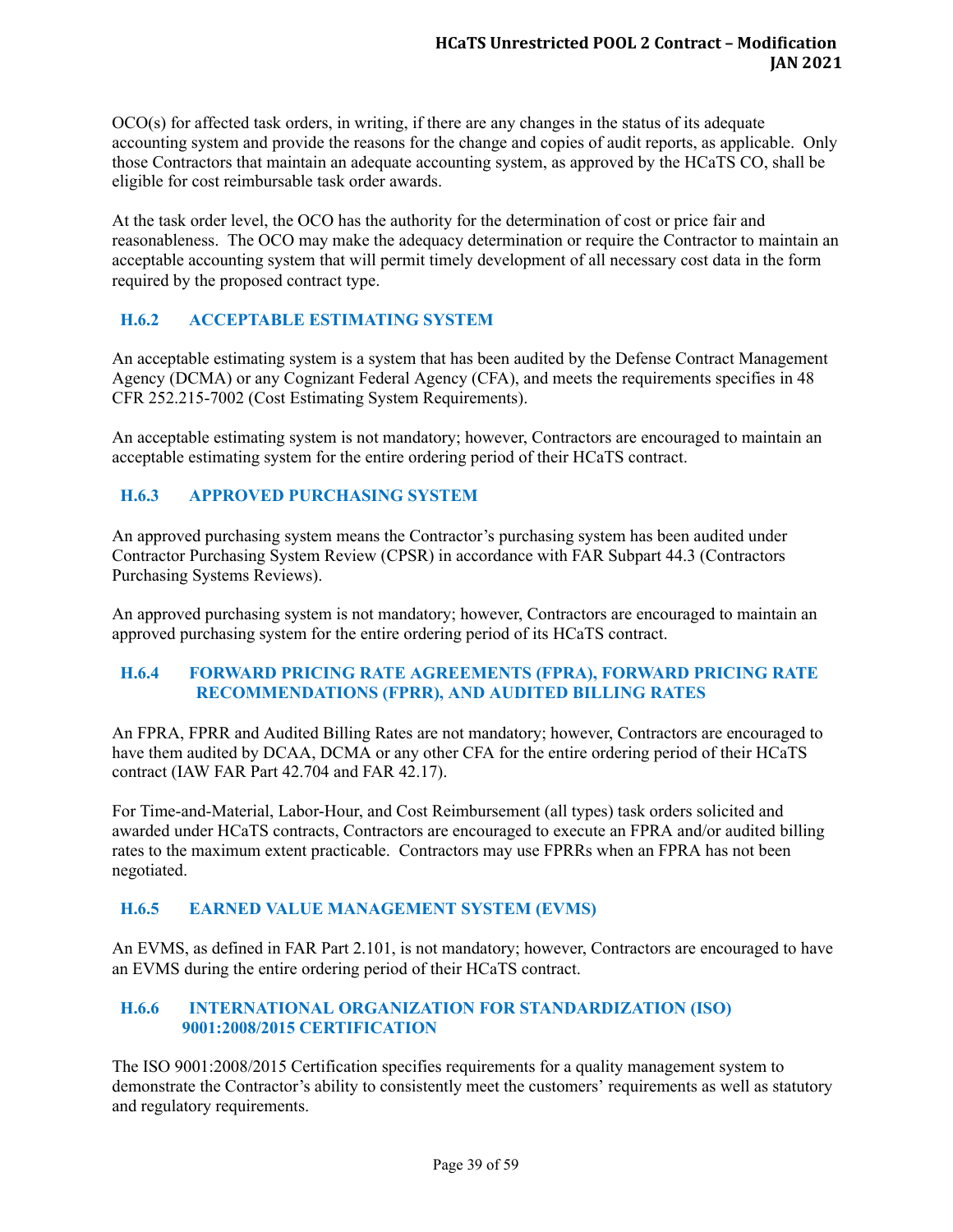The ISO 9001:2008/2015 Certification is not mandatory; however, Contractors are encouraged to maintain the certification during the entire ordering period of their HCaTS contract.

#### <span id="page-44-0"></span>**H.6.7 INTERNATIONAL ORGANIZATION OF STANDARDIZATION/INTERNATIONAL ELECTROTECHNICAL COMMISSION (ISO/IEC) 27001:2013 CERTIFICATION**

The ISO/IEC 27001:2013 Certification specifies the requirements for establishing, implementing, maintaining and continually improving an information security management system within the context of the organization. It also includes requirements for the assessment and treatment of information security risks tailored to the needs of the organization.

An ISO/IEC 27001:2013 Certification is not mandatory; however, Contractors are encouraged to have ISO/IEC 27001:2013 Certification during the entire ordering period of their HCaTS contract.

### <span id="page-44-1"></span>**H.7 COST ACCOUNTING STANDARDS (CAS)**

The CAS are a set of 19 standards and rules promulgated by the Government for use in determining costs on procurements and for Contractors to disclose in writing and follow consistently their cost accounting practices.

The Contractor and its Subcontractors may be subject to "full" CAS coverage which requires all 19 standards, "modified" CAS coverage which requires Standards 401, 402, 405, and 406, or be "exempt" from CAS coverage under 48 CFR 9903.201-1 and 48 CFR 9903.201-2. Also, a Contractor under "full" coverage is not subject to a standard where it does not apply.

When a Contractor is subject to CAS, the Contractor shall comply with CAS coverage for task orders awarded under its HCaTS contract.

When a Contractor is subject to CAS, the Contractor shall maintain CAS compliance by DCAA or any other CFA other than DCAA for the entire ordering period of its HCaTS contract. The Contractor shall notify the HCaTS CO and designated OCO(s) for affected task orders, in writing, if there are any changes to its CAS Disclosure Statements, Administration of CAS, or Cost Accounting Practice Changes, and provide the reason(s) for the change and copies of audit reports, as applicable.

CAS does not apply to task orders and subcontracts for the acquisition of commercial items under FAR Part 12 or when task orders and subcontracts are firm-fixed-price or fixed-price with economic price adjustment provided that the price adjustment is not based on actual costs incurred.

#### <span id="page-44-2"></span>**H.8 MEANINGFUL RELATIONSHIP COMMITMENT LETTERS (MRCL)**

If applicable, an MRCL establishes the relationship and commitments of performance for Contractors who share accreditations from other affiliates, divisions, or subsidiaries within a Contractor's internal corporate structure.

If applicable, the Contractor shall maintain and honor each MRCL for the entire ordering period of its HCaTS contract. The Contractor shall notify the HCaTS CO and designated OCO(s) for affected task orders, in writing, if there are any changes in the status of its internal corporate relationships or commitments and provide the reason(s) for the change.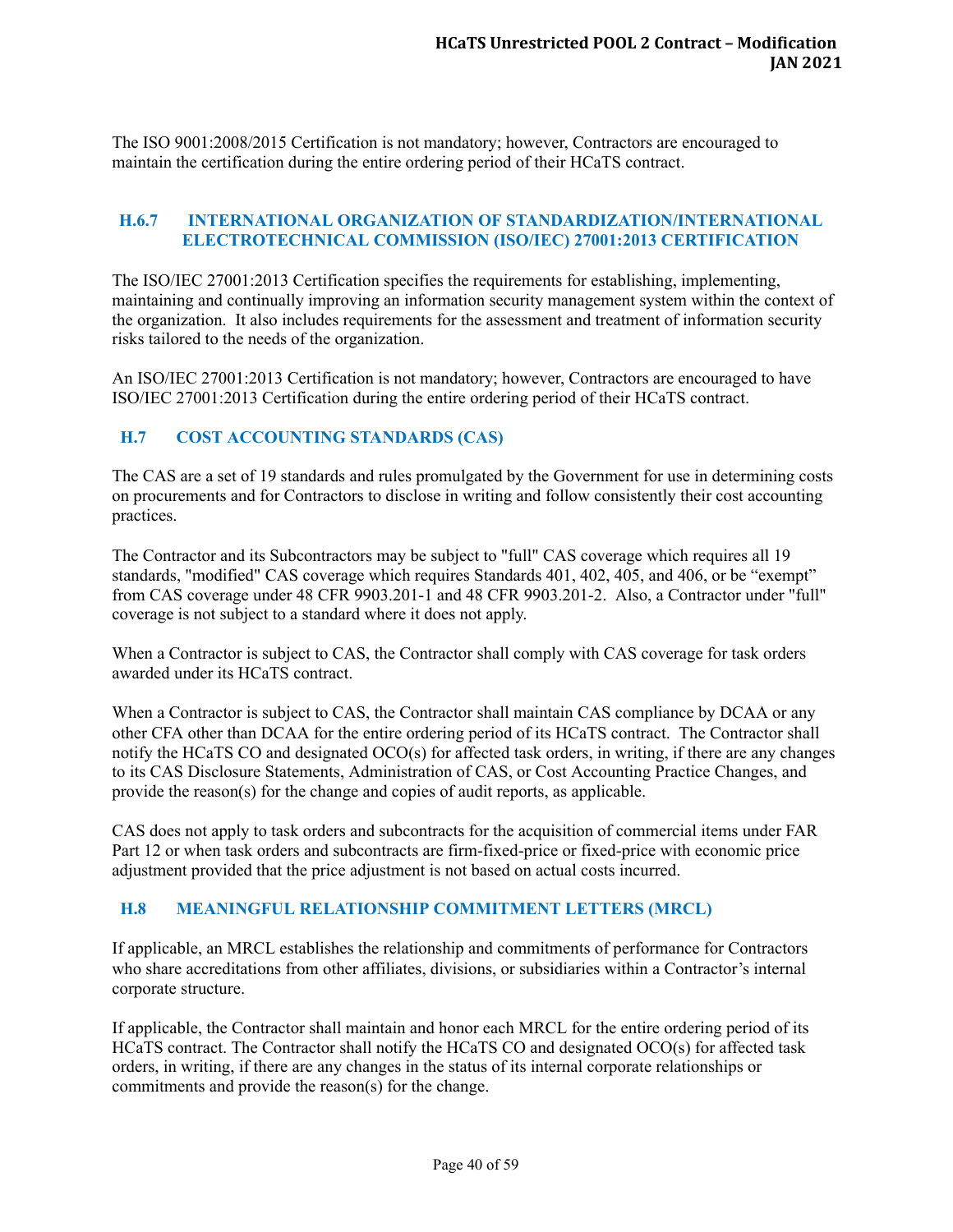If applicable, the Contractor's MRCLs are incorporated by reference into the HCaTS contract and the HCaTS PMO will provide MRCLs to the OCO upon request.

## <span id="page-45-0"></span>**H.9 PROFESSIONAL EMPLOYEE COMPENSATION PLAN**

The Government is concerned with the quality and stability of the work force to be employed on an HCaTS contract. Professional compensation that is unrealistically low or not in reasonable relationship to the various job categories may impair the Contractor's ability to attract and retain competent professional service employees or may be viewed as evidence of failure to comprehend the complexity of future task order requirements.

The Contractor's professional employee compensation plan is incorporated by reference and made a part of the HCaTS contract.

The Contractor shall notify the HCaTS CO and designated OCO(s) for affected task orders, in writing, if there are any changes in the status of their professional employee compensation plan and provide the reason(s) for the change and copies of the new professional employee compensation plan, as applicable.

## <span id="page-45-1"></span>**H.10 UNCOMPENSATED OVERTIME POLICY**

Uncompensated overtime means the hours worked without additional compensation in excess of an average of 40 hours per week by direct charge employees who are exempt from the Fair Labor Standards Act. Compensated personal absences such as holidays, vacations, and sick leave shall be included in the normal workweek for purposes of computing uncompensated overtime hours.

Task Orders may be subject to FAR 52.237-10 when services to be required are on the basis of the number of hours to be provided; therefore, the labor rate charged to the Government shall be adjusted accordingly for the hours worked without additional compensation in excess of an average of 40 hours per week by direct charge employees who are exempt from the Fair Labor Standards Act.

The Contractor's uncompensated overtime policy is incorporated by reference and made a part of the HCaTS contract.

The Contractor shall notify the HCaTS CO and designated OCO(s) for affected task orders, in writing, if there are any changes in the status of its uncompensated overtime policy and provide the reason(s) for the change and copies of the new uncompensated overtime policy, as applicable.

## <span id="page-45-2"></span>**H.11 SECURITY CLEARANCE REQUIREMENTS**

The OCO shall tailor security requirements (both facility and employee), clauses, provisions, and other applicable terms and conditions specific to each task order's solicitation and award.

Only those Contractors that meet the required security clearance levels on individual task order solicitations are eligible to compete for such task orders.

In general, all necessary facility and employee security clearances shall be at the expense of the Contractor. In some cases, Government offices that conduct background investigations do not have a means for accepting direct compensation from Contractors and instead charge Federal agencies for the background investigations. In these cases, the Contractor shall be flexible in establishing ways of reimbursing the Government for these expenses. The individual task order shall specify the terms and conditions for reimbursement, if any, for obtaining security clearances. The Contractor shall comply with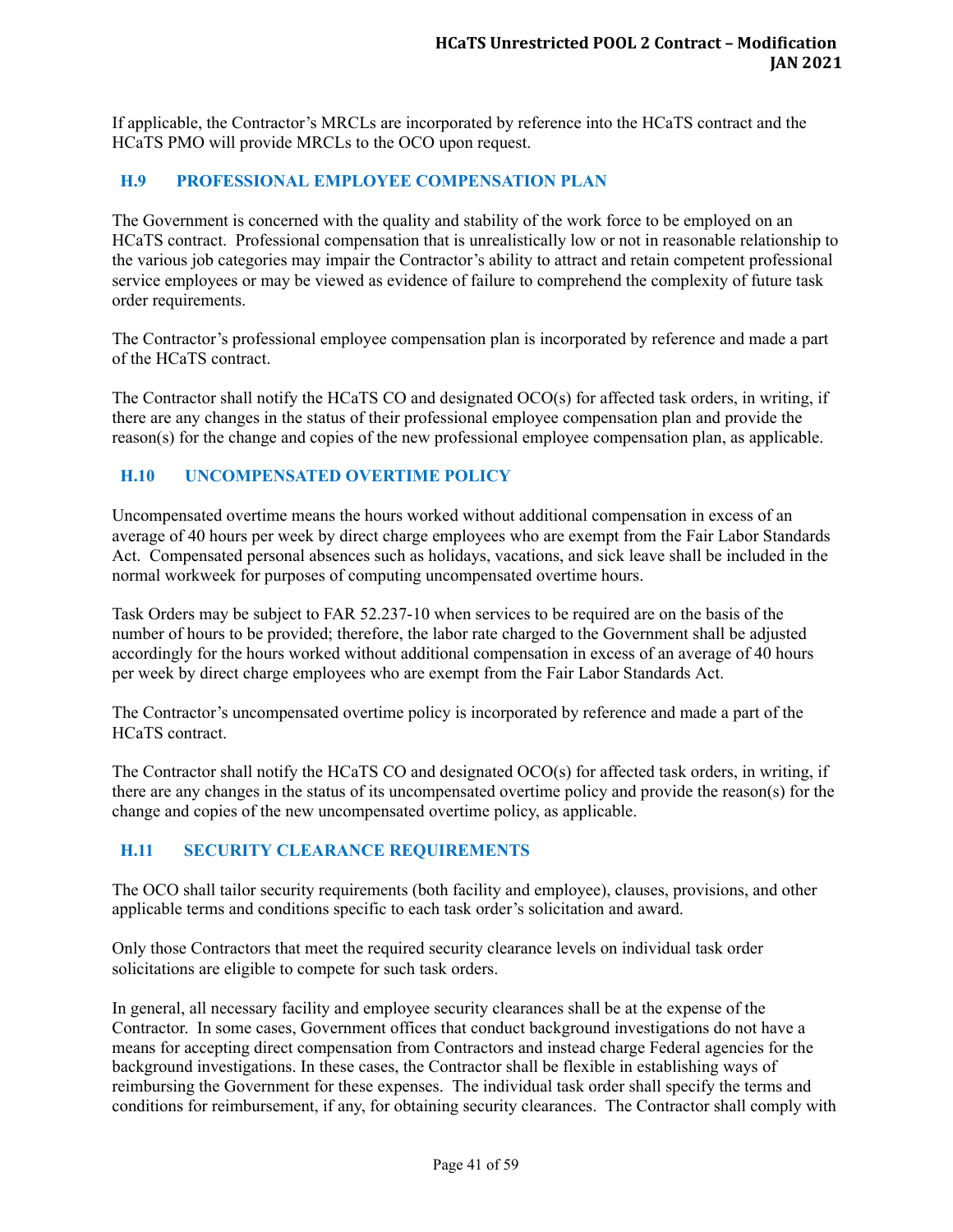all security requirements in task orders awarded under its HCaTS contract.

## <span id="page-46-0"></span>**H.11.1 FACILITY CLEARANCE LEVEL (FCL)**

An FCL is when a Contractor's facility is eligible for access to classified information at the Confidential, Secret, or Top Secret level. The FCL includes the execution of a Department of Defense (DoD) Security Agreement (DD Form 441 and DD Form 441-1) and Certificate Pertaining to Foreign Interests (SF 328).

Under the terms of an FCL agreement, the Government agrees to issue the FCL and inform the Contractor as to the security classification of information to which the Contractor will have access. The Contractor, in turn, agrees to abide by the security requirements set forth in the National Industrial Security Program Operating Manual, commonly referred to as the NISPOM.

There are no mandatory levels of facility security clearance for Contractors under their HCaTS contracts; however, task orders may require an FCL at any level.

### <span id="page-46-1"></span>**H.11.2 EMPLOYEE SECURITY CLEARANCE**

Security clearances for Contractor employees, including Subcontractor employees, may require Confidential, Secret, Top Secret, Agency-Specific Clearances, and/or Special Background Investigations for Sensitive Compartmented Information or Special Access Programs. In such cases, the Contractor, at its own expense, is responsible for providing and maintaining personnel with the appropriate security clearances to ensure compliance with Government security regulations, as specified in the individual task order.

The Contractor shall fully cooperate on all security checks and investigations by furnishing requested information to verify the Contractor employees' trustworthiness and suitability for the position. Task orders containing classified work may also include a Contract Security Classification Specification, (i.e., DD Form 254 or civilian agency equivalent).

The Government has full and complete control over granting, denying, withholding or terminating security clearances for employees. The granting of a clearance shall not prevent, preclude, or bar the withdrawal or termination of any such clearance by the Government.

#### <span id="page-46-2"></span>**H.11.3 HOMELAND SECURITY PRESIDENTIAL DIRECTIVE 12 (HSPD-12)**

When a Contractor or their Subcontractors are required to have physical access to a Federally- controlled facility or access to a Federal information system, the Contractor shall comply with agency personal identity verification procedures in task orders that implement HSPD-12.

#### <span id="page-46-3"></span>**H.12 SUSTAINABILITY**

HCaTS seeks to benefit from the use of sustainable management practices by Contractors including tracking and seeking continual reductions in energy usage, greenhouse gas emissions, water consumption, solid waste and hazardous waste, and other relevant environmental impacts and associated costs.

Use of these sustainable management practices results in lower environmental impacts of delivered products and services, helping customers meet sustainable acquisition requirements under Executive Order 13514: Federal Leadership in Environmental, Energy and Economic Performance, and its precursors, successors and related regulations. Public disclosures of environmental impacts and sustainable management practices have been associated with increased operational efficiency, lower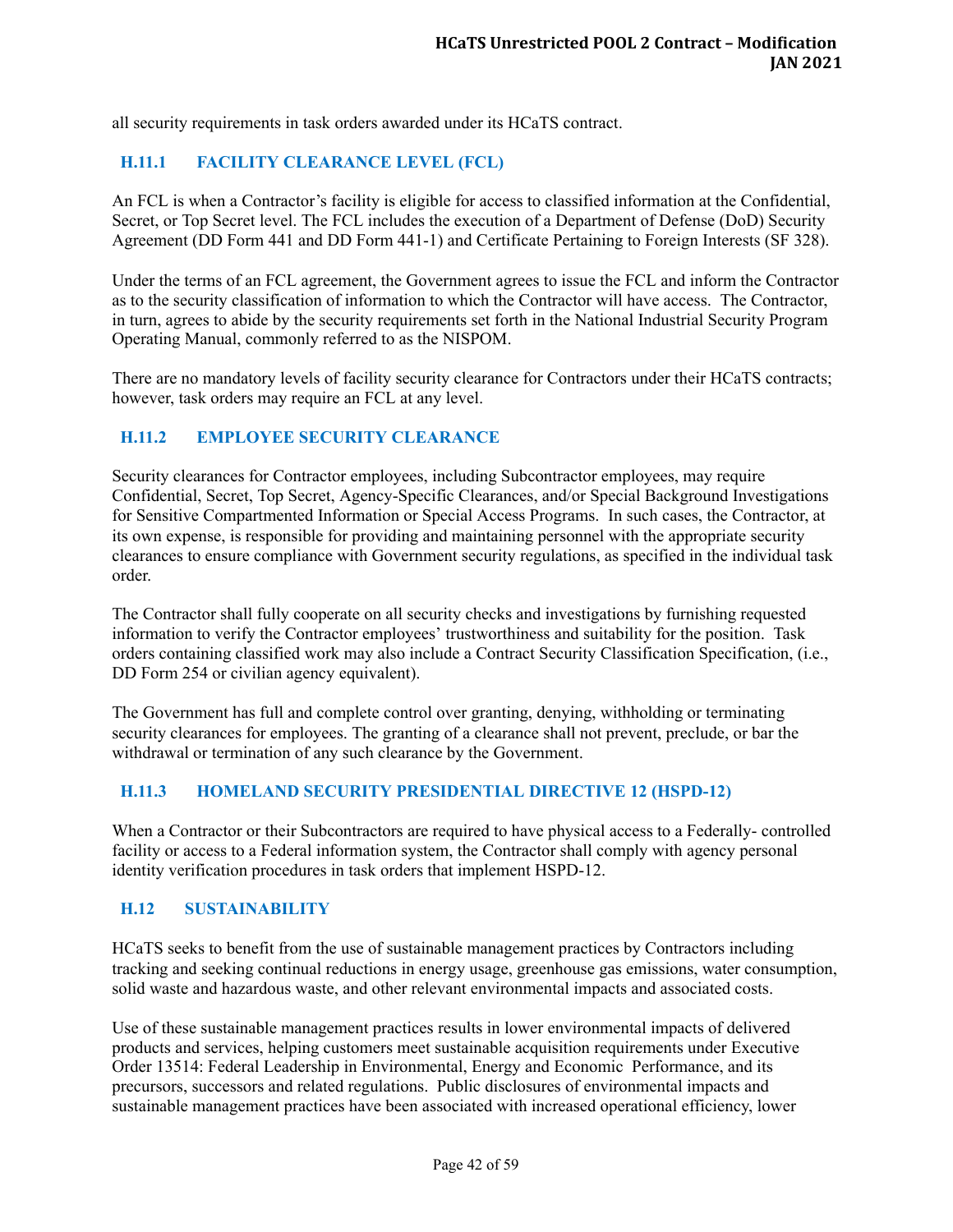overhead costs, and reduced supply chain and other business risks for disclosing companies.

Sustainability disclosures can help OCOs understand the major environmental impacts of procured products and services, familiarize themselves with the available strategies for reducing these impacts, and design projects and task order requirements which incorporate these strategies.

HCaTS encourages Contractors to provide the location(s) (Internet URL(s)) of one or more sources of publicly available information regarding its company-wide environmental impacts and sustainable management practices (sustainability disclosures) on the Contractor's HCaTS webpage. In making sustainability disclosures, the Contractor is requested to utilize existing, widely recognized third-party sustainability reporting portals and services such as the Global Reporting Initiative (GRI) Sustainability Disclosure Database (database of corporate social responsibility {CSR} reports) and the Carbon Disclosure Project (CDP) Climate Change and Water Disclosure Questionnaires.

These sustainability-related standards, including estimates of the lifecycle costs and environmental impacts of proposed solutions, may apply at the task order level.

## <span id="page-47-0"></span>**H.13 PROPRIETARY SOLUTIONS**

Contractors are discouraged from proposing proprietary solutions in response to HCaTS task order requirements that necessitate the Contractor's proprietary process, system, maintenance, and/or solution that would prevent competition at a future point or require sustained and non- competitive support.

If a proprietary solution is proposed by a Contractor for a given task order requirement, the Contractor shall mark its proposal accordingly and make it clear to the OCO all limitations and costs associated with the solution.

#### <span id="page-47-1"></span>**H.14 PARTNERING**

The HCaTS PMO intends to encourage the foundation of a cohesive partnership between the HCaTS Contractors, HCaTS PMO, and Federal agency customers to identify and achieve reciprocal goals, with effective and efficient customer-focused service, in accordance with the terms and conditions of HCaTS.

Failure to attend meetings, maintain an HCaTS webpage, or otherwise not comply with this section may result in activation of Dormant Status (see Sections H.25).

#### <span id="page-47-2"></span>**H.15 MEETINGS**

From time to time, the Government may require Contractor attendance, including the attendance of Contractor Key Personnel, to meetings at various locations.

Meetings may be virtual, in-person at a Government facility, a commercial conference center, or a mutually agreed upon Contractor facility on a rotational basis, as determined by the Government. Follow-up meetings may be held periodically throughout the term of HCaTS in order to assess performance against the goals and to reinforce partnering principles.

The HCaTS PMO may require up to four HCaTS Program Management Review (PMR) meetings per year. The goal of the PMR meetings are to provide a platform for Contractors, HCaTS PMO, and other agency representatives to communicate current issues, resolve potential problems, discuss business and marketing opportunities, review future and ongoing GSA and Government-wide initiatives, and address HCaTS fundamentals. Any Contractor costs associated to PMR meetings shall be at no direct cost to the Government.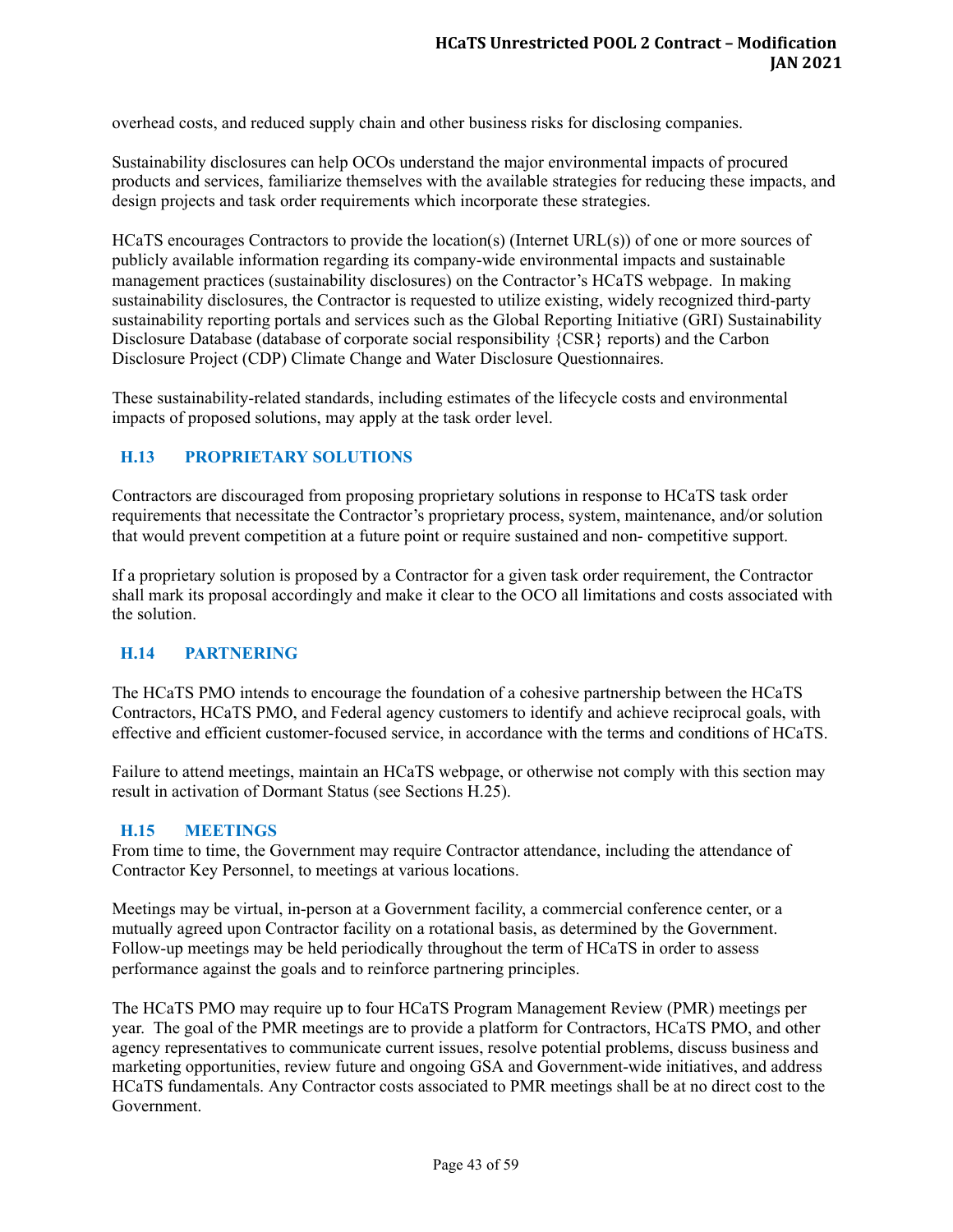## <span id="page-48-0"></span>**H.16 HCATS PMO WEBSITE**

The HCaTS PMO will establish an HCaTS PMO website for the purposes of informing our customers, stakeholders, and the general public of the attributes and procedures of HCaTS and HCaTS SB.

The HCaTS PMO website will include, but not be limited to, the following:

- 1. General overview of the attributes of HCaTS and HCaTS SB, and
- 2. The HCaTS and HCaTS SB conformed contracts (Sections A through K), and
- 3. Government points-of-contacts (POCs) information (names, titles, phone numbers, and email addresses), and
- 4. Contractor Key Personnel POC information (names, titles, phone numbers, and email addresses), and
- 5. List of contract numbers, company names by Pool and MA-IDIQ task order contracts, and direct POC for issuing task order solicitations by an OCO, and
- 6. Delegation of Procurement Authority (DPA) process for the OCO, and
- 7. HCaTS and HCaTS SB training and ordering guides, and
- 8. Sample procurement templates for the OCO, and
- 9. Scope review process for the OCO, and
- 10. Statistical information by Federal agency and Contractor, and
- 11. Links to other mandatory websites for reporting purposes or ordering procedures, and
- 12. List of Contractors not eligible for solicitations and awards due to Dormant Status, if necessary, and
- 13. Frequently asked questions.

## <span id="page-48-1"></span>**H.17 CONTRACTOR HCATS WEBPAGE**

Within 30 calendar days of the Notice to Proceed, the Contractor shall develop and maintain a current, publicly available webpage accessible via the Internet throughout the ordering period of its HCaTS contract and task orders awarded under its HCaTS contract. The Contractor shall make its HCaTS webpage Rehabilitation Act Section 508 compliant.

The purpose of the webpage is for the Contractor to communicate with potential customers regarding the Contractor's ability to provide the awarded services under HCaTS.

At a minimum, this webpage shall include, but is not limited to, the following:

- 1. Link to the HCaTS PMO website, and
- 2. General overview of HCaTS, and
- 3. HCaTS-related marketing materials and news releases, and
- 4. Contractor capabilities for HCaTS, and
- 5. Contractor Key Personnel POC information (names, titles, phone numbers, and email addresses), and
- 6. The HCaTS conformed contract (Sections A through K) and all modifications issued within thirty (30) days in pdf, and
- 7. DUNS Number, and
- 8. Sustainability Disclosures, if any.

### <span id="page-48-2"></span>**H.18 MARKETING**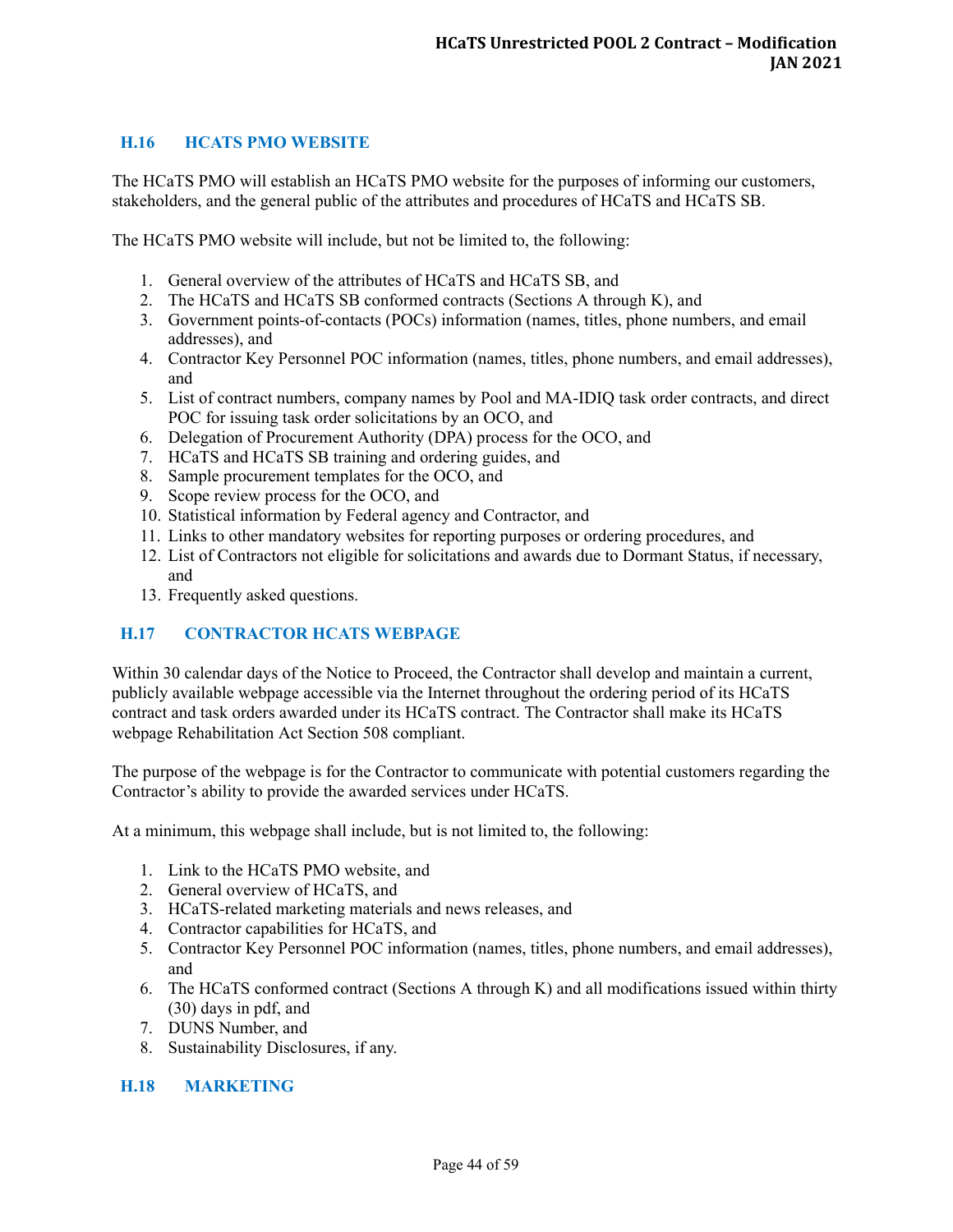The Contractor shall maintain participation by actively pursuing work and competing for task order solicitations under HCaTS.

The Contractor may develop company-specific HCaTS brochures for distribution at trade shows, conferences, seminars, etc., and distribute printed materials to enhance awareness of HCaTS.

The Contractor may participate in various conferences and trade shows to facilitate outreach efforts for Federal agency customers and to aid in the marketing of HCaTS.

All marketing, promotional materials, and news releases in connection with HCaTS contracts or task order awards under HCaTS contracts, including information on the Contractor's HCaTS webpage, may be co-branded with marks owned or licensed by the Contractor and HCaTS PMO, as long as the Contractor complies with GSAR Subsection 552.203-71.

The Government reserves the right to review and approve any marketing, promotional materials, or news releases by a Contractor that are HCaTS-related, including information on the Contractor's HCaTS webpage.

# <span id="page-49-0"></span>**H.19 MINIMUM TASK ORDER AWARDS OR ESTIMATED VALUE**

Starting from the date of the HCaTS Notice-to-Proceed, the Contractor shall attain a minimum of three task order awards; or, a total task order estimated value of \$1.5M (total estimated value of all task orders inclusive of all options); or, show a good faith effort in responding to competitive solicitations released under the Contractor's respective Pool(s) prior to the exercise of Option I under its HCaTS contract.

In the event a Contractor is On-Ramped after original contract award, the number of expected task order awards to be attained shall be proportionate with the amount of time spent on the contract in the base period. For example, if the Contractor is On-Ramped to the contract in Year 1, the Contractor would be expected to attain a minimum of two task order awards or total task order estimated value of \$1M, or show a good faith effort in responding to competitive solicitations released under the Contractor's respective Pool(s) from the time it was On-Ramped prior to the exercise of Option I.

Failure to attain the expected number of task order awards, estimated value, or respond to competitive solicitations released under the Contractor's respective Pool(s) from the time it was On-Ramped prior to the exercise of Option I may result in Dormant Status. The Government may or may not exercise the option period if a contractor does not meet the above criteria. Exercising the option period is subject to FAR clause 52.217-8 and FAR clause 52.217-9.

## <span id="page-49-1"></span>**H.20 TRAINING AND PERMITS**

The Contractor shall provide fully trained and experienced personnel required for performance under task orders awarded under its HCaTS contract. The Contractor shall train Contractor personnel, at its own expense, except when the OCO has given prior approval for specific training to meet special requirements that are unique to a particular task order.

Except as otherwise provided in an individual task order, the Contractor shall, at its own expense, be responsible for obtaining any and all licenses, certifications, authorizations, approvals, and permits, and for complying with any applicable Federal, national, state, and municipal laws, codes, and regulations, and any applicable foreign work permits, authorizations, and/or visas in connection with the performance of any applicable task order issued under HCaTS.

#### <span id="page-49-2"></span>**H.21 ETHICS AND CONDUCT**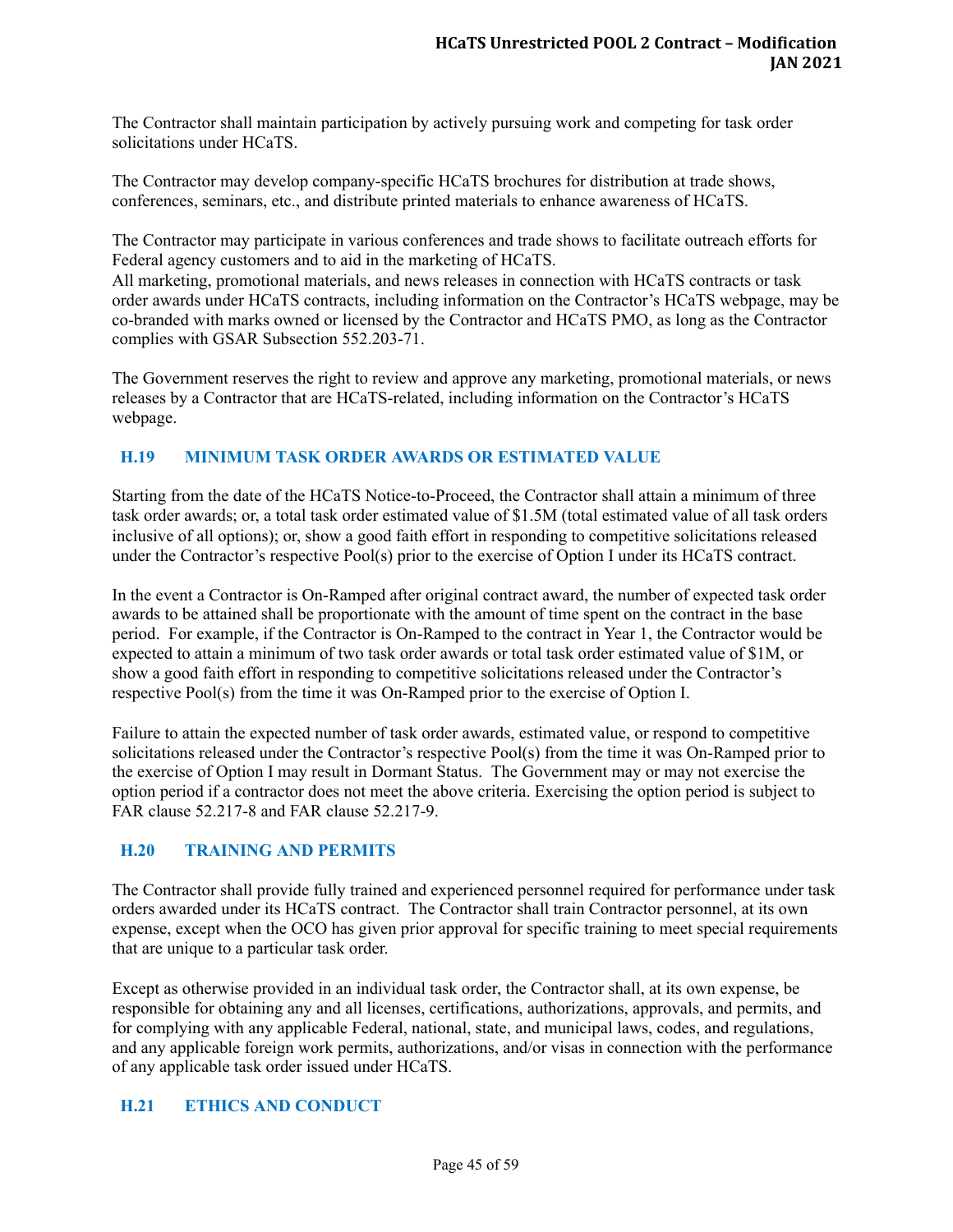Personal services are not authorized under HCaTS. HCaTS is strictly for non-personal services, which means the personnel rendering the services are not subject, either by the contract's terms or by the manner of its administration, to the supervision and control usually prevailing in relationships between the Government and its employees.

The Contractor and its employees shall conduct themselves with the highest degree of integrity and honesty and adhere to the policies and procedures as specified in FAR Part 3, GSAR Part 503 and other applicable agency-specific regulatory supplements.

Failure to adhere to proper ethics and conduct may result in activation of Dormant Status.

## <span id="page-50-0"></span>**H.21.1 SUPERVISION**

The Contractor shall not supervise, direct, or control the activities of Government personnel or the employee of any other Contractor under HCaTS and the Government will not exercise any supervision or control over the Contractor in the performance of contractual services under HCaTS. The Contractor is accountable to the Government for the actions of its personnel.

Contractor employees shall not represent themselves as Government employees, agents, or representatives or state orally or in writing at any time that they are acting on behalf of the Government.

In all communications with third parties in connection with HCaTS, the Contractor shall ensure that all Contractor employees identify themselves as Contractor employees and identify the name of the company for which they work, and must not carry out any direction that violates the terms and conditions of HCaTS.

The Contractor shall ensure that all of its employees, including Subcontractor employees, working under HCaTS are informed of the substance of this clause.

If the Contractor believes any action or communication has been given that would create a personal services relationship between the Government and any Contractor employee or any other potential supervision or duty violation, the Contractor shall notify the OCO and HCaTS CO immediately of this communication or action.

#### <span id="page-50-1"></span>**H.21.2 CONDUCT**

The Contractor shall not discuss with unauthorized persons any information obtained in the performance of work under HCaTS; conduct business other than that which is covered by HCaTS during periods funded by the Government; conduct business not directly related to HCaTS on Government premises; use Government computer systems and/or other Government facilities for company or personal business; recruit on Government premises; or, otherwise act to disrupt official Government business.

The Contractor shall ensure that all of its employees, including Subcontractor employees, working under HCaTS are informed of the substance of this clause.

If the Contractor believes any action or communication has been given that would create a business ethics or conduct violation, the Contractor shall notify the OCO and HCaTS CO immediately of this communication or action.

#### <span id="page-50-2"></span>**H.21.3 CONFLICTS OF INTEREST**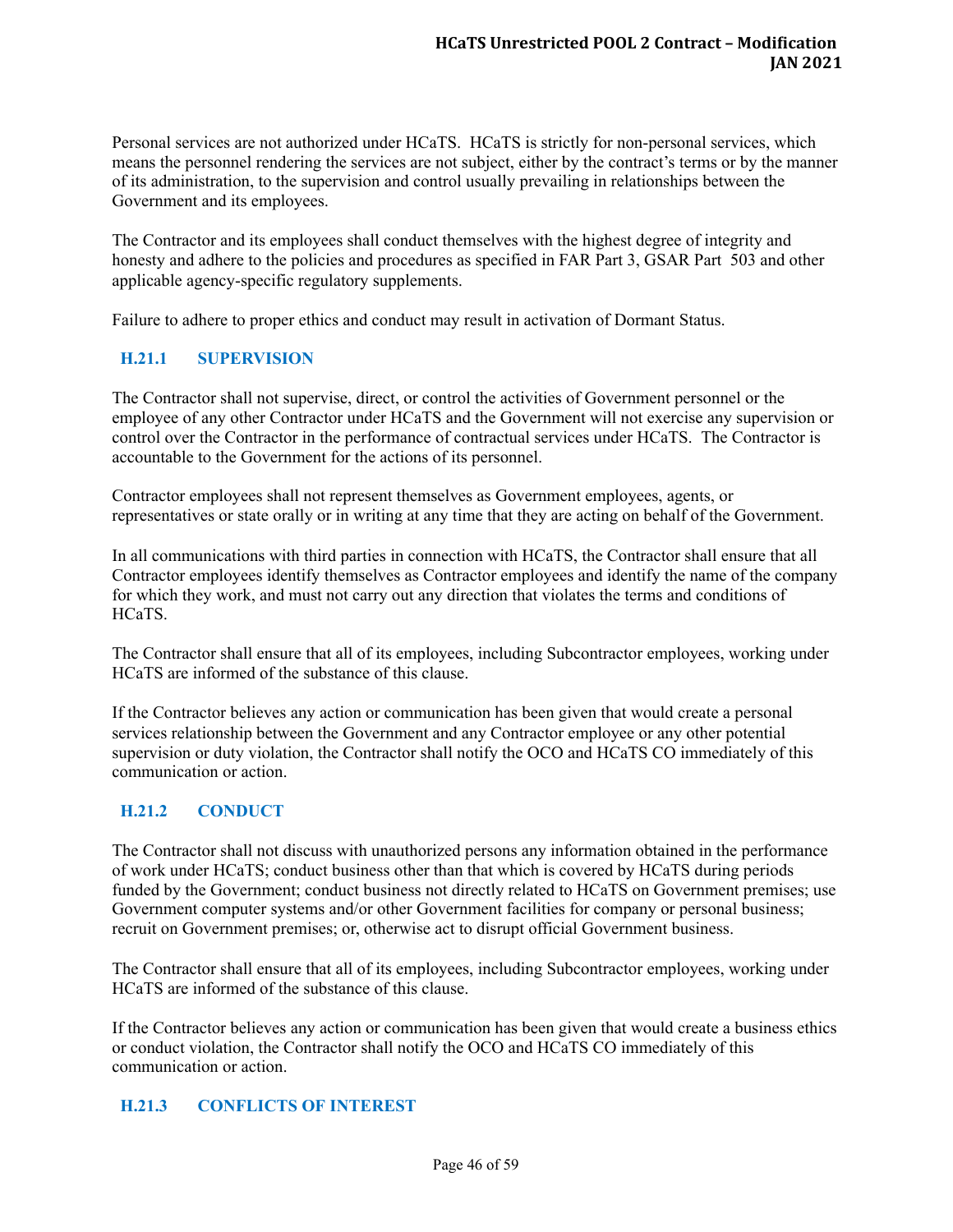The guidelines and procedures of FAR Part 3 and GSAR Part 503, and FAR Subpart 9.5 and GSAR Subpart 509.5, will be used in identifying and resolving any issues of a conflict of interest under HCaTS. The FAR and other applicable agency-specific regulatory supplements will govern task orders awarded under HCaTS contracts.

Assuming no real or potential conflict of interest, a Prime Contractor may be a Subcontractor to another Prime Contractor on task orders solicited and awarded under HCaTS or HCaTS SB; however, the OCO may require that the Contractor sign an Organizational Conflict of Interest (OCI) Statement in which the Contractor (and any Subcontractors or teaming partners) agree not to submit any proposal or provide any support to any firm which is submitting (as Prime or Subcontractor) any proposal for any solicitation resulting from the work on a specific task order under HCaTS contracts.

All Contractor personnel (to include Subcontractors and Consultants) who will be personally and substantially involved in the performance of any task order issued under HCaTS which requires the Contractor to act on behalf of, or provide advice with respect to any phase of an agency procurement shall execute and submit an Employee/Contractor Non-Disclosure Agreement Form. The OCO will provide the appropriate nondisclosure form specific to the procurement.

This form shall be required prior to the commencement of any work on such task order and whenever replacement personnel are proposed under an ongoing task order.

The Contractor shall be responsible for identifying and preventing personal conflicts of interest of its employees. The Contractor shall prohibit employees who have access to nonpublic information by reason of performance on a Government contract from using that information for personal gain.

In the event that a task order requires activity that would create an actual or potential conflict of interest, the Contractor shall immediately notify the OCO of the conflict, submit a plan for mitigation, and not commence work until specifically notified by the OCO to proceed; or, identify the conflict and recommend to the OCO an alternate approach to avoid the conflict.

The OCO or HCaTS CO, if necessary, will review the information provided by the Contractor and make a determination whether to proceed with the task order and process a request for waiver, if necessary.

# <span id="page-51-0"></span>**H.21.4 COOPERATION WITH OTHER CONTRACTORS ON GOVERNMENT SITES**

The Government may undertake or award other contracts or task orders for work at or in close proximity to the site of the work under HCaTS. The Contractor shall fully cooperate with the other Contractors and with Government employees and shall carefully adapt scheduling and performing the work under HCaTS to accommodate the working environment, heeding any direction that may be provided by the OCO. The Contractor shall not commit or permit any act that will interfere with the performance of work by any other Contractor or by Government employees.

## <span id="page-51-1"></span>**H.22 GOVERNMENT PROPERTY**

For task orders awarded under HCaTS contracts, Government property matters shall follow the same policies and procedures for Government property under FAR Part 45 and other applicable agency-specific regulatory supplements.

FAR Part 45 does not apply to Government property that is incidental to the place of performance, when the task order requires Contractor personnel to be located on a Government site or installation, and when the property used by the Contractor within the location remains accountable to the Government.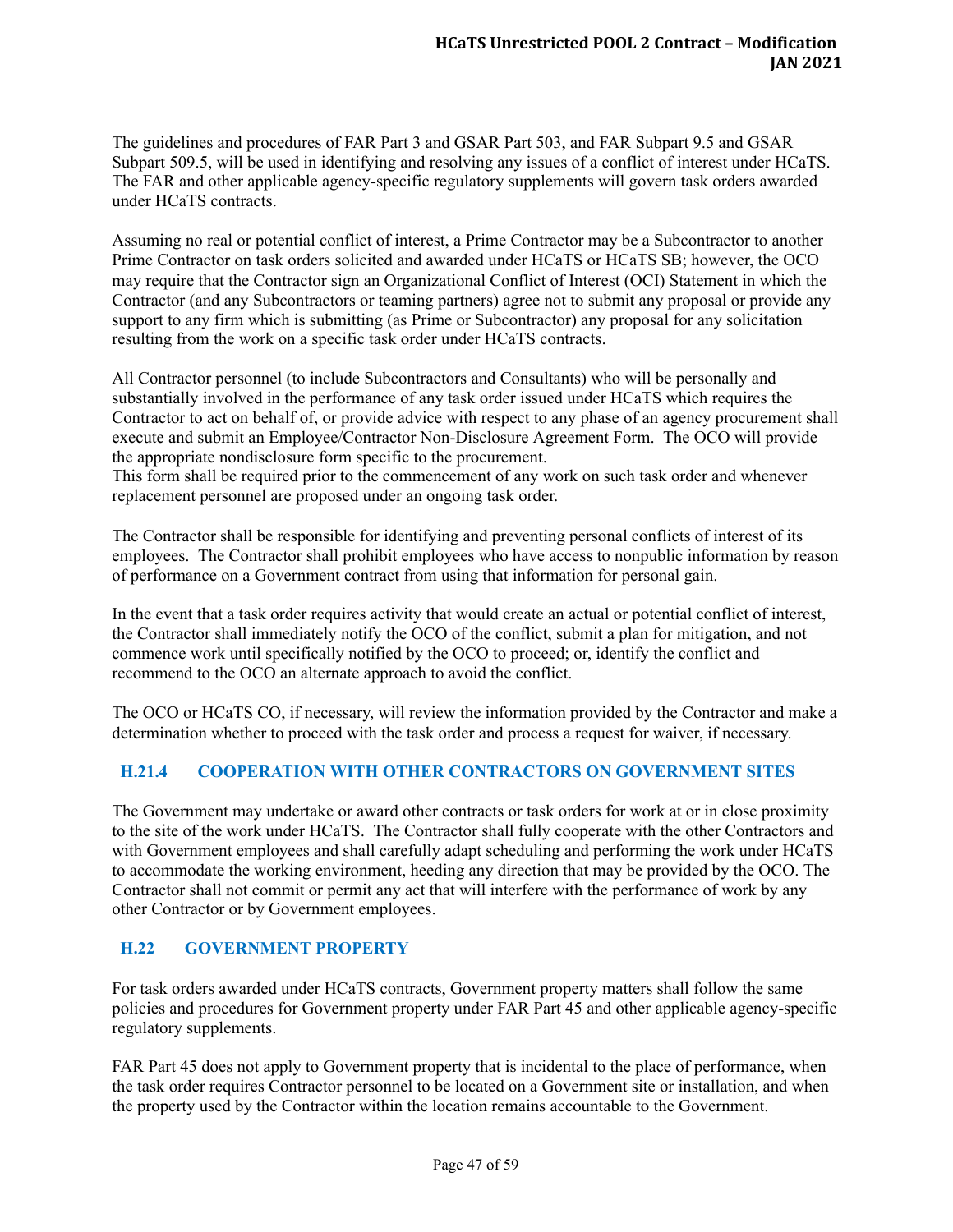Unless otherwise specified in a task order, the Contractor shall provide all office equipment and consumable supplies at the Contractor's sole and exclusive expense, including computers/ workstations used in daily operation in support of HCaTS. The Government will not modify facilities to accommodate contractor-owned equipment or supplies.

The OCO shall tailor property clauses, provisions, and other applicable terms and conditions specific to each task order solicitation and award.

# <span id="page-52-0"></span>**H.22.1 LEASING OF REAL AND PERSONAL PROPERTY**

The Government contemplates that leases may be part of a task order solution offered by a Contractor, but the Government, where the Contractor's solution includes leasing, must not be the Lessee. Under no circumstances on any task order awarded under HCaTS contracts shall the Government be deemed to have privity-of-contract with the Owner/Lessor of the leased items; or, the Government be held liable for early termination/cancellation damages if the Government decides not to exercise an option period under a task order unless the Contractor has specifically disclosed the amount of such damages (or the formula by which such damages would be calculated) as part of its proposal and the OCO for the task order has specifically approved such damages as part of the task order's terms and conditions.

## <span id="page-52-1"></span>**H.22.2 GOVERNMENT FACILITIES**

The Contractor shall arrange with the OCO or other designated representative for means of access to premises, delivery and storage of materials and equipment, use of approaches, use of corridors, stairways, elevators, and similar matters.

A Contractor working in a Government facility shall be responsible for maintaining satisfactory standards of employee competency, conduct, appearance, and integrity and shall be responsible for taking disciplinary action with respect to its employees as necessary.

The Contractor is responsible for ensuring that its employees do not disturb papers on desks, open desk drawers or cabinets, or use Government telephones, except as authorized. Each employee is expected to adhere to standards of behavior that reflect favorably on their employer and the Federal government.

The Contractor shall ensure that all of its employees, including Subcontractor employees, working under HCaTS are informed of the substance of this clause.

## <span id="page-52-2"></span>**H.22.3 RIGHTS OF INGRESS AND EGRESS**

The rights of ingress to, and egress from, Government facilities for the Contractor's personnel must be specified in the task order. Specific Federally-controlled facilities or those areas located within a given facility may have additional security clearance requirements must be specified in the task order.

Contractor employees, including Subcontractor employees, shall have in their possession, at all times while working, the specific Government identification credential issued by the Government. The identification credential shall be displayed and be visible at all times while on Government property.

During all operations on Government premises, the Contractor's personnel shall comply with the rules and regulations governing the facility access policies and the conduct of its personnel. The Government reserves the right to require Contractor personnel to sign-in upon entry and sign-out upon departure from the Government facilities.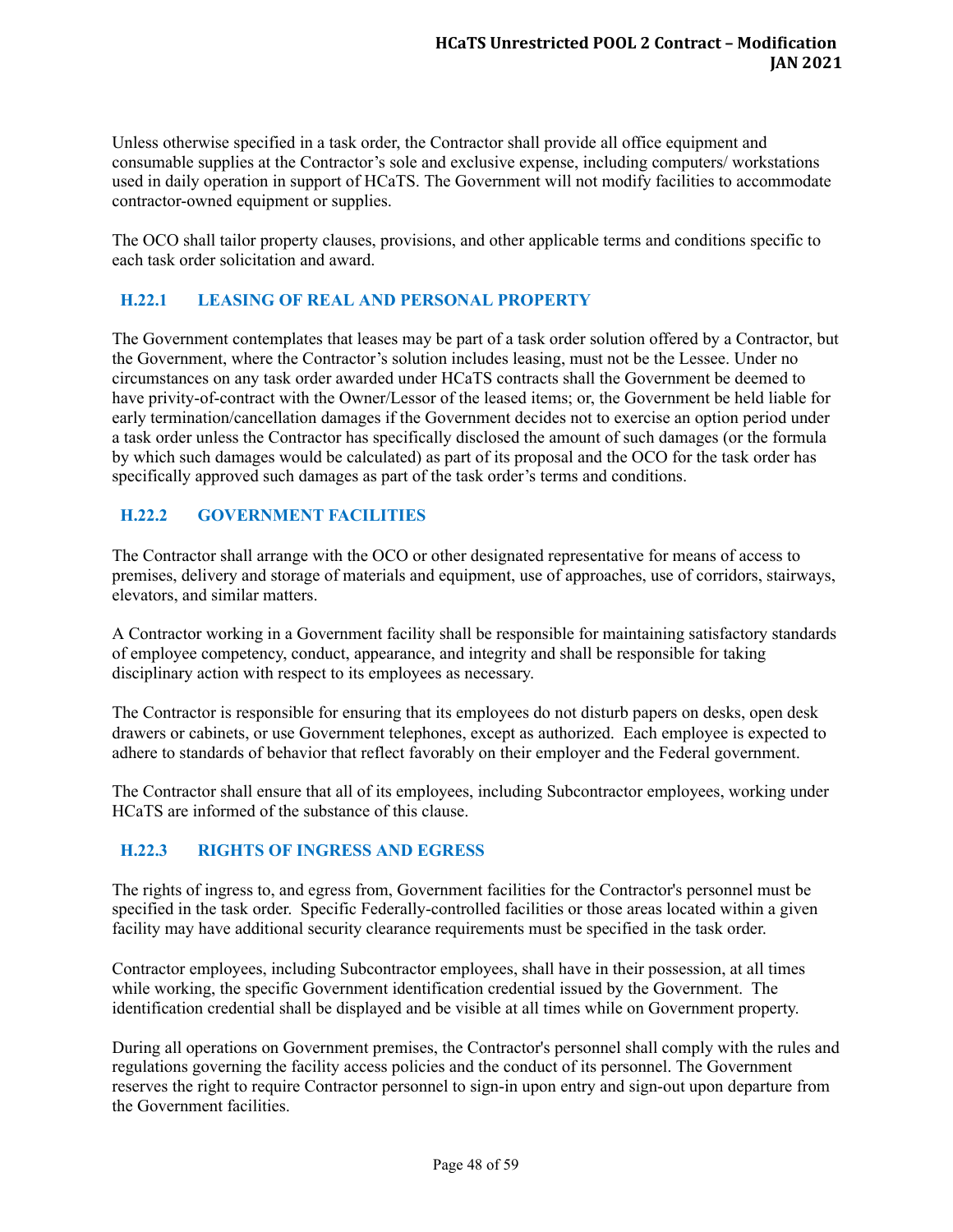The Contractor shall be responsible for ensuring that all identification credentials are returned to the issuing agency whenever contract employees leave the contract, when the task order has been completed, employees leave the company, or employees are dismissed or terminated. The Contractor shall notify the issuing agency whenever employee badges are lost.

## <span id="page-53-0"></span>**H.23 SECTION 508 OF THE REHABILITATION ACT OF 1973**

Contractors shall comply with FAR Subpart 39.2 when developing, procuring , maintaining or using electronic and information technology, unless an exception applies as per FAR Section 39.204.

# <span id="page-53-1"></span>**H.24 ON-RAMPING**

The total number of HCaTS Contractors may fluctuate due to various reasons, including but not limited to, industry mergers and acquisitions, and changes in contractors' socioeconomic status.. To maintain an adequate number of Contractors to compete for task orders in each Pool, HCaTS PMO may determine that it is in the Government's best interest to initiate an on-ramping.

The decision for on-ramping is within the sole discretion of the Government, based on the Government's needs. At the time of an on-ramping, an on-ramping notice and/or solicitation will be posted in Federal Business Opportunities (www.FBO.gov).

The HCaTS PMO will determine whether it would be in the Government's best interest to add additional Contractors to any of the HCaTS Pools at any time, subject to the following conditions:

- 1. A notice/solicitation is published in Federal Business Opportunities in accordance with FAR Part 5, and under then- applicable Federal procurement law
- 2. Any Offeror that meets the eligibility requirements set forth in the solicitation may submit a proposal
- 3. The solicitation identifies the total number of new contracts and the award decision is based upon substantially the same evaluation criteria as the original solicitation or as modified
- 4. The terms and conditions of any resulting awards are identical to the existing version of the respective HCaTS Pool contract
- 5. The ordering period will be co-terminous with the existing ordering period of other HCaTS Pool contracts

## <span id="page-53-2"></span>**H.25 DORMANT STATUS**

Dormant Status is a condition that applies to HCaTS and is not a debarment, suspension or ineligibility status as defined in FAR Subpart 9.4. Grounds for being placed in Dormant Status include, but are not limited to, failure to meet the deliverables and compliance requirements specified under Section F.5 (Performance Standards).

HCaTS shall be reserved for high performing Contractors. Accordingly, if the HCaTS CO determines that any requirement of HCaTS is not being met, a Contractor may be placed in Dormant Status for one or both HCaTS Pools. In Dormant Status, the Contractor shall not be eligible to participate or compete in any subsequent task order solicitations; however, the Contractor shall continue performance on previously awarded and active task orders, including the exercise of options and modifications at the task order level.

Dormant status will be imposed after a careful consideration of the situation and collaboration with the Contractor to resolve the issue. To place a Contractor in Dormant Status, HCaTS CO must notify the contractor, in writing, regarding poor performance or non- compliance issues. The Contractor will be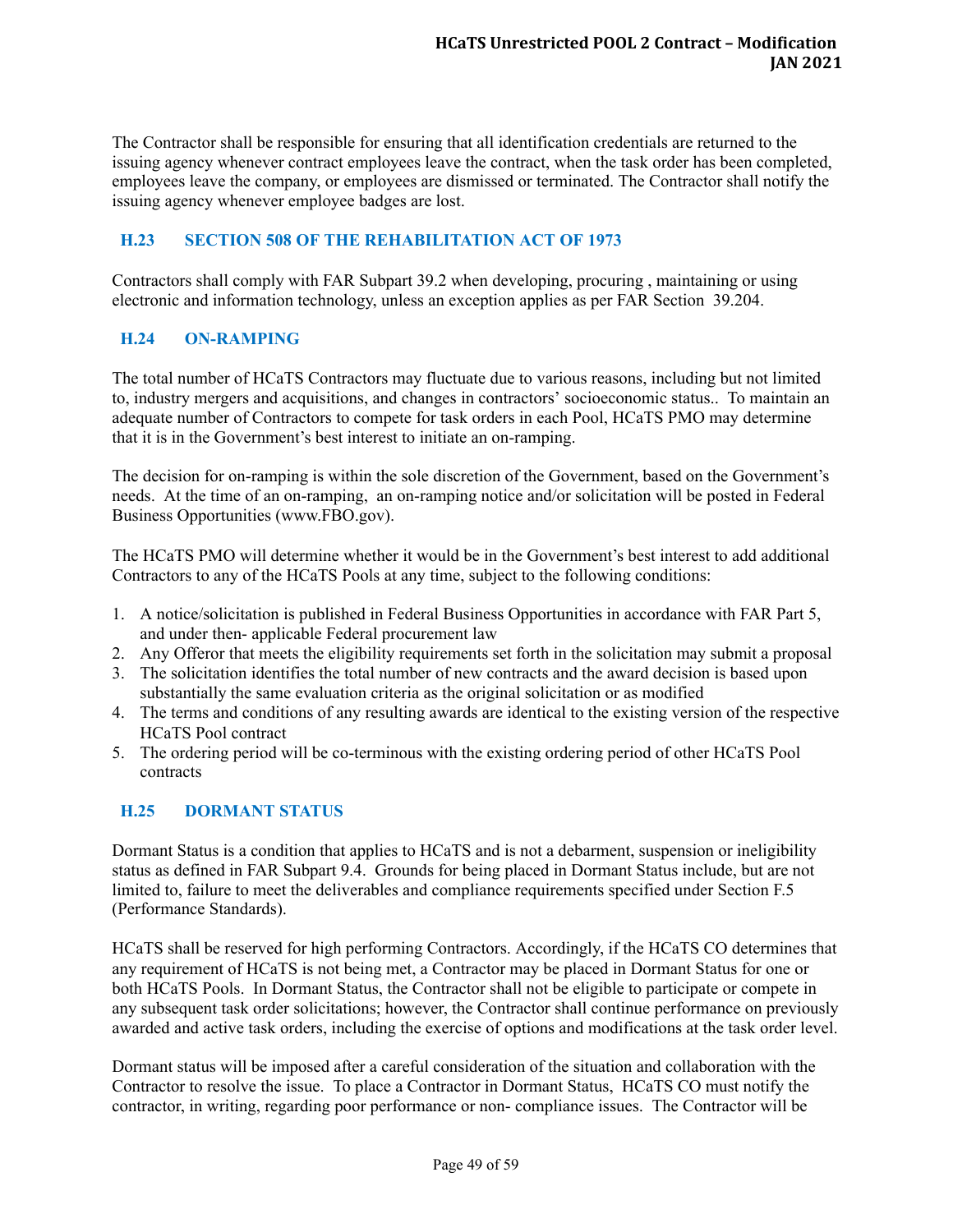given a reasonable time, at the discretion of HCaTS CO, to provide a remediation plan to correct the deficiencies/issues. If HCaTS CO is not satisfied with the response, or the remediation plan is not effective, HCaTS CO may issue a final decision, in writing, placing the Contractor in Dormant Status. Additionally, the final decision will include necessary measures for the Contractor to take to be removed from Dormant Status.

The HCaTS CO's final decision may be appealed to the HCaTS Ombudsman under Alternative Disputes Resolution (ADR), or Agency Board of Contract Appeals or United States Court of Federal Claims (See FAR Section 33.201 and GSAR Subpart 533.2).

#### **(END OF SECTION H) PART II: CONTRACT CLAUSES SECTION I: CONTRACT CLAUSES**

## <span id="page-54-0"></span>**I.1 TASK ORDER PROVISIONS AND CLAUSES**

In accordance with FAR Section 52.301, due to the various combinations of contract provisions and clauses that may be optional under an individual task order based on the contract type, statement of work, dollar value and other specific customer agency requirements, the Human Capital and Training Solutions (HCaTS) cannot predetermine all the contract provisions and clauses for future individual task orders. However, all applicable and required provisions and clauses set forth in FAR Section 52.301 automatically flow down to all HCaTS task orders, based on their specific contract type, statement of work, competition requirements, commercial or non-commercial determination, and dollar value as of the date the task order solicitation is issued.

All applicable and required provisions and clauses that automatically flow down to task orders shall remain unchanged as of Federal Acquisition Circular (FAC) No. 2005-84, effective date September 3, 2015, throughout the entire ordering period under HCaTS. If a future applicable or required provision(s) and/or clause(s) are to the benefit of future task orders solicited under HCaTS, the future applicable or required provision/clause may be updated by FAC No. and effective date by a bilateral modification to HCaTS.

## <span id="page-54-1"></span>**I.2 HCATS CLAUSES**

The following clauses apply to HCaTS and task orders placed under HCaTS, as applicable. The clauses and dates remain unchanged throughout the term of HCaTS unless changed by a bilateral modification to HCaTS.

## <span id="page-54-2"></span>**I.2.1 FAR 52.252-2 CLAUSES INCORPORATED BY REFERENCE**

HCaTS incorporates one or more clauses by reference, with the same force and effect as if they were given in full text. Also, the full text of a clause may be accessed electronically at this address: [https://www.acquisition.gov/.](https://www.acquisition.gov/)

| <b>FAR</b> | <b>TITLE</b>                                          | <b>DATE</b>     |
|------------|-------------------------------------------------------|-----------------|
| 52.202-1   | Definitions                                           | <b>NOV 2013</b> |
| 52.203-3   | <b>Gratuities</b>                                     | APR 1984        |
| 52.203-5   | <b>Covenant Against Contingent Fees</b>               | <b>MAY 2014</b> |
| 52.203-6   | Restrictions on Subcontractor Sales to the Government | SEP 2006        |
| 52.203-7   | Anti-Kickback Procedures                              | <b>MAY 2014</b> |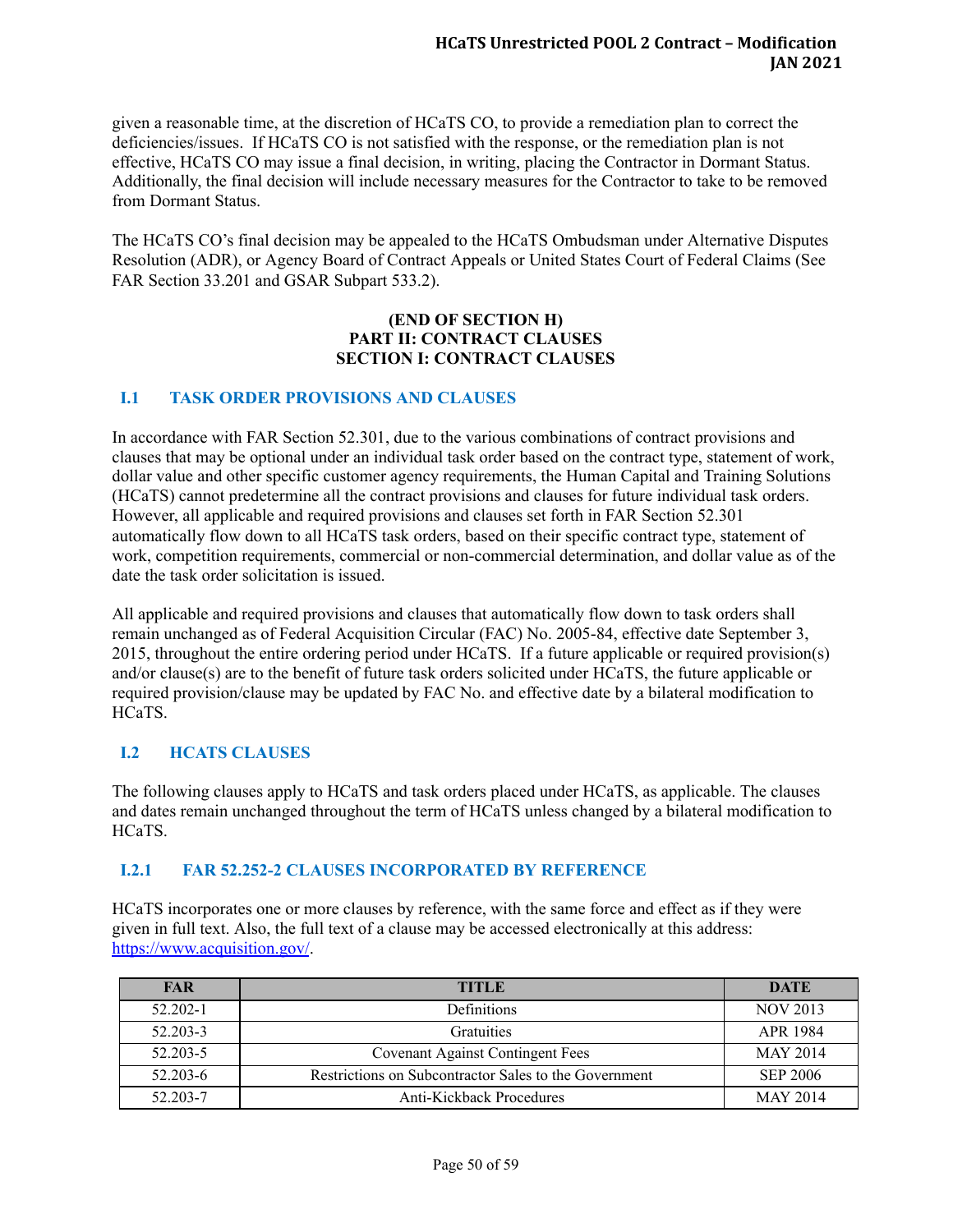| 52.203-8      | Cancellation, Rescission, and Recovery of Funds for Illegal or Improper<br>Activity                                                 | <b>MAY 2014</b> |
|---------------|-------------------------------------------------------------------------------------------------------------------------------------|-----------------|
| $52.203 - 10$ | Price or Fee Adjustment for Illegal or Improper Activity                                                                            | <b>MAY 2014</b> |
| 52.203-12     | Limitation on Payments to Influence Certain Federal Transactions                                                                    | <b>OCT 2010</b> |
| 52.203-13     | Contractor Code of Business Ethics and Conduct                                                                                      | <b>OCT 2015</b> |
| 52.203-14     | Display of Hotline Poster(s)                                                                                                        | <b>OCT 2015</b> |
| 52.203-16     | Preventing Personal Conflicts of Interest                                                                                           | <b>DEC 2011</b> |
| 52.203-17     | Contractor Employee Whistleblower Rights and Requirement To Inform<br>Employees of Whistleblower Rights                             | APR 2014        |
| 52.204-2      | <b>Security Requirements</b>                                                                                                        | <b>AUG 1996</b> |
| $52.204 - 4$  | Printed or Copied Double-Sided on Postconsumer Fiber Content Paper                                                                  | <b>MAY 2011</b> |
| 52.204-9      | Personal Identity Verification of Contractor Personnel                                                                              | <b>JAN 2011</b> |
| 52.204-10     | Reporting Executive Compensation and First-Tier Subcontract Awards                                                                  | <b>OCT 2016</b> |
| 52.204-13     | System for Award Management Maintenance                                                                                             | <b>OCT 2016</b> |
| 52.204-15     | Service Contract Reporting Requirements for Indefinite-Delivery Contracts                                                           | <b>OCT 2016</b> |
| 52.209-6      | Protecting the Government's Interest When Subcontracting with Contractors<br>Debarred, Suspended, or Proposed for Debarment         | <b>OCT 2015</b> |
| 52.209-9      | Updates of Publicly Available Information Regarding Responsibility Matters                                                          | <b>JUL 2013</b> |
| 52.209-10     | Prohibition on Contracting with Inverted Domestic Corporations                                                                      | <b>NOV 2015</b> |
| 52.210-1      | Market Research                                                                                                                     | <b>APR 2011</b> |
| 52.215-2      | Audit and Records-Negotiation                                                                                                       | <b>OCT 2010</b> |
| 52.215-8      | Order of Precedence-Uniform Contract Format                                                                                         | <b>OCT 1997</b> |
| 52.215-14     | <b>Integrity of Unit Prices</b>                                                                                                     | <b>OCT 2010</b> |
| 52.215-15     | Pension Adjustments and Asset Reversions                                                                                            | <b>OCT 2010</b> |
| 52.215-18     | Reversion or Adjustment of Plans for Postretirement Benefits (PRB) Other<br>Than Pensions                                           | <b>JUL 2005</b> |
| 52.215-19     | Notification of Ownership Changes                                                                                                   | <b>OCT 1997</b> |
| 52.215-21     | Requirements for Certified Cost or Pricing Data and Data Other Than<br>Certified Cost or Pricing Data-Modifications                 | <b>OCT 2010</b> |
| 52.215-21     | Requirements for Certified Cost or Pricing Data and Data Other Than<br>Certified Cost or Pricing Data-Modifications (Alternate III) | <b>OCT 1997</b> |
| 52.215-21     | Requirements for Certified Cost or Pricing Data and Data Other Than<br>Certified Cost or Pricing Data-Modifications (Alternate IV)  | <b>OCT 2010</b> |
| 52.219-8      | <b>Utilization of Small Business Concerns</b>                                                                                       | <b>NOV 2016</b> |
| 52.219-9      | Small Business Subcontracting Plan (Alternate II)                                                                                   | <b>JAN 2017</b> |
| 52.219-16     | Liquidated Damages-Subcontracting Plan                                                                                              | <b>JAN 1999</b> |
| 52.219-28     | Post-Award Small Business Program Re-representation                                                                                 | <b>JUL 2013</b> |
| 52.222-3      | Convict Labor                                                                                                                       | <b>JUN 2003</b> |
| 52.222-21     | Prohibition of Segregated Facilities                                                                                                | APR 2015        |
| 52.222-26     | <b>Equal Opportunity</b>                                                                                                            | <b>SEP 2016</b> |
| 52.222-35     | Equal Opportunity for Veterans                                                                                                      | OCT 2015        |
| 52.222-36     | Equal Opportunity for Workers with Disabilities                                                                                     | <b>JUL 2014</b> |
| 52.222-37     | <b>Employment Reports on Veterans</b>                                                                                               | FEB 2016        |
| 52.222-40     | Notification of Employee Rights Under the National Labor Relations Act                                                              | <b>DEC 2010</b> |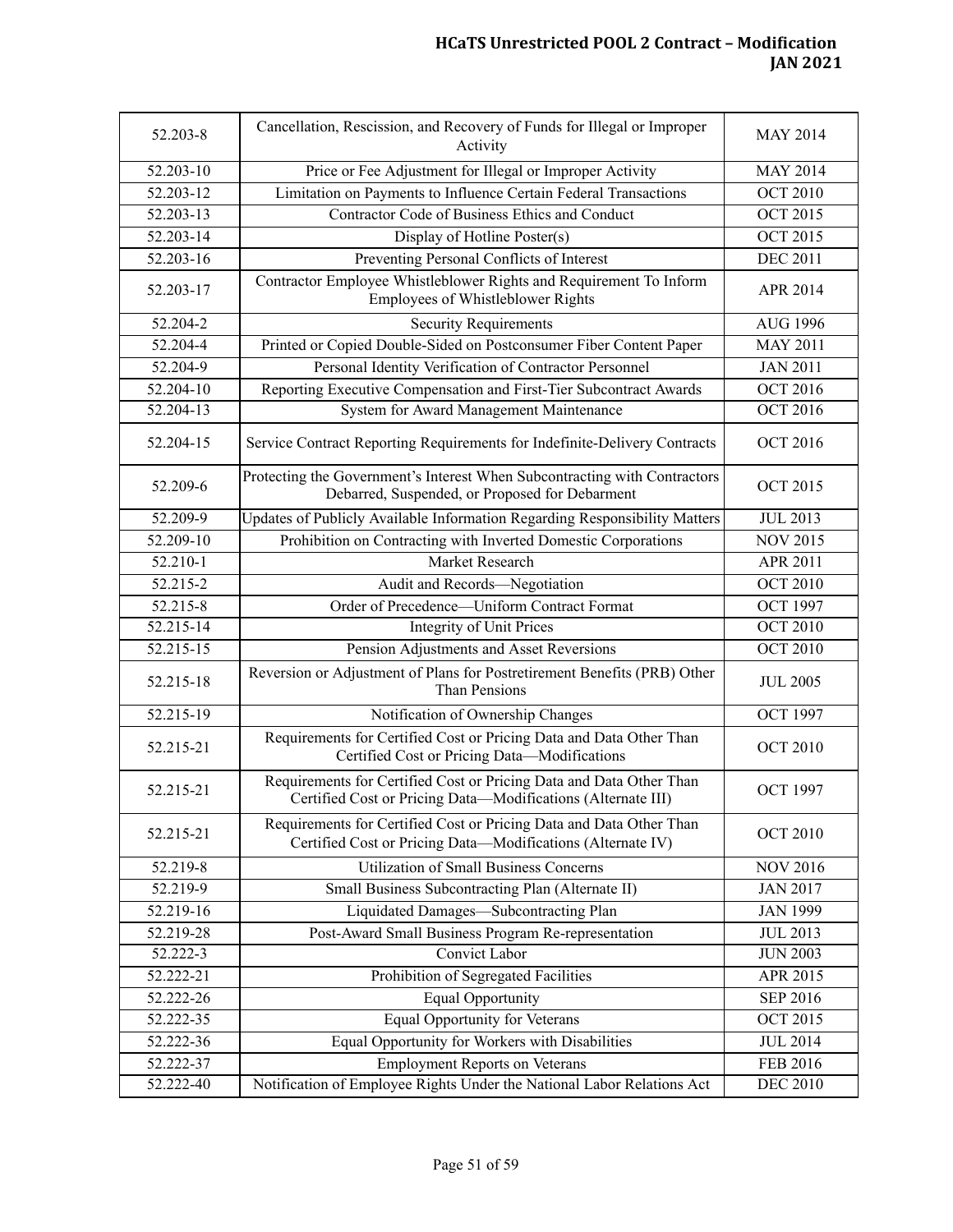| 52.222-50               | Combating Trafficking in Persons                                            | <b>MAR 2015</b> |
|-------------------------|-----------------------------------------------------------------------------|-----------------|
| 52.222-54               | <b>Employment Eligibility Verification</b>                                  | <b>OCT 2015</b> |
| 52.223-5                | Pollution Prevention and Right-to-Know Information                          | <b>MAY 2011</b> |
| 52.223-6                | Drug-Free Workplace                                                         | <b>MAY 2001</b> |
| 52.223-18               | Encouraging Contractor Policies to Ban Text Messaging While Driving         | <b>AUG 2011</b> |
| 52.224-1                | Privacy Act Notification                                                    | <b>APR 1984</b> |
| 52.224-2                | Privacy Act                                                                 | APR 1984        |
| $52.225 - 13$           | Restrictions on Certain Foreign Purchases                                   | <b>JUN 2008</b> |
| 52.227-1                | Authorization and Consent                                                   | <b>DEC 2007</b> |
| 52.227-2                | Notice and Assistance Regarding Patent and Copyright Infringement           | <b>DEC 2007</b> |
| 52.227-3                | Patent Indemnity                                                            | APR 1984        |
| 52.227-14               | Rights in Data-General                                                      | <b>MAY 2014</b> |
| 52.227-17               | Rights in Data-Special Works                                                | <b>DEC 2007</b> |
| 52.228-5                | Insurance—Work on a Government Installation                                 | <b>JAN 1997</b> |
| 52.229-3                | Federal, State, and Local Taxes                                             | <b>FEB 2013</b> |
| 52.230-2                | <b>Cost Accounting Standards</b>                                            | <b>OCT 2015</b> |
| 52.230-3                | Disclosure and Consistency of Cost Accounting Practices                     | <b>OCT 2015</b> |
| $52.230 - 6$            | Administration of Cost Accounting Standards                                 | <b>JUN 2010</b> |
| 52.232-1                | Payments                                                                    | APR 1984        |
| 52.232-8                | Discounts for Prompt Payment                                                | <b>FEB 2002</b> |
| 52.232-9                | Limitation on Withholding of Payments                                       | APR 1984        |
| 52.232-11               | Extras                                                                      | APR 1984        |
| 52.232-17               | Interest                                                                    | <b>MAY 2014</b> |
| 52.232-18               | Availability of Funds                                                       | APR 1984        |
| $\overline{52.232}$ -23 | Assignment of Claims                                                        | <b>MAY 2014</b> |
| 52.232-25               | Prompt Payment                                                              | <b>JAN 2017</b> |
| 52.232-33               | Payment by Electronic Funds Transfer-System for Award Management            | <b>JUL 2013</b> |
| 52.232-39               | Unenforceability of Unauthorized Obligations                                | <b>JUN 2013</b> |
| 52.232-40               | Providing Accelerated Payments to Small Business Subcontractors             | <b>DEC 2013</b> |
| 52.233-1                | Disputes                                                                    | <b>MAY 2014</b> |
| 52.233-3                | Protest after Award                                                         | <b>AUG 1996</b> |
| 52.233-4                | Applicable Law for Breach of Contract Claim                                 | <b>OCT 2004</b> |
| 52.237-2                | Protection of Government Buildings, Equipment, and Vegetation               | APR 1984        |
| 52.237-3                | Continuity of Services                                                      | <b>JAN 1991</b> |
| 52.242-13               | Bankruptcy                                                                  | <b>JUL 1995</b> |
| 52.243-1                | Changes-Fixed-Price (Alternate I)                                           | APR 1984        |
| 52.244-5                | Competition in Subcontracting                                               | <b>DEC 1996</b> |
| 52.244-6                | Subcontracts for Commercial Items                                           | <b>JAN 2017</b> |
| 52.245-1                | <b>Government Property</b>                                                  | <b>JAN 2017</b> |
| 52.245-9                | Use and Charges                                                             | APR 2012        |
| 52.246-25               | Limitation of Liability-Services                                            | FEB 1997        |
| 52.249-1                | Termination for Convenience of the Government (Fixed-Price)<br>(Short Form) | APR 1984        |
| 52.249-2                | Termination for Convenience of the Government (Fixed-Price)                 | APR 2012        |
| 52.249-6                | Termination (Cost-Reimbursement)                                            | <b>MAY 2004</b> |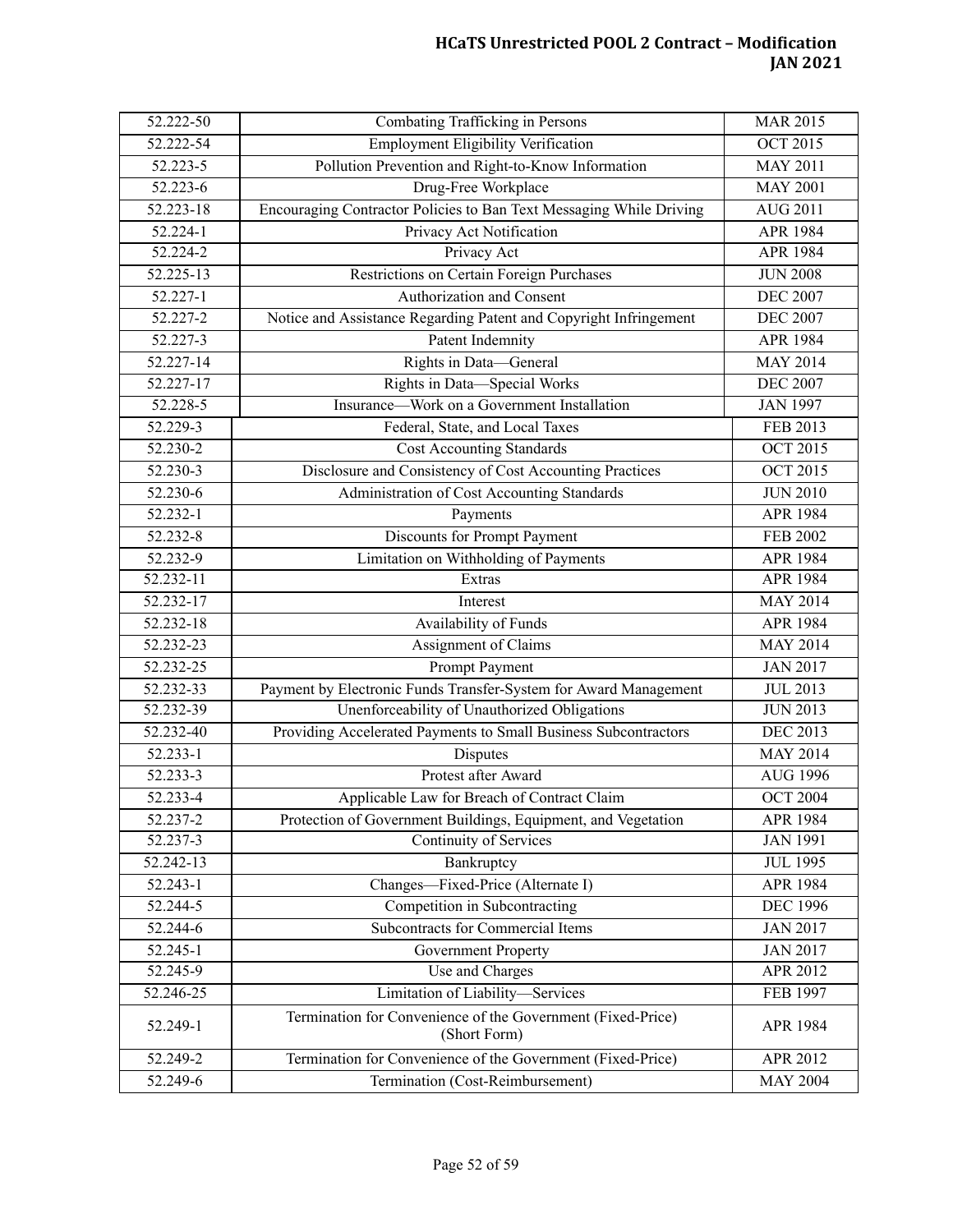| 52.249-6 | Termination (Cost-Reimbursement) (Alternate IV) | SEP 1996        |
|----------|-------------------------------------------------|-----------------|
| 52.249-8 | Default (Fixed-Price Supply and Service)        | APR 1984        |
| 52.251-1 | <b>Government Supply Sources</b>                | APR 2012        |
| 52.253-1 | <b>Computer Generated Forms</b>                 | <b>JAN 1991</b> |

# <span id="page-57-0"></span>**I.2.2 GSAR CLAUSES INCORPORATED BY REFERENCE**

| <b>GSAR</b> | <b>TITLE</b>                                                     | <b>DATE</b>     |
|-------------|------------------------------------------------------------------|-----------------|
| 552.203-71  | Restriction on Advertising                                       | <b>SEP 1999</b> |
| 552.204-9   | Personal Identity Verification Requirements                      | <b>OCT 2012</b> |
| 552.215-70  | Examination of Records by GSA                                    | <b>JUL 2016</b> |
| 552.216-74  | Task-Order and Delivery-Order Ombudsman                          | <b>JAN 2017</b> |
| 552.219-72  | Preparation, Submission, and Negotiation of Subcontracting Plans | <b>OCT 2016</b> |
| 552.219-76  | Mentor Requirements and Evaluation                               | <b>MAR 2012</b> |
| 552.228-5   | Government as Additional Insured                                 | <b>JAN 2016</b> |
| 552.232-23  | Assignment of Claims                                             | <b>SEP 1999</b> |
| 552.232-77  | Payment by Government Charge Card                                | <b>NOV 2009</b> |
| 552.237-73  | Restriction on Disclosure of Information                         | <b>JUN 2009</b> |

## <span id="page-57-1"></span>**I.2.3 FAR AND GSAR CLAUSES IN FULL TEXT**

## <span id="page-57-2"></span>**I.2.3.1 52.216-18 ORDERING (OCT 1995)**

Any supplies and services to be furnished under this contract shall be ordered by issuance of delivery orders or task orders by the individuals or activities designated in the Schedule. Such orders may be issued from date of notice to proceed through the contract end date.

All delivery orders or task orders are subject to the terms and conditions of this contract. In the event of conflict between a delivery order or task order and this contract, the contract shall control.

If mailed, a delivery order or task order is considered "issued" when the Government deposits the order in the mail. Orders may be issued orally, by facsimile, or by electronic commerce methods only if authorized in the Schedule.

(End of Clause)

## <span id="page-57-3"></span>**I.2.3.2 52.216-19 ORDER LIMITATIONS (OCT 1995)**

Minimum order. When the Government requires supplies or services covered by this contract in an amount of less than the micro-purchase threshold, as amended, the Government is not obligated to purchase, nor is the Contractor obligated to furnish, those supplies or services under the contract. Maximum order. The Contractor is not obligated to honor—

Any order for a single item in excess of: \$2.3 billion for Pool 2;

Any order for a combination of items in excess of: \$2.3 billion for Pool 2; or

A series of orders from the same ordering office within 365 calendar days that together call for quantities exceeding the limitation in paragraph  $(b)(1)$  or  $(2)$  of this section.

If this is a requirements contract (i.e., includes the Requirements clause at subsection 52.216-21 of the Federal Acquisition Regulation (FAR)), the Government is not required to order a part of any one requirement from the Contractor if that requirement exceeds the maximum-order limitations in paragraph (b) of this section.

Notwithstanding paragraphs (b) and (c) of this section, the Contractor shall honor any order exceeding the maximum order limitations in paragraph (b), unless that order (or orders) is returned to the ordering office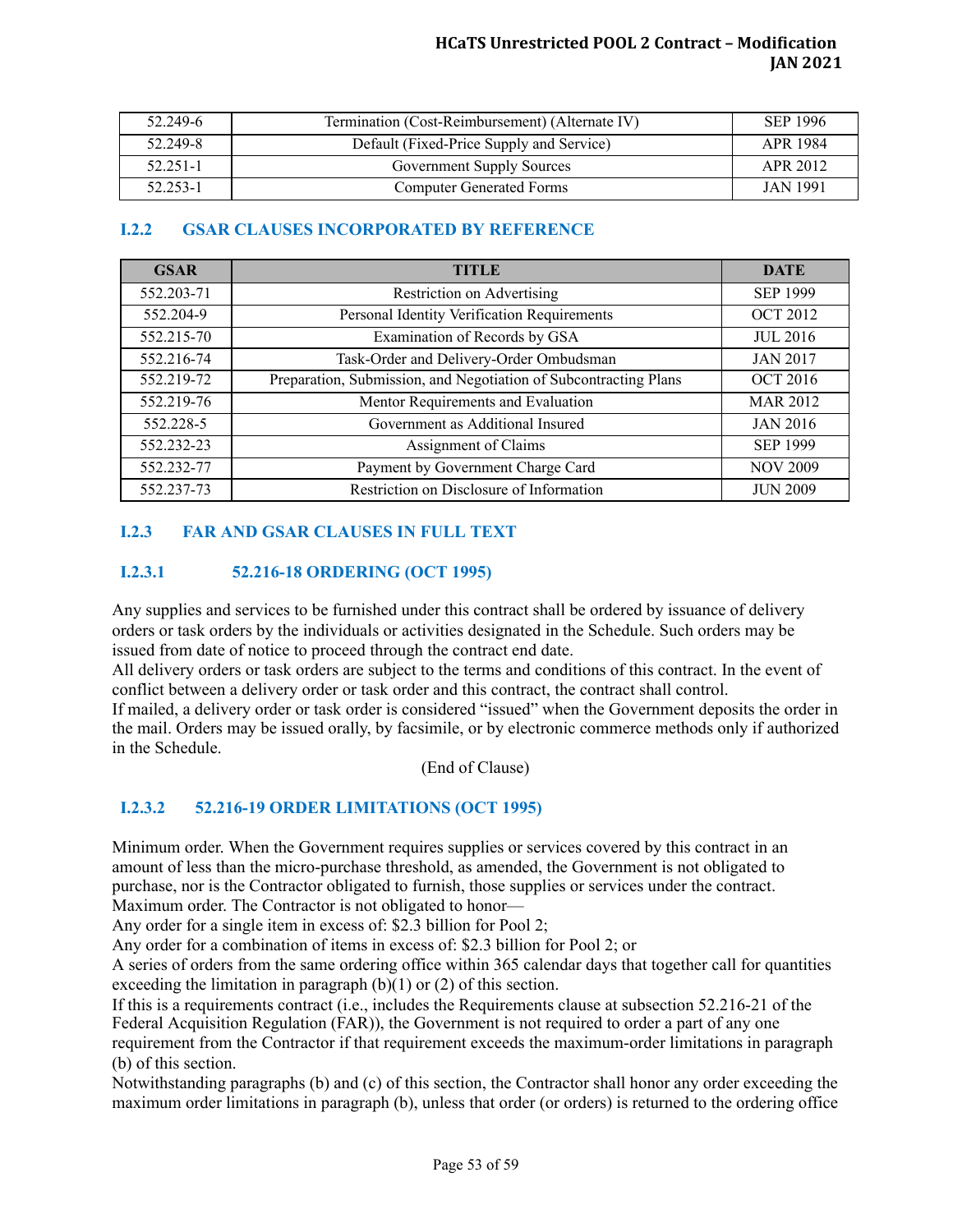within five business days after issuance, with written notice stating the Contractor's intent not to ship the item (or items) called for and the reasons. Upon receiving this notice, the Government may acquire the supplies or services from another source.

(End of Clause)

# <span id="page-58-0"></span>**I.2.3.3 52.216-22 INDEFINITE QUANTITY (OCT 1995)**

This is an indefinite-quantity contract for the supplies or services specified, and effective for the period stated, in the Schedule. The quantities of supplies and services specified in the Schedule are estimates only and are not purchased by this contract.

Delivery or performance shall be made only as authorized by orders issued in accordance with the Ordering clause. The Contractor shall furnish to the Government, when and if ordered, the supplies or services specified in the Schedule up to and including the quantity designated in the Schedule as the "maximum." The Government shall order at least the quantity of supplies or services designated in the Schedule as the "minimum."

Except for any limitations on quantities in the Order Limitations clause or in the Schedule, there is no limit on the number of orders that may be issued. The Government may issue orders requiring delivery to multiple destinations or performance at multiple locations.

Any order issued during the effective period of this contract and not completed within that period shall be completed by the Contractor within the time specified in the order. The contract shall govern the Contractor's and Government's rights and obligations with respect to that order to the same extent as if the order were completed during the contract's effective period; provided, that the Contractor shall not be required to make any deliveries under this contract in accordance with Section F.4.

(End of clause)

### <span id="page-58-1"></span>**I.2.3.4 52.217-8 OPTION TO EXTEND SERVICES (NOV 1999)**

The Government may require continued performance of any services within the limits and at the rates specified in the contract. These rates may be adjusted only as a result of revisions to prevailing labor rates provided by the Secretary of Labor. The option provision may be exercised more than once, but the total extension of performance hereunder shall not exceed 6 months. The Contracting Officer may exercise the option by written notice to the Contractor within 90 calendar days from the current ordering period's expiration date.

(End of Clause)

#### <span id="page-58-2"></span>**I.2.3.5 52.217-9 OPTION TO EXTEND THE TERM OF THE CONTRACT (MAR 2000)**

The Government may extend the term of this contract by written notice to the Contractor within 90 calendar days from the base period's expiration date; provided that the Government gives the Contractor a preliminary written notice of its intent to extend at least 120 calendar days before the contract expires. The preliminary notice does not commit the Government to an extension.

If the Government exercises this option, the extended contract shall be considered to include this option clause. The total duration of this contract, including the exercise of any options under this clause, shall not exceed 126 months.

(End of Clause)

#### <span id="page-58-3"></span>**I.2.3.6 52.204-25 PROHIBITION ON CONTRACTING FOR CERTAIN TELECOMMUNICATIONS AND VIDEO SURVEILLANCE SERVICES OR EQUIPMENT (AUG 2020)**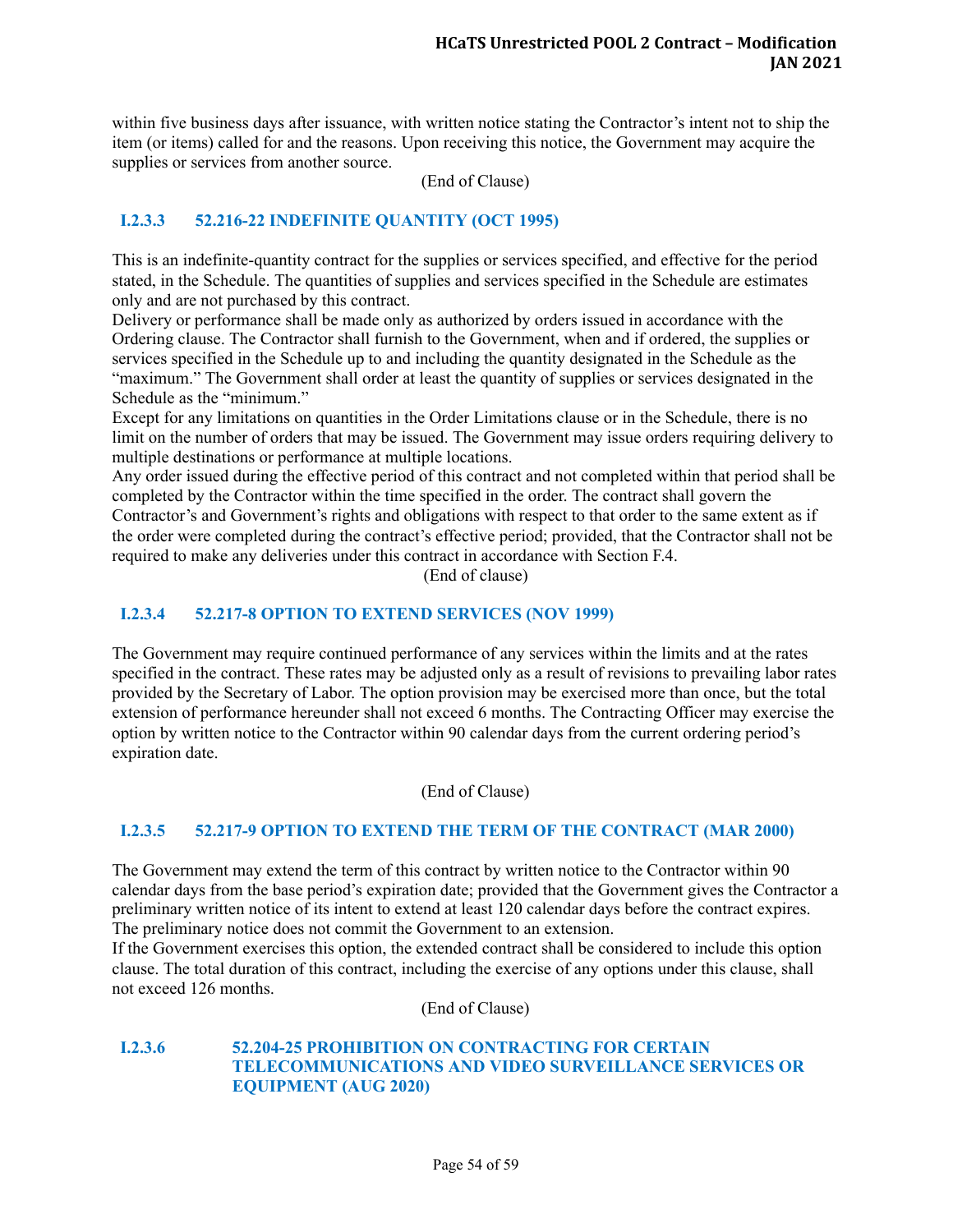(a) *Definitions.*  As used in this clause—

 *Backhaul*  means intermediate links between the core network, or backbone network, and the small subnetworks at the edge of the network ( *e.g.* , connecting cell phones/towers to the core telephone network). Backhaul can be wireless (e.g., microwave) or wired ( *e.g.* , fiber optic, coaxial cable, Ethernet).

*Covered foreign country*  means The People's Republic of China.

*Covered telecommunications equipment or services*  means–

 (1) Telecommunications equipment produced by Huawei Technologies Company or ZTE Corporation (or any subsidiary or affiliate of such entities);

 (2) For the purpose of public safety, security of Government facilities, physical security surveillance of critical infrastructure, and other national security purposes, video surveillance and telecommunications equipment produced by Hytera Communications Corporation, Hangzhou Hikvision Digital Technology Company, or Dahua Technology Company (or any subsidiary or affiliate of such entities);

 (3) Telecommunications or video surveillance services provided by such entities or using such equipment; or

 (4) Telecommunications or video surveillance equipment or services produced or provided by an entity that the Secretary of Defense, in consultation with the Director of National Intelligence or the Director of the Federal Bureau of Investigation, reasonably believes to be an entity owned or controlled by, or otherwise connected to, the government of a covered foreign country.

## *Critical technology*  means–

 (1) Defense articles or defense services included on the United States Munitions List set forth in the International Traffic in Arms Regulations under subchapter M of chapter I of title 22, Code of Federal Regulations;

 (2) Items included on the Commerce Control List set forth in Supplement No. 1 to part 774 of the Export Administration Regulations under subchapter C of chapter VII of title 15, Code of Federal Regulations, and controlled-

 (i) Pursuant to multilateral regimes, including for reasons relating to national security, chemical and biological weapons proliferation, nuclear nonproliferation, or missile technology; or

(ii) For reasons relating to regional stability or surreptitious listening;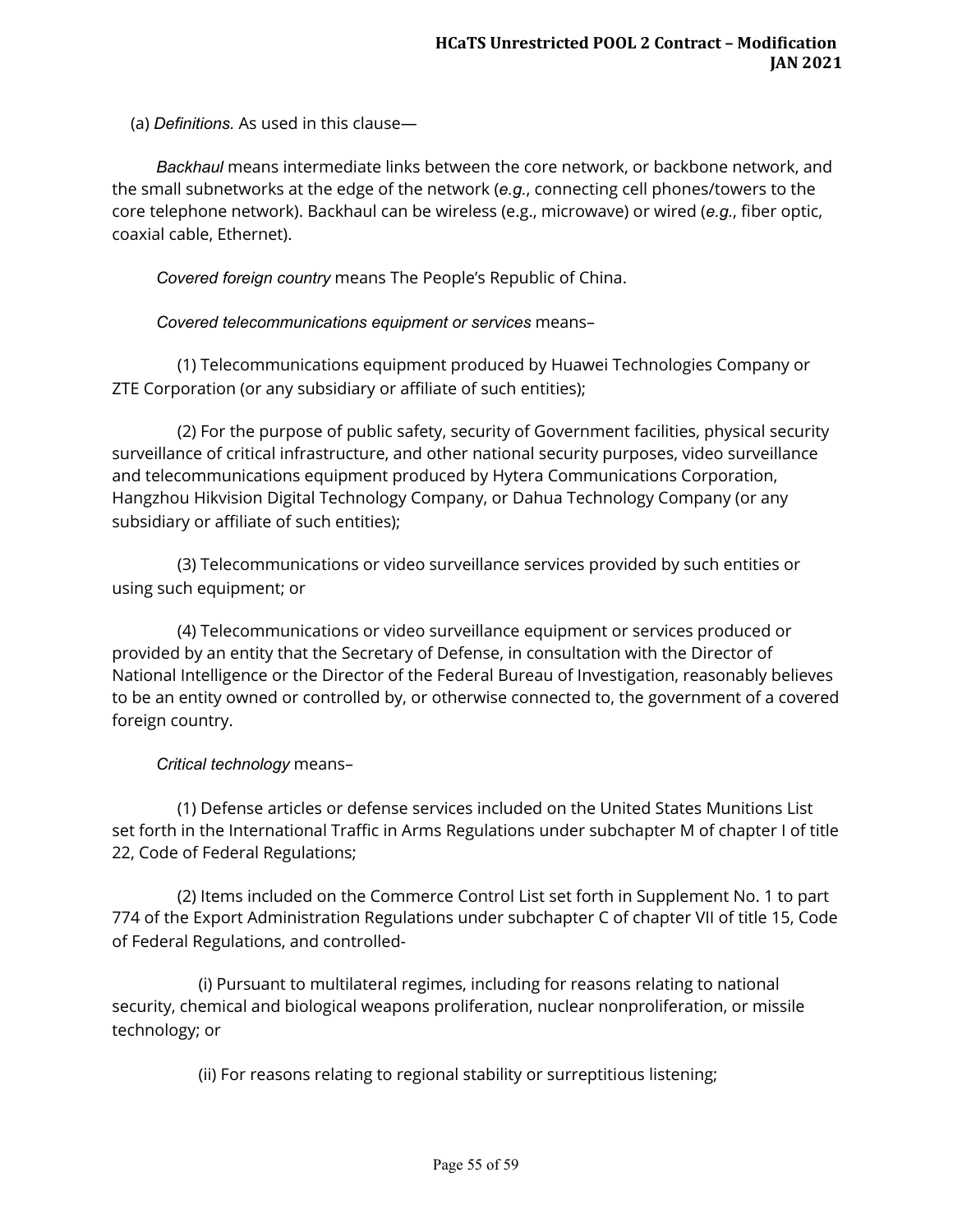(3) Specially designed and prepared nuclear equipment, parts and components, materials, software, and technology covered by part 810 of title 10, Code of Federal Regulations (relating to assistance to foreign atomic energy activities);

 (4) Nuclear facilities, equipment, and material covered by part 110 of title 10, Code of Federal Regulations (relating to export and import of nuclear equipment and material);

 (5) Select agents and toxins covered by part 331 of title 7, Code of Federal Regulations, part 121 of title 9 of such Code, or part 73 of title 42 of such Code; or

 (6) Emerging and foundational technologies controlled pursuant to section 1758 of the Export Control Reform Act of 2018 (50 U.S.C. 4817).

 *Interconnection arrangements*  means arrangements governing the physical connection of two or more networks to allow the use of another's network to hand off traffic where it is ultimately delivered (e.g., connection of a customer of telephone provider A to a customer of telephone company B) or sharing data and other information resources.

 *Reasonable inquiry*  means an inquiry designed to uncover any information in the entity's possession about the identity of the producer or provider of covered telecommunications equipment or services used by the entity that excludes the need to include an internal or third-party audit.

 *Roaming*  means cellular communications services ( *e.g.* , voice, video, data) received from a visited network when unable to connect to the facilities of the home network either because signal coverage is too weak or because traffic is too high.

 *Substantial or essential component*  means any component necessary for the proper function or performance of a piece of equipment, system, or service.

## (b) *Prohibition* .

(1) Section 889(a)(1)(A) of the John S. McCain National Defense Authorization Act for Fiscal Year 2019 (Pub. L. 115-232) prohibits the head of an executive agency on or after August 13, 2019, from procuring or obtaining, or extending or renewing a contract to procure or obtain, any equipment, system, or service that uses covered telecommunications equipment or services as a substantial or essential component of any system, or as critical technology as part of any system. The Contractor is prohibited from providing to the Government any equipment, system, or service that uses covered telecommunications equipment or services as a substantial or essential component of any system, or as critical technology as part of any system, unless an exception at paragraph (c) of this clause applies or the covered telecommunication equipment or services are covered by a waiver described in FAR [4.2104](https://www.acquisition.gov/far/4.2104#FAR_4_2104) .

 (2) Section 889(a)(1)(B) of the John S. McCain National Defense Authorization Act for Fiscal Year 2019 (Pub. L. 115-232) prohibits the head of an executive agency on or after August 13, 2020, from entering into a contract, or extending or renewing a contract, with an entity that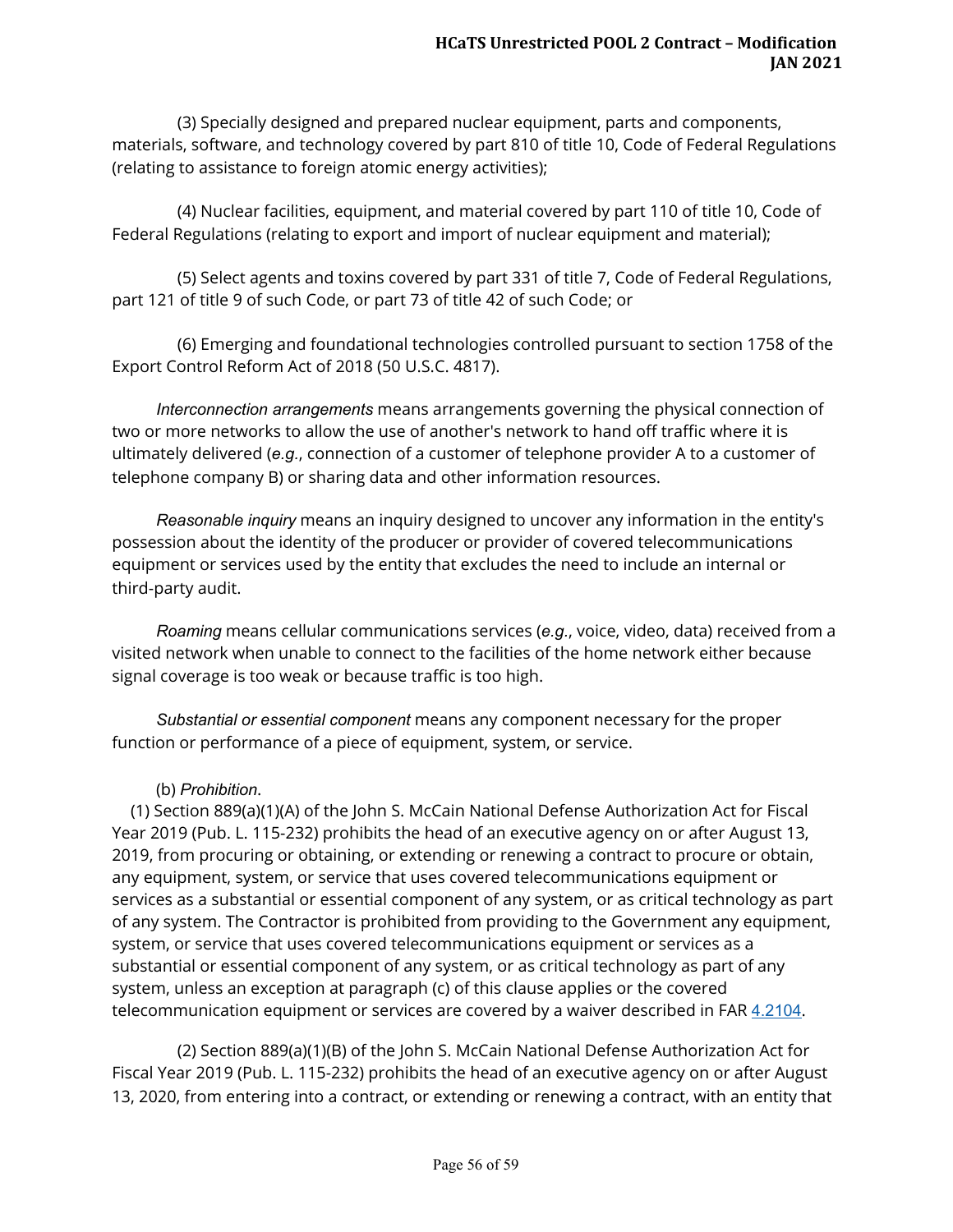uses any equipment, system, or service that uses covered telecommunications equipment or services as a substantial or essential component of any system, or as critical technology as part of any system, unless an exception at paragraph (c) of this clause applies or the covered telecommunication equipment or services are covered by a waiver described in FAR [4.2104](https://www.acquisition.gov/far/4.2104#FAR_4_2104) . This prohibition applies to the use of covered telecommunications equipment or services, regardless of whether that use is in performance of work under a Federal contract.

(c) *Exceptions.*  This clause does not prohibit contractors from providing—

 (1) A service that connects to the facilities of a third-party, such as backhaul, roaming, or interconnection arrangements; or

 (2) Telecommunications equipment that cannot route or redirect user data traffic or permit visibility into any user data or packets that such equipment transmits or otherwise handles.

(d) Reporting requirement.

(1) In the event the Contractor identifies covered telecommunications equipment or services used as a substantial or essential component of any system, or as critical technology as part of any system, during contract performance, or the Contractor is notified of such by a subcontractor at any tier or by any other source, the Contractor shall report the information in paragraph (d)(2) of this clause to the Contracting Officer, unless elsewhere in this contract are established procedures for reporting the information; in the case of the Department of Defense, the Contractor shall report to the website at https://dibnet.dod.mil. For indefinite delivery contracts, the Contractor shall report to the Contracting Officer for the indefinite delivery contract and the Contracting Officer(s) for any affected order or, in the case of the Department of Defense, identify both the indefinite delivery contract and any affected orders in the report provided at https://dibnet.dod.mil.

 (2) The Contractor shall report the following information pursuant to paragraph (d)(1) of this clause

 (i) Within one business day from the date of such identification or notification: the contract number; the order number(s), if applicable; supplier name; supplier unique entity identifier (if known); supplier Commercial and Government Entity (CAGE) code (if known); brand; model number (original equipment manufacturer number, manufacturer part number, or wholesaler number); item description; and any readily available information about mitigation actions undertaken or recommended.

 (ii) Within 10 business days of submitting the information in paragraph (d)(2)(i) of this clause: any further available information about mitigation actions undertaken or recommended. In addition, the Contractor shall describe the efforts it undertook to prevent use or submission of covered telecommunications equipment or services, and any additional efforts that will be incorporated to prevent future use or submission of covered telecommunications equipment or services.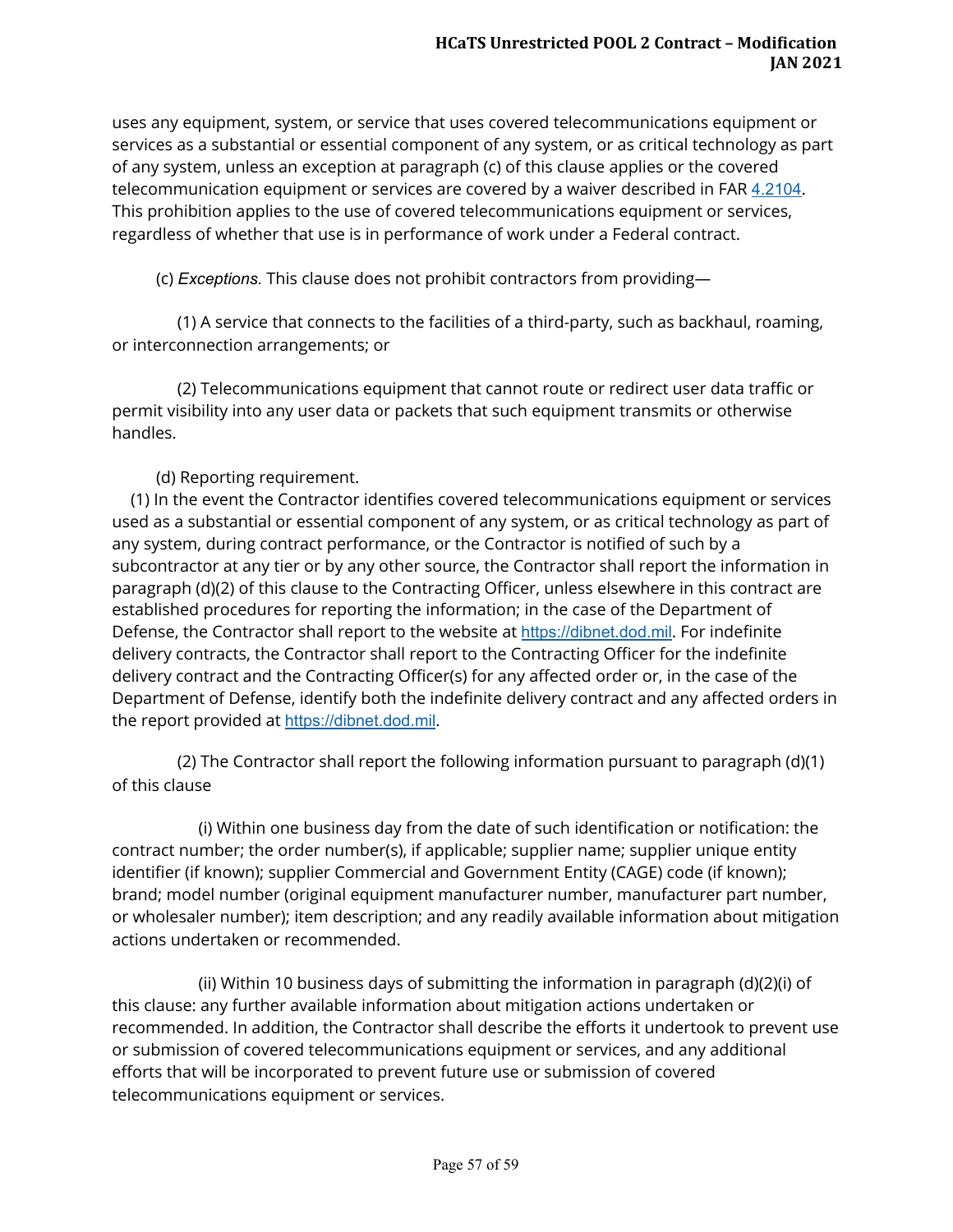(e) *Subcontracts.*  The Contractor shall insert the substance of this clause, including this paragraph (e) and excluding paragraph (b)(2), in all subcontracts and other contractual instruments, including subcontracts for the acquisition of commercial items.

(End of clause)

## <span id="page-62-0"></span>**I.2.3.7 552.204-70 REPRESENTATION REGARDING CERTAIN TELECOMMUNICATIONS AND VIDEO SURVEILLANCE SERVICES OR EQUIPMENT (AUG 2019)**

(a) Definitions. As used in this clause-

"Covered telecommunications equipment or services", "Critical technology", and "Substantial or essential component" have the meanings provided in FAR 52.204-25, Prohibition on Contracting for Certain Telecommunications and Video Surveillance Services or Equipment.

(b) Prohibition. Section 889(a)(1)(A) of the John S. McCain National Defense Authorization Act for Fiscal Year 2019 (Pub. L. 115-232) prohibits the head of an executive agency on or after August 13, 2019, from procuring or obtaining, or extending or renewing a contract to procure or obtain, any equipment, system, or service that uses covered telecommunications equipment or services as a substantial or essential component of any system, or as critical technology as part of any system. Contractors are not prohibited from providing-

(1) A service that connects to the facilities of a third-party, such as backhaul, roaming, or interconnection arrangements; or

(2) Telecommunications equipment that cannot route or redirect user data traffic or permit visibility into any user data or packets that such equipment transmits or otherwise handles.

(c) Representation. [Contractor to complete and submit to the Contracting Officer] The Offeror or Contractor represents that it [ ] will or [ ] will not provide covered telecommunications equipment or services to the Government in the performance of any contract, subcontract, order, or other contractual instrument resulting from this contract. This representation shall be provided as part of the proposal and resubmitted on an annual basis from the date of award.

(d) Disclosures. If the Offeror or Contractor has responded affirmatively to the representation in paragraph (c) of this clause, the Offeror or Contractor shall provide the following additional information to the Contracting Officer--

(1) All covered telecommunications equipment and services offered or provided (include brand; model number, such as original equipment manufacturer (OEM) number, manufacturer part number, or wholesaler number; and item description, as applicable);

(2) Explanation of the proposed use of covered telecommunications equipment and services and any factors relevant to determining if such use would be permissible under the prohibition in paragraph (b) of this provision;

(3) For services, the entity providing the covered telecommunications services (include entity name, unique entity identifier, and Commercial and Government Entity (CAGE) code, if known); and

(4) For equipment, the entity that produced the covered telecommunications equipment (include entity name, unique entity identifier, CAGE code, and whether the entity was the OEM or a distributor, if known).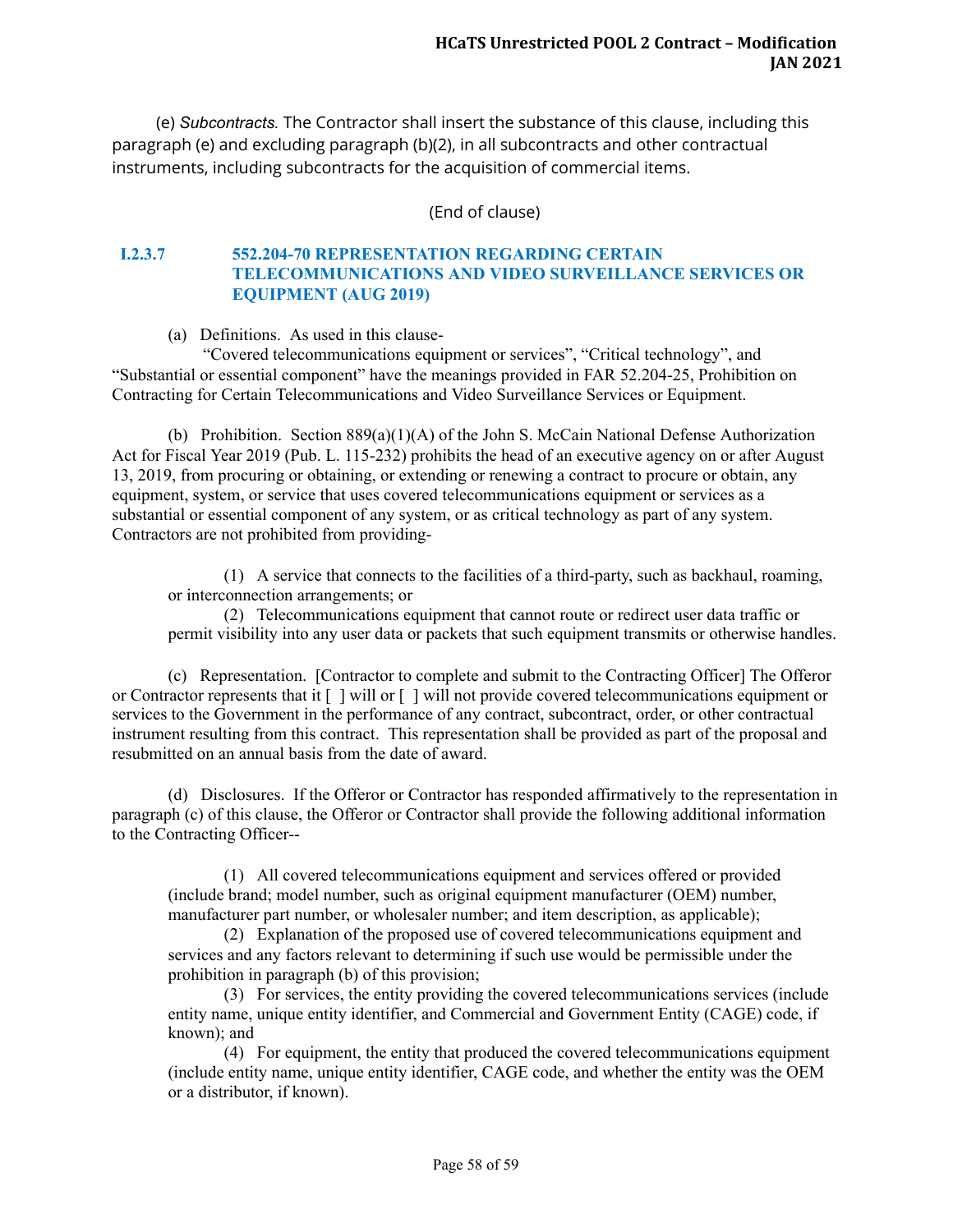(End of clause)

### <span id="page-63-0"></span>**I.2.3. 8 552.216-75 TRANSACTIONAL DATA REPORTING (JUN 2016)**

(a) *Definition.* "Transactional data" encompasses the historical details of the products or services delivered by the Contractor during the performance of task or delivery orders issued against this contract.

(b) *Reporting of Transactional Data*. The Contractor must report all transactional data under this contract as follows:

(1) The Contractor must electronically report transactional data by utilizing the automated reporting system at an Internet website designated by the General Services Administration (GSA) or by uploading the data according to GSA instructions. GSA will post registration instructions and reporting procedures on the Vendor Support Center website, [https://vsc.gsa.gov.](https://vsc.gsa.gov/) The reporting system website address, as well as registration instructions and reporting procedures, will be provided at the time of award or inclusion of this clause in the contract.

(2) The Contractor must provide, at no additional cost to the Government, the following transactional data elements, as applicable:

- (i) Contract or Blanket Purchase Agreement (BPA) Number.
	- (ii) Delivery/Task Order Number/Procurement Instrument Identifier (PIID).
	- (iii) Non Federal Entity.
	- (iv) Description of Deliverable.
	- (v) Manufacturer Name.
	- (vi) Manufacturer Part Number.
- (vii) Unit Measure (each, hour, case, lot).
- (viii) Quantity of Item Sold.
- (ix) Universal Product Code.
- (x) Price Paid per Unit.
- (xi) Total Price.

*Note to paragraph (b)(2): The Contracting Of icer may add data elements to the standard elements listed in paragraph (b)(2) of this section with the approvals listed in GSAM [507.105](https://www.acquisition.gov/content/507.105-contents-written-acquisition-plans.#ARLDTDPM__d142e256)* .

(3) The Contractor must report transactional data within 30 calendar days from the last calendar day of the month. If there was no contract activity during the month, the Contractor must submit a confirmation of no reportable transactional data within 30 calendar days of the last calendar day of the month.

(4) The Contractor must report the price paid per unit, total price, or any other data elements with an associated monetary value listed in (b)(2) of this section, in U.S. dollars.

(5) The Contractor must maintain a consistent accounting method of transactional data reporting, based on the Contractor's established commercial accounting practice.

(6) *Reporting Points*.

(i) The acceptable points at which transactional data may be reported include–

(A) Issuance of an invoice; or

(B) Receipt of payment.

(ii) The Contractor must determine whether to report transactional data on the basis of invoices issued or payments received.

(7) The Contractor must continue to furnish reports, including confirmation of no transactional data, through physical completion of the last outstanding task or delivery order issued against the contract. (8) Unless otherwise expressly stated by the ordering activity, orders that contain classified information or other information that would compromise national security are exempt from this reporting requirement. (9) This clause does not exempt the Contractor from fulfilling existing reporting requirements contained elsewhere in the contract.

(10) GSA reserves the unilateral right to change reporting instructions following 60 calendar days' advance notification to the Contractor.

(c) Contract Access Fee (CAF).

(1) GSA's operating costs are reimbursed through a CAF charged on orders placed against this contract.